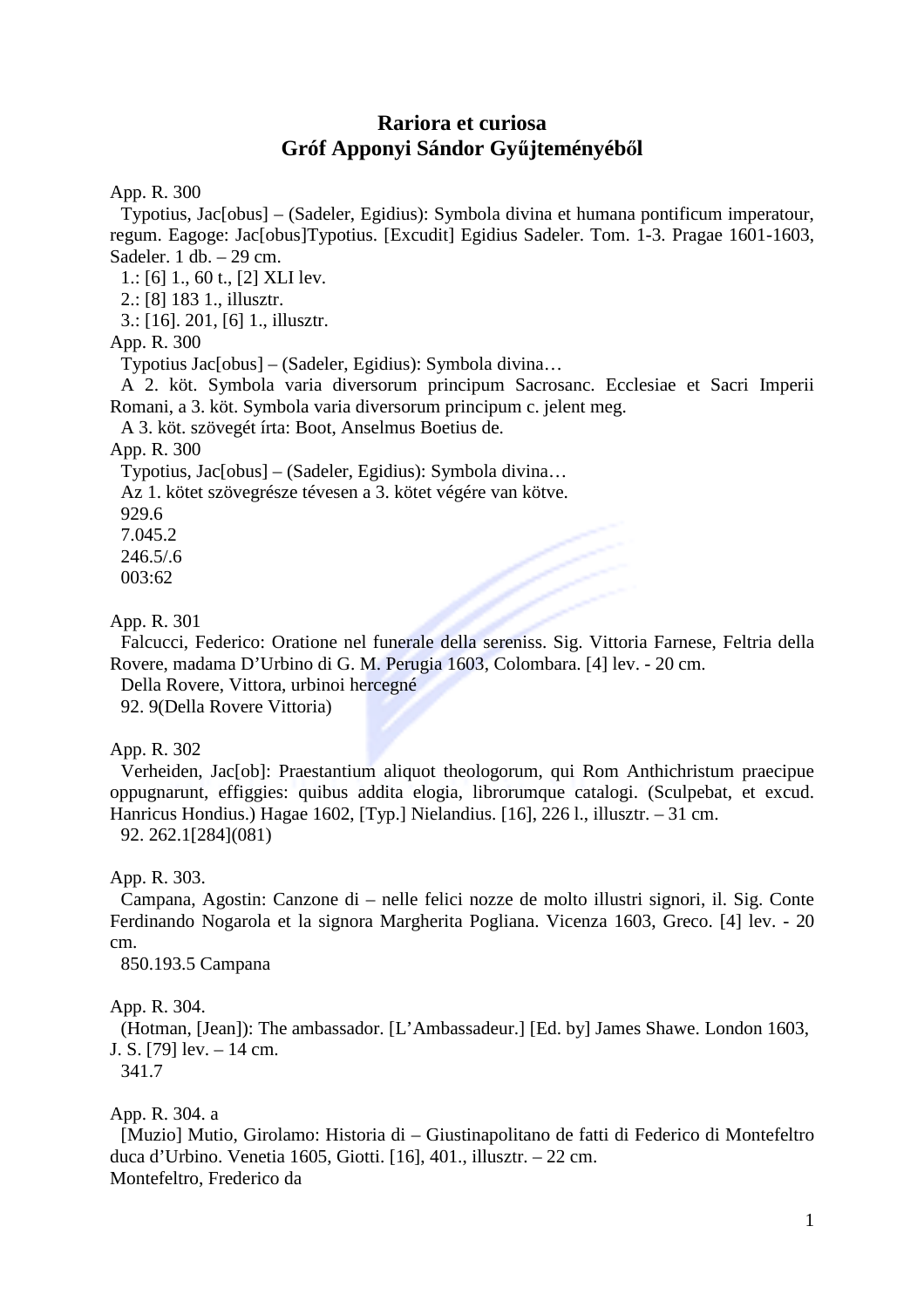# Koll. 1.

92.9(45) Montefeltro

945"14"

App. R. 304 b

Leoni, Gio[vanni] Battista: Vita di Francesco Maria di Montefeltro della Rovere 4. duca d'Urbino. Venetia 1605. Giotti. [24], 460, [2] l., illusztr. – 22 cm

Koll. 2.

Della Rovere, Francesco Maria I. urbinoi herceg 92.9(45)Della Rovere. Francesco 945"15"

# App. R. 305

Hensius, Daniel: In obitum v[iri]illustr. Iosephi Scaligeri…orationes duae. Eccedunt epicedia eiusdem et aliorum: effigies item ac momentum Scaligeri, et principum Veronensium aeri incisa. [Antwerpiae] 1609, Offic. Planiniana Raphelegii. [10], 100 l. 3t. – 23 cm. Scaliger, Josephus Juste

92.001(45) Scaliger J. J. 873.4-193.6(082)

# App. R. 309

[Hosemann] Hosmann, Abraham: Viva pictura flagrantis amoris conjugalis, das ist wahre Abcontrofactur der rechten herztbrennenden ehelichen Liebe … auff das königliche Beylager des … Fürsten … Matthiae iI. zu Hungern … der … Fürstin … Annen … welches in der Hauptstadt Wien den 4. Decembris anno 1611. celebriret und gehaltet wird…

App. R. 309

[Hosemann] Hosmann, Abrham: Viva pictura flagrantis amoris conjugalis, …

Leipzig 1612, Gros. [12] 119 l. – 19 cm

Mátyás II. magyar király

Anna, magyar királyné, II. Mátyás felesége 173.1

App. R. 310

[Godinho, Nicolao] Godignus, Nicolaus: De Abassinorum rebus, deque Aethiopiae patriarchis Ioanne Nonio Barreto et Andra Oviedo Libri tres. Lugduni 1615, Cardon. [16], 414  $l. - 17$  cm

Nunes BArreto, Joao Oviedo, Andreas 939.78 963 281.72(091)

App. R. 311

[Hosemann] Hossmann, Abraham: Die wunderschone woldenckwürdige Historia von der glüchlishen Heyrath und gestelten Nativitete Ertzhertzogs Philippi zu Oesterreich u. … wie durch wunderliche Schickung Gottes gedachtem Erzherzog … das königliche Fräulein Joanna … angestelllet worden. … Lignitz 1616,

Druck, Schneider. [14] lev. - -19 cm. …/.

App. R. 311

[Hosemann] Hossmann, Abraham: Die wunderschone woldenckwürdige Historia …

Fülöp I. , Szép, Kasztília királya

Johanna, Örült, Kasztília királynője

92.9(45)Fülöp I.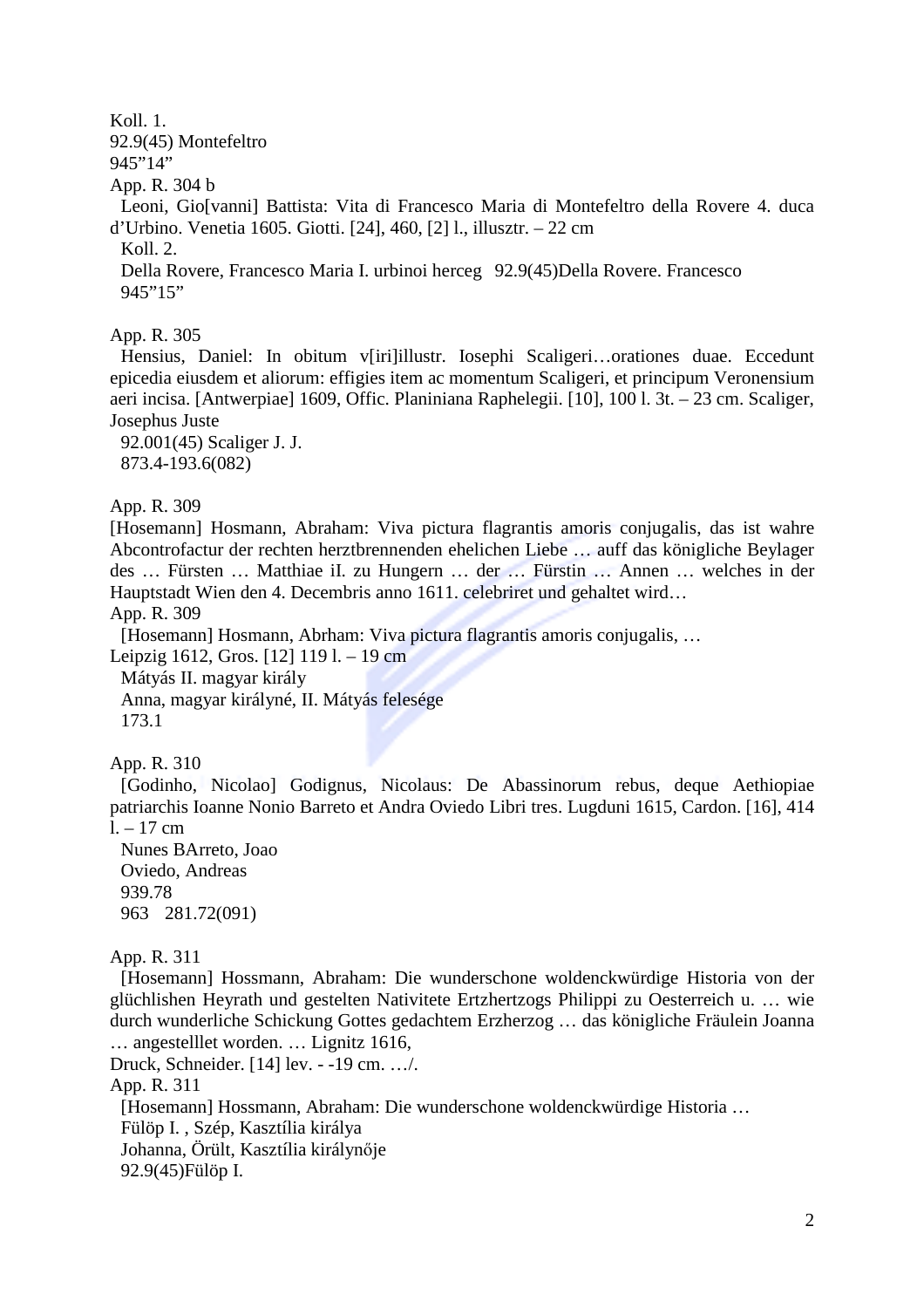92.9(46)Johanna, Őrült

App. R. 313

Ragioni della Republica Venetiana contro uschochi. Dalmazagho 1617, Stamp. Boron. [10]  $lev. - 24$  cm

Venezia. Repulica. Senato 343.712.2(453)"15/16" 945.3"161"(093)

#### App. R. 314

Elogia Scioppiana hoc et pontificus maximi, illustrissimorum S. R. E. cardinalium … de Gasparis Scioppii Virtute, ac fide catholica … merendi studio Testimonia. Papiae 1617, Niger. 51 l. – 22 cm

Scioppius, Gaspar 82.80(430)Scioppius(093.32)

App. R. 315

(Justianus, Theophilus): Cursus Kleselianus. Kloesels Kunstbossen oder eygentliche Beschreibung deses degradirten Cardinals klesels Lebens Wandels Rath – und Anschlägen auch Practiquen und Verräthereyn … Warpurg 1619, Druck. Veriman. [19] lev. – 19 cm Klösel, Melchior 830-1 Justanus

92.262.12[282](436)Klösel

App. R. 316

Pasquier. [Étienne] Estienne: Les lettres d' -- .. contenans plusieurs belles matieres et touchant les guerres civiles. Tom. 1-2. Paris 1619, Sonnius. 2 db. – 18 cm.

1.: [2] lev., 843 l., [27] lev. 2.: [8] lev., 810 l., [27] lev. 2 kézírásos levéllel. 944"155/161"(093.32)

## App. R. 316a

Frischlin, Nicodemus: Phasma, hoc est comoedia posthuma, nove et sacra: de variis haeresibus et haeresiarchis: qui ... hisce novissimis temporibus extiterunt. In Jazygbus Metanastis [Strasburg] 1619, ny. n. [55] lev. – 13 cm 873.4-22 Frischlin

#### App. R. 317

[Lucke Johann Jacob] Luckius, Ioannes Iacobus: Sylloge nuismatum elegantiorum quae diversi impp. Reges … ab anno 1500 ad annum usque 1600 cudi fecerunt. Concinnata et historica narratione … illustrata opera ac studio --. Argentinae 1620, Typ. Reppianis. [4], 383 l., illusztr. – 31 cm.

737(4)"15"

#### App. R. 318

[Le Mire, Aubert] Miraeus, Aubertus: De rebus Bohemicis liber singularis in quo series regum Bohemiae … describintur. Lugduni 1621, Landry. 117, [3] l.- 15 cm. 943.71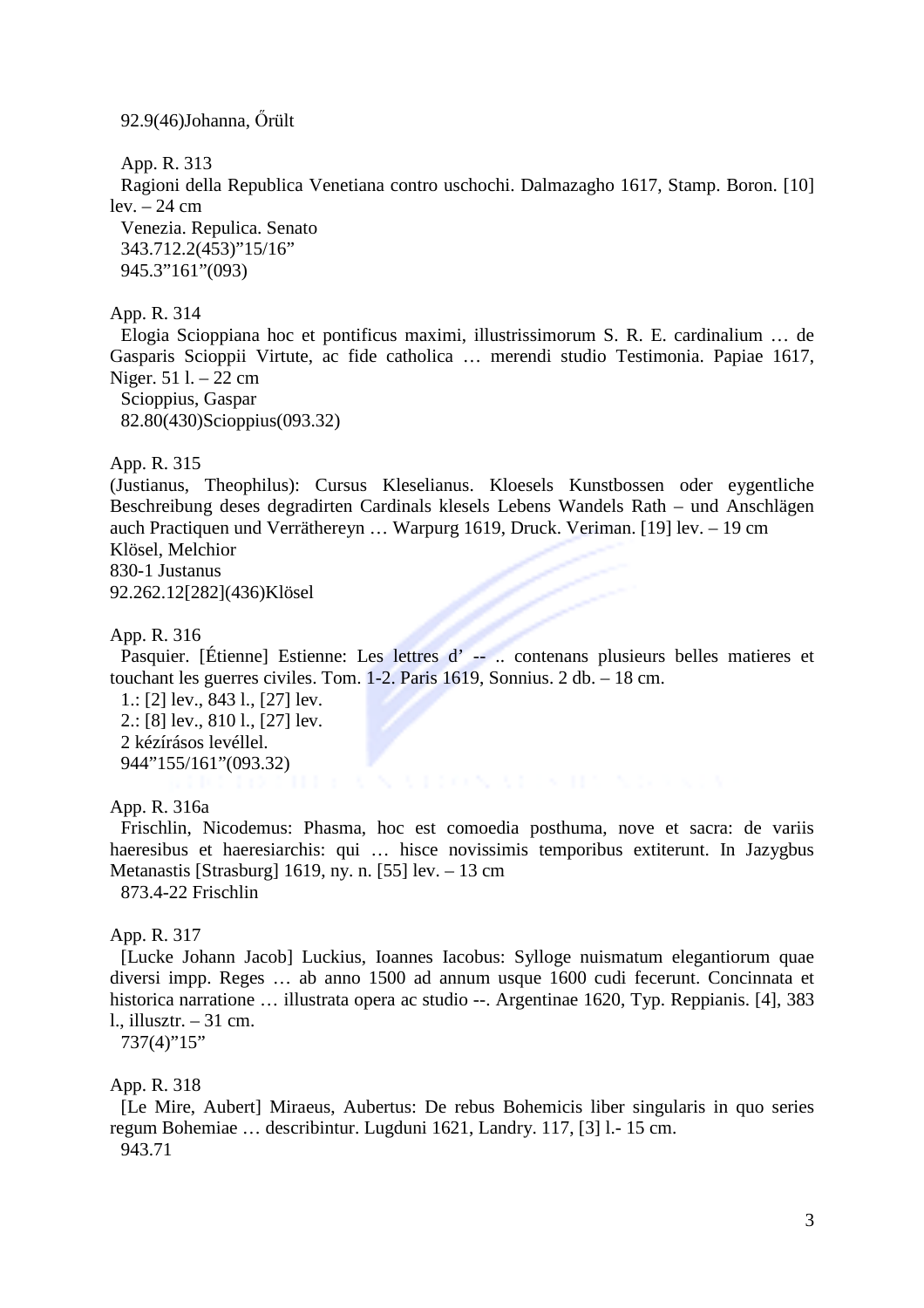Scalinger, Jul[ius] Cae[sar]: Adversus Desi[derium]. Erasmum orationes duae, eloquentiae Romnae vindices; una cum eiusdem epistolis, et opusculis aliquot nondum vulgatis. Quibus de novo etiam accedunt problemata Gelliana, … Tolosae Tectosagum 1621, Bosc. [12] lev., ism. lapsz.  $[347] - 24$  cm.  $\sqrt{ }$ .

App. R. 319

Scalinger, Jul[ius] Cae[sar]: Adversus Desi[derium]... 1 kéziratos levéllel. Erasmus, Desiderius Ciceronianus c. dialogusával Gellius, Aulus 873.4-821 Scaliger J.C.

App. R. 320

(Pona, Francesco): Il primo di agosto, celebrato da alcune giovani ad una fonte. Narratione di Eureta Misoscolo. Agl illustriss. signori conti Antonio, e Lodovico Nogaroli.

Verona 1622, Stamp. Tamo. [32] lev. – 11 cm.

1 kéziratos levél, 2 újságkivágat. Nogarola, Antonio Nogarola, Ludovico

App. R. 321

Relatione della processione e feste fatte in Roma per la vittoria havuta contra gl'heretici, e ribelli della Boemia … Roma 1622, Mascardi. 12 l. – 21 cm. 943.71"1620" 394.4

App. R. 322

[Scaliger, Joseph Juste] La scala, Ioseph iuste de: Epistres francoises des personnages illustres et doctes a Monstr. --. Mises en lumiere par Iaques de Reves. Hardorvvyck 1624, Henry. [18], 527 l. – 16 cm. 92.001(45)

Scaliger J. J. (044)

App. R. 323

[Lauro, Giovanni Battista] Laurus, Jo. Baptista: Theatri Romani orchestra. Dialogus de viris sui aevi doctrina illustribus Roame 1618. Opera et industria Iusti Riquii … in lucem editus. Romae 1625, Typ. Phaei. [8], 127 l. – 16 cm.

Rycke, Josse, de 873.4-83 Lauro

App. R. 324

Naudé, G[abriel]: Apologie pour tous les grands personnages qui ont esté faussement soupconnez de magie. Paris 1625, Targa. [24], 615, [22] l. – 18 cm. 001(091):133

App. R. 325

Monaco, [Francesco] Mariad el Francisco: Hora subseciva … sive honores publici beato Andreae Avellino … (Patavij 1625, Impr. Camer.) [8], 87 l., 1 t. – 25 cm Koll. 2.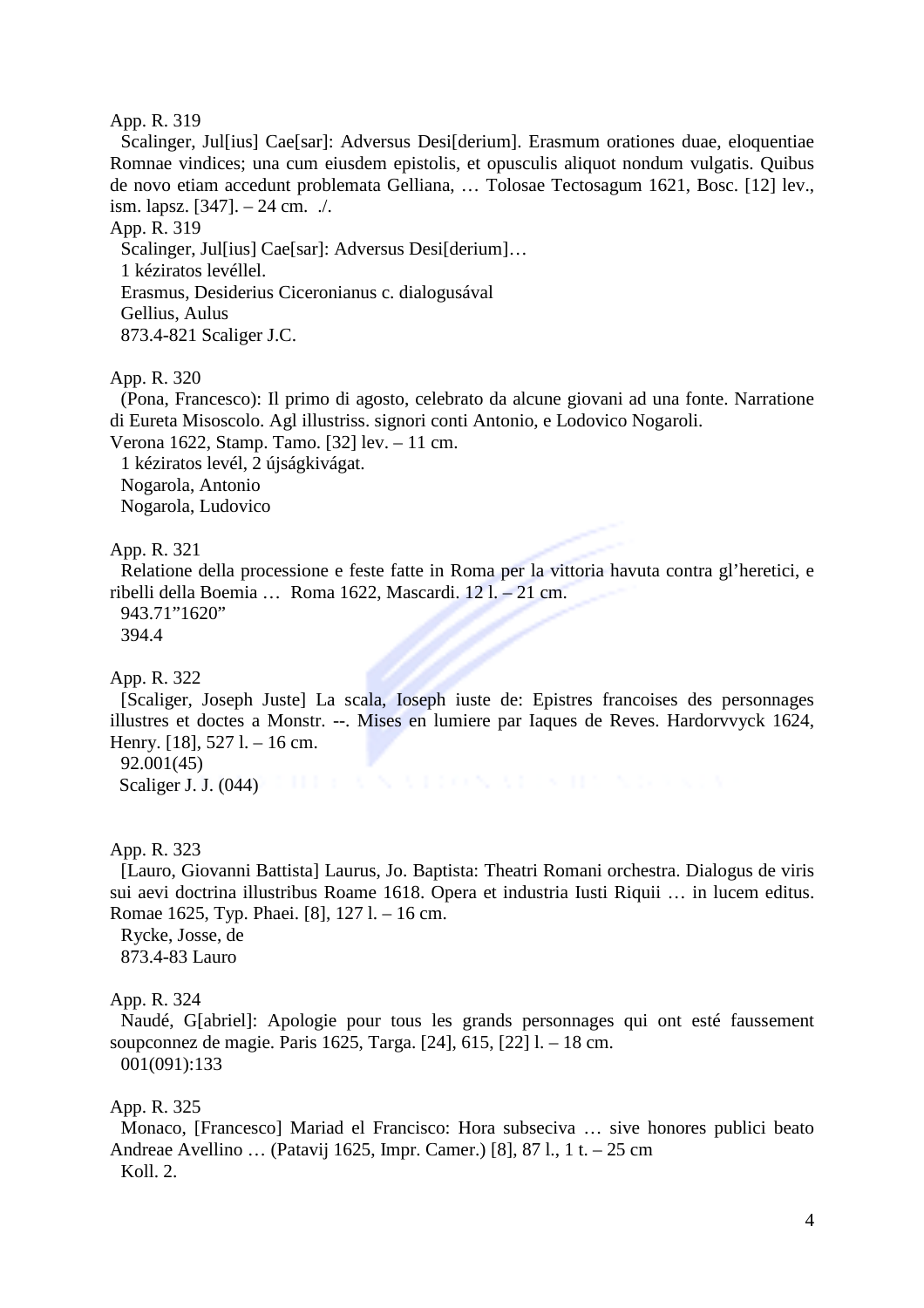András, Avellino Szent

235.3 András, Avellino

App. R. 326

[Pignoria, Lorenzo] Pignorius, Laurentius: Miscella elogiorum adclamationum adlocutionum … Auctore – Io. Baptista Martinio collectore. Dictata … Antonio et Ludovico fratribus comitibus Nogarolis. Patavii [1626], Impr. Camer. [12], 131 1. – 25 cm ./. App. R. 326 [Pignoria, Lorenzo] Pignorius, Laurentius: Miscella elogiorum … Koll. 1. Nogarola, Ludovico Nogarola, Antonio Martini, Giambattista 873.4-821 Pignoria

App. R. 327

Vernulaeus, Nicolaus: Ottocarus Bohemiae rex seu rebellio contra Rudolphum I. imperatorum, Austricae familiae conditorem, tragoedia, …

Lovanii 1626, Typ. Dormalius. [48] lev. – 15 cm.

Ottokár II., cseh király Rudolf I., Habsburgi, Német király 873.4-21 Vernulaeus 943.71"12"(0:873.4-21)

App. R. 328

Nogarola, Ludovico: Dialogus qui inscibitur Timtheus sive de Nilo ad … Federicum … Borremaeum … Mediolani (1626), Malatesta, 68 l. – 22 cm

Borromeo, Federico 873.4-83 Nogarola L.

App. R. 329

Furttenbach, Joseph: Newes itinerarium Italiae: in wlchem der Reisende nicht alein gründtlichen Bericht durch die herzlichste namhaffeste örter Italiae sein Reiss wol zubestellen: sonder es wirdt … beschrieben, was allda … denckwürdig zu sehen: ./.

App. R. 329

Furttenbach, Joseph: Newes itinerarium Italiae: …

Alles auss eygener veiljähriger Experientz zusammen gebracht … und … an Tag gegeben durch --. Olm 1627, Saurn. [36], 258 l. 30 t., l térk. – Har. 20 cm. 910.4(45)

Italia

App. R. 330

Margotti, Lanfranco: Letter del sig[nore] card. --. …Reccolte, publiacate da Pietro de Magistris di Calderola, [Leio Guidiccioni. ] … Roma 1627, Stamp. Camera Apost. [12], 389,  $[10]$  l. – 22 cm.

850-6 Margotti 92.262.12[282](45) Margotti (044)

App. R. 331

Valacrius, Joannes: Spectacula Veneta. Venetiis [Poemata.] 1627, Guerilius. 24 l. – 22 cm 873.4-1 Valacrius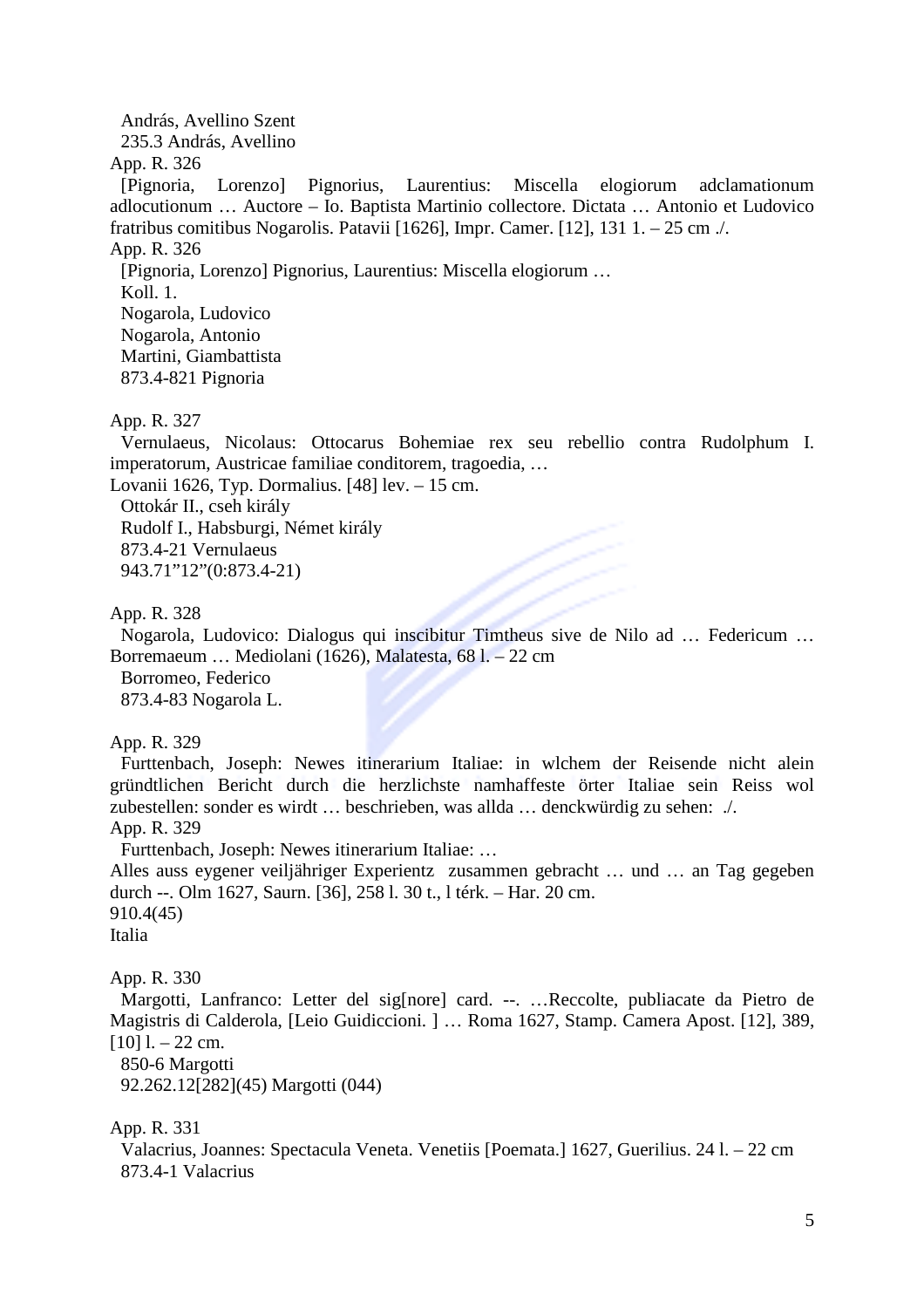[Gaddi, Jacopo] Gaddius, Iacobus: Poematum libri duo. Patavii 1628, Variscus. [20], 116,  $[6]$  l. – 25 cm.

Koll. 3. (App. R. 325-326-tal) 873.4-1 Gaddi

# App. R. 333

[Althann, Michael Franz Ferdinand von] Solimanus, Iulius: Elogia ducum, regum, interregnum qui Boemis praefuerunt. Pragae 1629, Typ. Sessius. [3], 60 lev., illusztr. – 22 cm. 92.9(437.1)(081)

App. R. 333a

[Heinsius, Daniel]: Laus asini tertia parte auctior: cum aliis festivis opusculis, quorum serem pagella sequens indicat. – (Cras credo hodie nihil, sive Modus tandem sit ineptiarum, Satyra menieppa.) Lugd. Batavorum 1629. Elzevir. [20], 438 l. – 11 cm 873. 4-7 Heinsius

# App. R. 334

(Chiflet, Jean-Jacques) Chiffletius, Ioannes Iacobus: Insignia gentilitia equitum Ordinis Velleris Aurei, fecialium verbis enuntiata: a Joanne Jacobo Chiffletio ... latine et gallice producta. – Le blason des armoiries de tous les cheualiers de l'Ordre de la Toison d'Or, depuis la premiere institution, ./.

App. R. 334

(Chiflet, Jean-Jacques) Chiffletius, Ioannes Iacobus: Insignia gentilitia equitum … iusques á present. – [Wendelin, Gottfried] Wendelinus, Godefredus: Aries seu aurei vellerius enomiu. Antverpiae 1632, Officina Platiniana Moreti. [32], 232, [14], 15 l. – 24 cm 9292.715:9292.61

App. R. 335

[Sarbiewski, Maciej Kaimierz] Sarbievius Mathias Casimirus: Lyricorum libri [quattuor] 4. Epodon lib[er] unus alter[que] epigrammatum. – Ad Mathi[ae] Casim[iri] Sarbieviii … lyricorum libros epicitharisma … Antverpiae 1632, Officina Plantiniana Moreti. [8], 336. [4]  $1 - 22$  cm.

873.4-14 Sarbiewski 873.4-193.2 Sarbiewski

# App. R. 336

Curtius Rufus Q[uintus]: Historiarum libri, accuratissime editi. Lugd. Batavorum 1633, Elzevir, [12], 338, [22] l., 1 térk. – 14 cm.

871-94 Curtius 938"-03"

App. R. 337

Grotius, Hugo: De mari libero. – Merula, P(aul): De maribus. – [Boxhorn] (Boxhornius, Marcus Zuerius: Apologia pro navigationibus Holandourm.) Lugd. Batavorum 1633, Elzevír.  $[16]$  267 l. – 11 cm.

341.225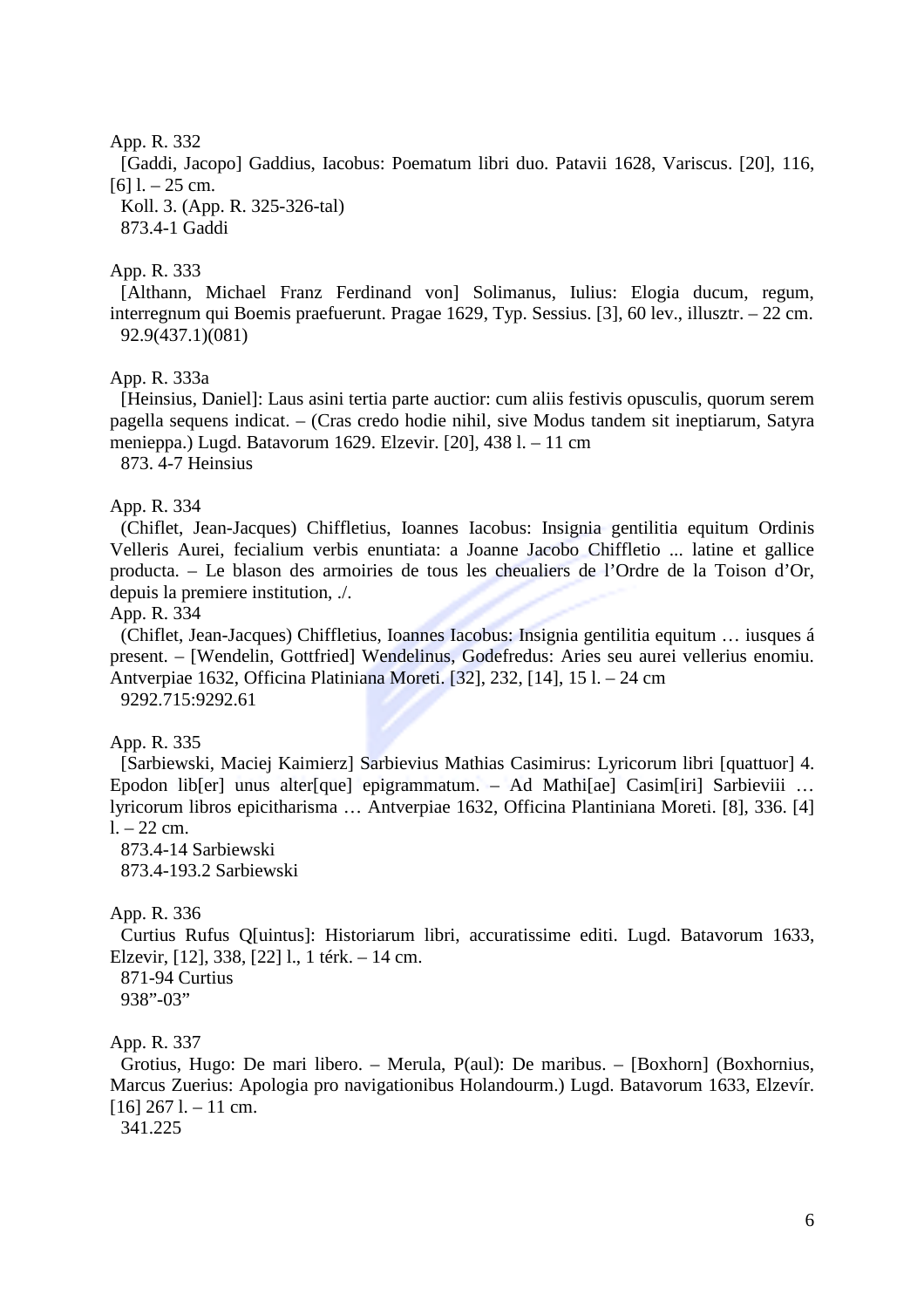App. R. 338 Tacitus, [Publius] Cornelius C.: (Opera) [omnia] ex I. Lipsii accuratissima editione. Lugduni Batavorum 1634, Elzevir. [16], 786, [28] l., 2 t. – 14 cm Lipsius, Iustus 871.821 Tacitus

## App. R. 339

Plinius Secundus, C[aius, Maior]: Historiae naturalis libri 37. Tom. (1)- 3. Lugduni Batavorum 1635, Elzevir. 3 db. – 13 cm.

1.: [24], 654. [18] l.

2.: 631, [16] l.

3.: 582, [17] l.

871-96 Plinius, Maior

App. R. 340

[Sulpius Severus] SulpitiusSeverus.

Opera omis quae extant ex optimis editionibus accurate recognita, Lugd. Batavorum 1635. Elsevir, 342, [10] l. – 13 cm. 871-94 Sulpicius Severus

#### App. R. 341

Terentius [Afer], Pub[lius]: Comoediae sex. Ex recensione Heinsiana. Lugd. Batavorum 1635. Elzevir, [48], 304, [8] l. – 14 cm. Heinsius, Daniel 871-22 Terentius

App. R. 342

[Fedele] Fidelis, Cassandra: Epistolae et orationes posthumae nunquam antehac editae iac, Philippus Tomasinus … rec. praemissa eius vita, argumentis, notisque illustr … Patavii 1636, Bolzetta. 48, 228, [4] l. – 17 cm.

Tomasini Jacobo Filippo 873.4-6 Fedele, Cassandra 92.396(45) Fedele, Cassandra

App. R. 343

[Grolier, César] Grolerius Caesar: Historia expugnatae et dirptae urbis Romae per exercitum Caroli V. imp. die 6. Maii 1527 Clemente VII. pontifice. Parisiis 1637, Cramousy. [4], 178 l, - 20 cm.

Károly V., német-római császár 945 Roma"1527"

#### Appr. R. 344

Bernard, Samuel: Tableu des actions du jeune gentilhomme, divisé en forme de dialogues pour l'usage de ceux qui apprennent la langues francoise … Geneve 1638, impr. Tournes.  $275, 126, 1211, -15$  cm.

804.0(078)

### App. R. 345

Herbert, [Edward baron] Edouard: De la verité en tant qu'elle este distincte de la revelation, du vray-semblamble, du possible et du faux [De veritate prout distinguitur a revelatione, a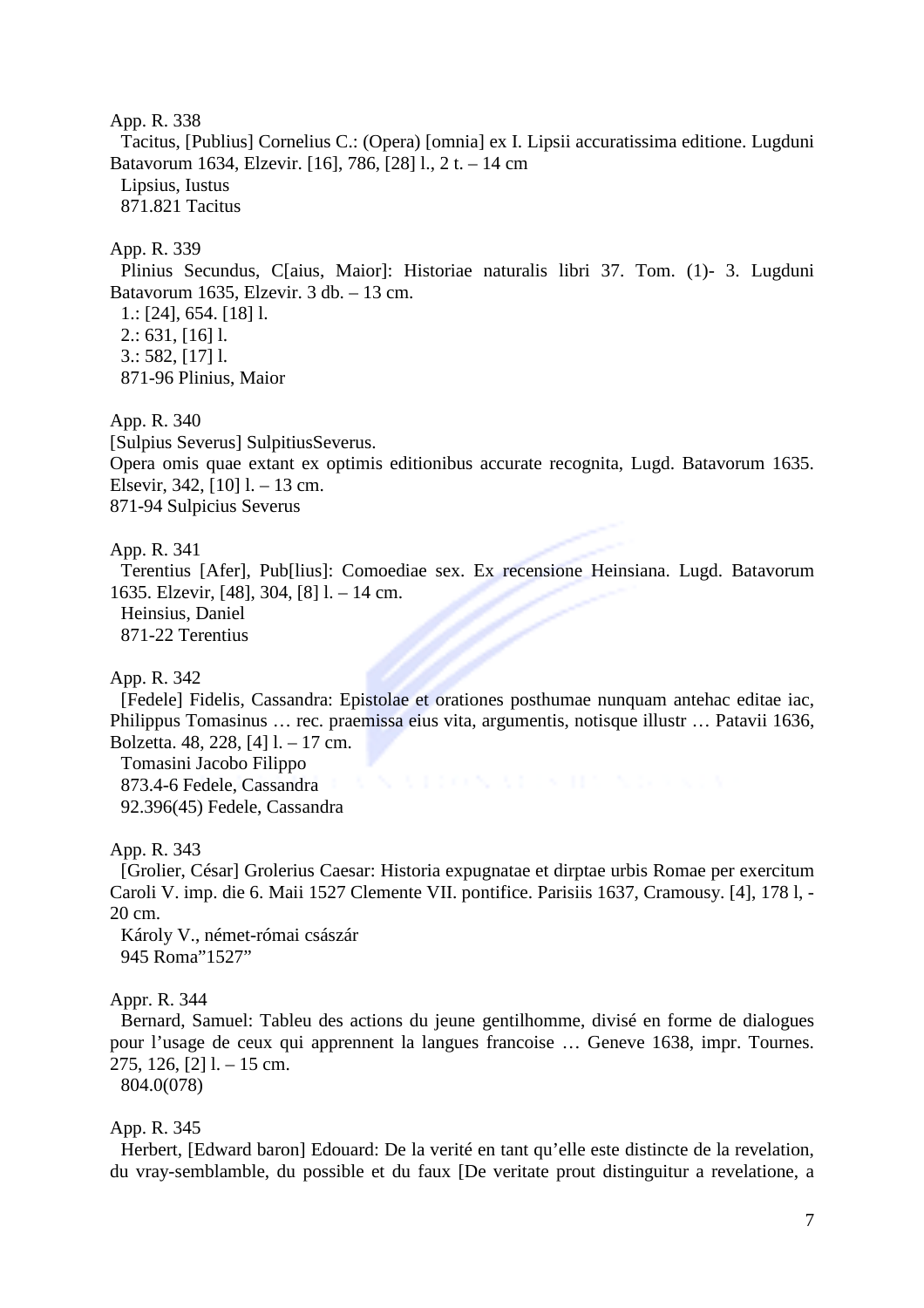verisimile, a possibile et a falso.] 3. ed. rev., augm. [London] 1639, ny. n. [8], 318, [6] l. – 23 cm.

111.83

App. R. 346-347

[Imperali, Giovanni] Imperialis Ioannes: Musaeum historicum et physicum. In primos illustrium literis virorum imagines ad vivum expressae continentur, additis elogiis … in secundo animorum imagines sive ingeniorum natuae, differentie causae ac signa physice perpenduntur … Venetiis 1640. Iuntas. [16], 122, [8], 219, [22] l., 1 db,. Illusztr. – 20 cm

15.924

92.001(081)

App. R. 349

Campanella, [Tommaso] Thomaus: De libris propriis et recta ratione studendi syntagma. [Ed. Gabriel Naudé.] Parisiis 1642, Pelé. [6], 88 I. – 16 cm.

Koll. 1.

001

App. R. 350

[Bruni, Leonardo] Aretinus, Leonardus: De studiis et literis. Ex bibliotheca Gabrielis Naudaei. Parisiis 1642, pelé. [6], 34 l. – 16 cm.

Koll. 2

Naudé, Gabriel

873. 4-6 Bruni

App. R. 351

Cicero, M[arcus] Tullius: Opera. Cum optimis exemplaribus accurate collata. (Tom. 1-10.) Lugd. Batavorum 1642, Elzevir. 8 db. – 14 cm.

Összefoglaló címlap csak az első kötetben. 871-821 Cicero

App. R. 351

Cicero, M[arcus] Tullius: [Rhetorici libri cum optimis exemplairbus collati. ]Lugd. Batavorum 1642, Elzevir. [22], 768 l. – 14 cm. – Cicero, M[arcus] Tullius: Opera. (Tom. 1.) Címlap hiányzik

871-95 Cicero 82.085

App. R. 351

Cicero, M[arcus] Tullius: Orationum tomus 1-3. cum optimis ac postremis exemlaribus accurate collatus. Lugd. Batavor. 1642. 3 db. – Cicero, MFarcus] Tullius: Opera (Tom. 2-4.)

1.: 614 l.

 $2.$ : 550 l.

 $3.5601$ 

871-5 Cicero

App. R. 351

Cicero, M[arcus] Tullius: Epistolarum ad familiares libri 16. Ad optimas editiones collati. Lugd. Batavor. 1642. [16], 506 l. – Cicero, M[arcus] Tullius: Opera. (Tom. 5.) 871-6 Cicero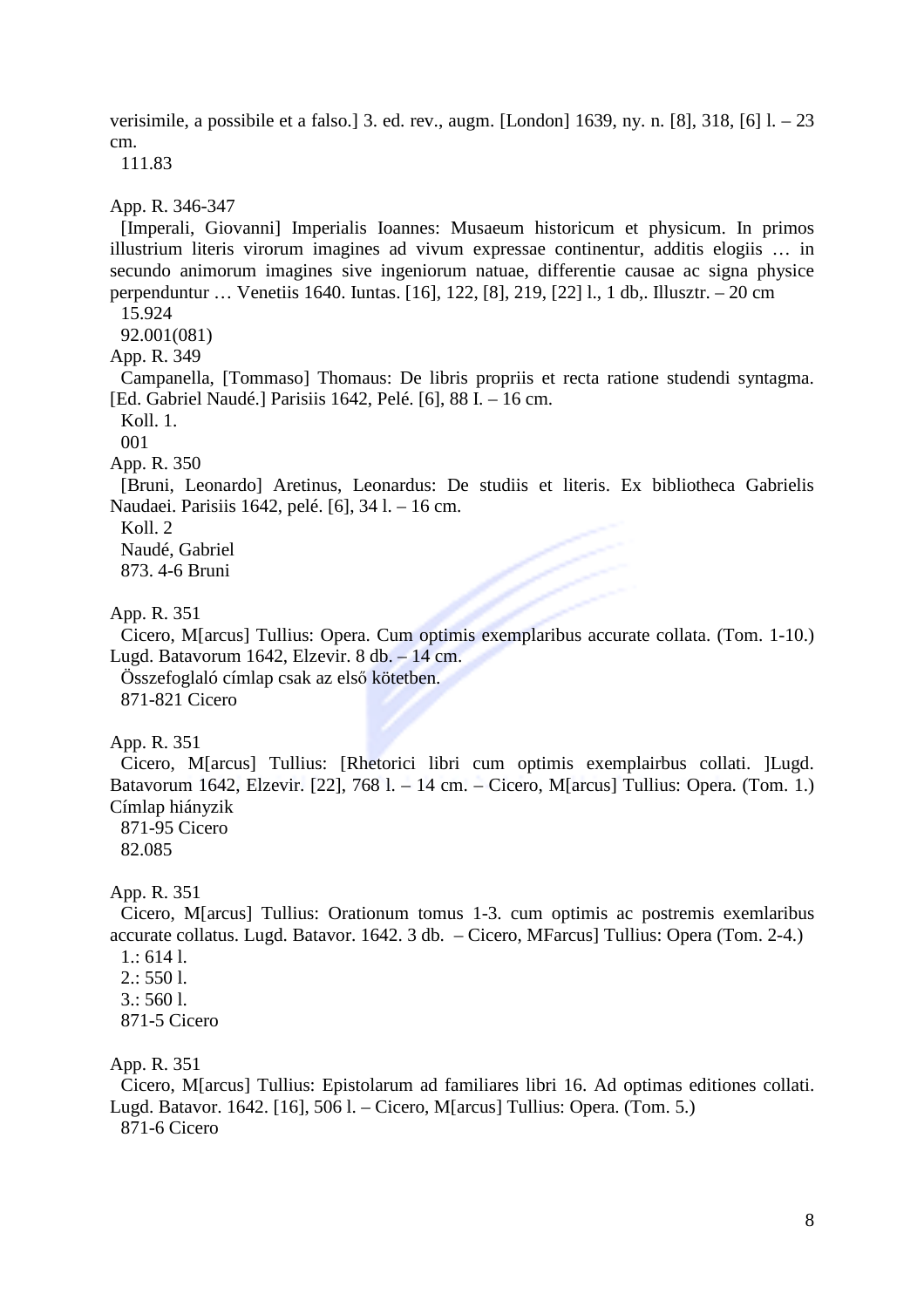Cicero, M[arcus] Tullius: Epistolae ad Atticum, aliosque. Ad optimas editiones collatae. Lugd. Batavor. – 1642. [12], 685 l. – Cicero, M[arcus] Tullius: Opera (Tom. 6.) Atticus, Titus Pomponius 871-6 Cicero

App. R. 351

Cicero, M[arcus] Tullius: Philosophicorum tomus 1-2. Cum optimis ac postremis exemplaribus accurate collatus. Lugd. Batavor. 1642. 1 db. – Cicero, M[arcus] Tullius: Opera. (Tom. 7-8.)

- 1.: 486 l.
- 2.: 386 l.

A tom. 7-8. a 7. kötetben egybekötve.

781-96 Cicero

App. R. 351

Cicero, M[arcus] Tullius: De officiis libri tres. – Cato Major, vel de senectute. – Laelius, vel de amicitia. – Paradoxa Stoicorum sex. – Consolatio, M[arco] Tullio Ciceroni in quibusdam exemplaribus adscripta. Lugd. Batavor. 1642. 301. l - Cicero M[arcus] Tullius: Opera. (Tom. 9-10.)

A tom. 9-10. a 8. kötetben egybekötve.

App. R. 351

[Cicero, Marcus Tullius] M[arci] Tullii Ciceronis scriptorum fragmenta a Roberto Staphano. Carolo Sigonio … etc. Collecta. Accedit Fr[ancisci] Fabricii … historia Ciceroniana per consules descripta … Lugd. Batavor. 1642. 318. [10] l. – Cicero, M[arcus] Tullius: Opera. (Tom. 9-10.)  $\lambda$ .

App. R. 351

[Cicero, Marcus Tullius.] M[arci] Tullii Ciceronis scriptorum fragmenta …

Koll. 2.

A tom 9-10. a 8. kötetben egybekötve.

Stephanus, Robertus Sigonio, Carlo Fabricius, Franz 871-821 Cicero 92.871 Cicero 937"-00"

App. R. 352

Gaza, Antonio: Catena historiale veronae di --. Cioé ristretto in terza de fatti piu notabili di Verona … Verona 1642. Tip. Rossi. [6]. 51 l. – 15 cm. 850- 13 Gaza

945 Verona (0:850-13)

App. R. 353

Respublica, sive status regni Poloniae, Litvaniae, Prussiae, Livoniae, etc. Diversorum autorum. Lugd. Batavorum 1642, Elzevir, [4]. 417, [12] l. – 11 cm 908.4-11(082)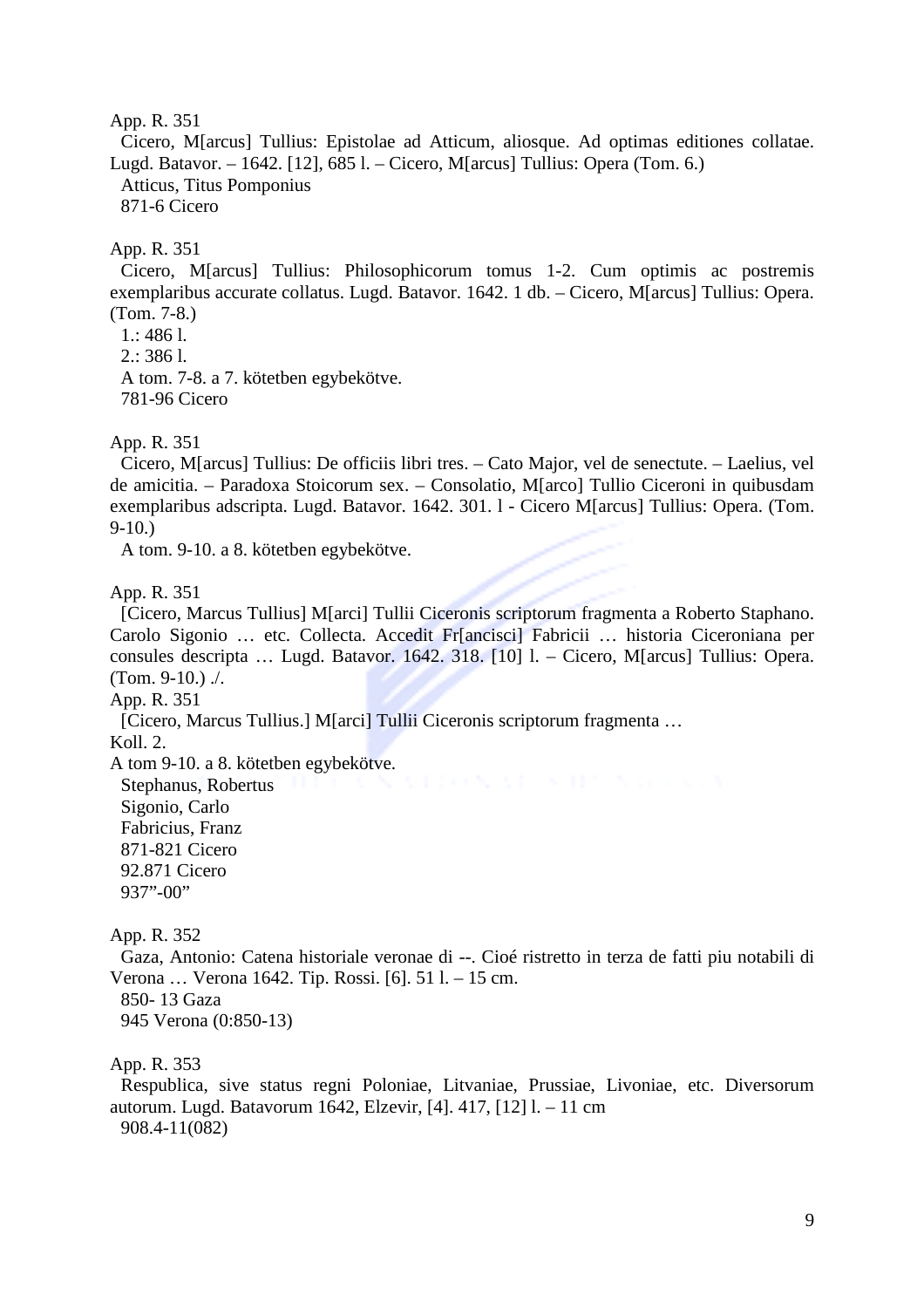#### App. R. 353a

Heinsius, Daniel: Orationem editio nova, auctior atque emendata ut alia videri possit. Accedunt dissertationes aliquot nec unius argumenti. Lugd[uni] Batavorum 1642, Elsevir.  $[16]$ , 732,  $[2]$  l. – 13 cm

873.4-5 Heinsius

873.4-991 Heinsius

### App. R. 354

Donnola, [Taddeo] Thaddeus: Apologia, qua S[anctus] Felix episcopus, et mart[yr] Spellaginiae 1643, Alterius. 323. [60] l. – 21 cm.

Félix, Szent hispellumi püspök 92.235.3 Félix (049.2)

#### App. R. 355

Erasmus Desiderius, Roterodamus. Des[iderii] Erasmi Roterodami dialogus Ciceronianus sive de optimo genere dicendi. Lugduni Batavorum 1643, Officina, Maire. [8], 231 l. – 13 cm. Koll. 2. (App. R. 362-vel) Cicero, Marcus Tullius

873.4-83 Erasmus

#### App. R. 356

Senault, [Jean Francois] I. F.: De l'usage des passions. Derniére ed. Paris 1643, ny. n. [36]. 559 l. – 13 cm.

241

248.132

App. R. 357

Justinianus [I. keletrómai császár]: Institotiorum libri quattuor notis … illustrati cura et studio: Arnoldus Vinnius. Lugduni Batav. – Amsterdami 1646. Hackius – Elsevir. [34], 637 l.  $-15$  cm.

Kéziratos bejegyzésekkel 34(37)(094.1)

App. R. 358

Melanchton, Ph[ilipp]: Epistolarum liber, continens praeclara multa cum ecclesiastica cum politica et historica cognitione dignissima … Lugduni Batavorum 1647, Elzevir. [24], 517 l. – 17 cm.

873.4-6 Melanchton

App. R. 359

Les affaires qui sont aujourd'huy entre les maisons de France et d'Austriche. [Amsterdam] 1648. [Elzevir]. 384 l. – 14 cm. 940.19/.23"14/15"

App. R. 360.

[Comines] Commines, Philippe de, sr. D'Argenton: Les memoires de Messire --. Derniére ed. Leide 1648. Elzevier. [24], 765, [19] l. – 13 cm 840-94 Comines 944"14"(093.32)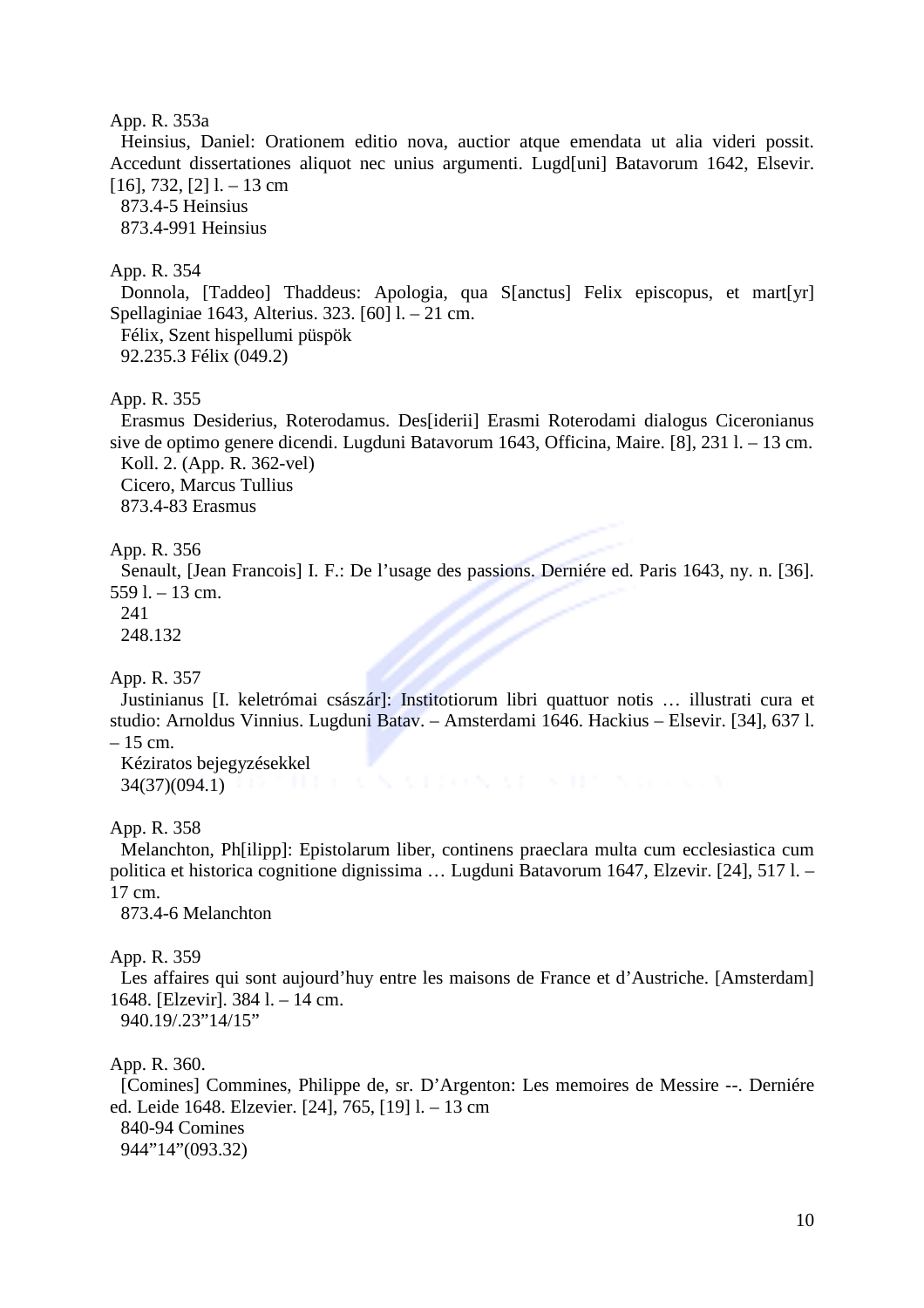[Comenius, Johannes Amos]: Historia persecutionum Ecclesiae Bomeicae, iam inde a primordiis convesionis suae ad christianismum, hoc est, anno 984. ad annum usque 1632… Nunc primum edita cum duplici indice. H. N. 1648. ny. n. [8], 436, [32] l. – 13 cm 27(437.1)"08/16"

### App. R. 362

Erasmus, Desiderius Roterodamus. Magni Des[iderii] Erasmi Roterodami vita … Accedunt epistlae illustres … P[etri] Scriverii et fautorum auspiciis. Lugd. Batavorum (1642) 1649. Officina. Maira. [46] 394 l. – 13 cm.

Koll. 1. – App. R. 355-el Scriverius, Petrus 92.87"715"(492) Erasmus 873.4-6 Erasmus

### App. R. 363

Meyssens, Jean: Image de divers hommes d'esprit sublime qui par leur art et science debvroyent vivre éternellemement … Anvers 1649. Meyssenes. 65 t. – 25 cm Rézmetszetek életrajzi jegyzetekkel.

76(493) Meyssens 92.7(084.1)

### App. R. 364

[Saville] Savilius, H[enry]: In taciti Histor[ias] Agricolae vitam, et commentarius de militia Romana. Amstelodami 1649, Elzevir. [20], 472, [3] l. – 14 cm

Tacitus, Publius Cornelius Agricola, Gnaeus Iulius 871 Tacitus(048.07)

App. R. 365.

Le procez l'adiournement personel, l'interrogatoire et l'arrest de mort du roy d'Angleterre. … Avec … la harangue qu'il fit sur l'échaffaut … Trad. Par le sieur [F.] de Marsys. Paris 1649. Prevveray. 14. l. – 23 cm.

Koll. 1.

Károly I: angol király 92.9(410) Károly I. 941.0"1649"(093.3)

## App. R. 365

Relation generale et veritable de tout ce qui c'est fait au prcez du roy de la Grnd Bretagne. Avec la haranque … par Satite Majesté … Trad. d'anglois … par J. Ango. H. n. 1649. ny. n.  $16.$  l.  $-23$  cm.

Koll. 2.

Károly I: angol király 92.9(410) Károly I. 941.0"1649"(093.3)

App. R. 365

[Károly I. angol király]: Les derniéres paroles du roy d'Angleterre, avex son adieu aux prince et princesse ses enfans. Paris 1649. Prevvery. 8. l. – 23 cm. Koll. 3.

92.9(410) Károly I.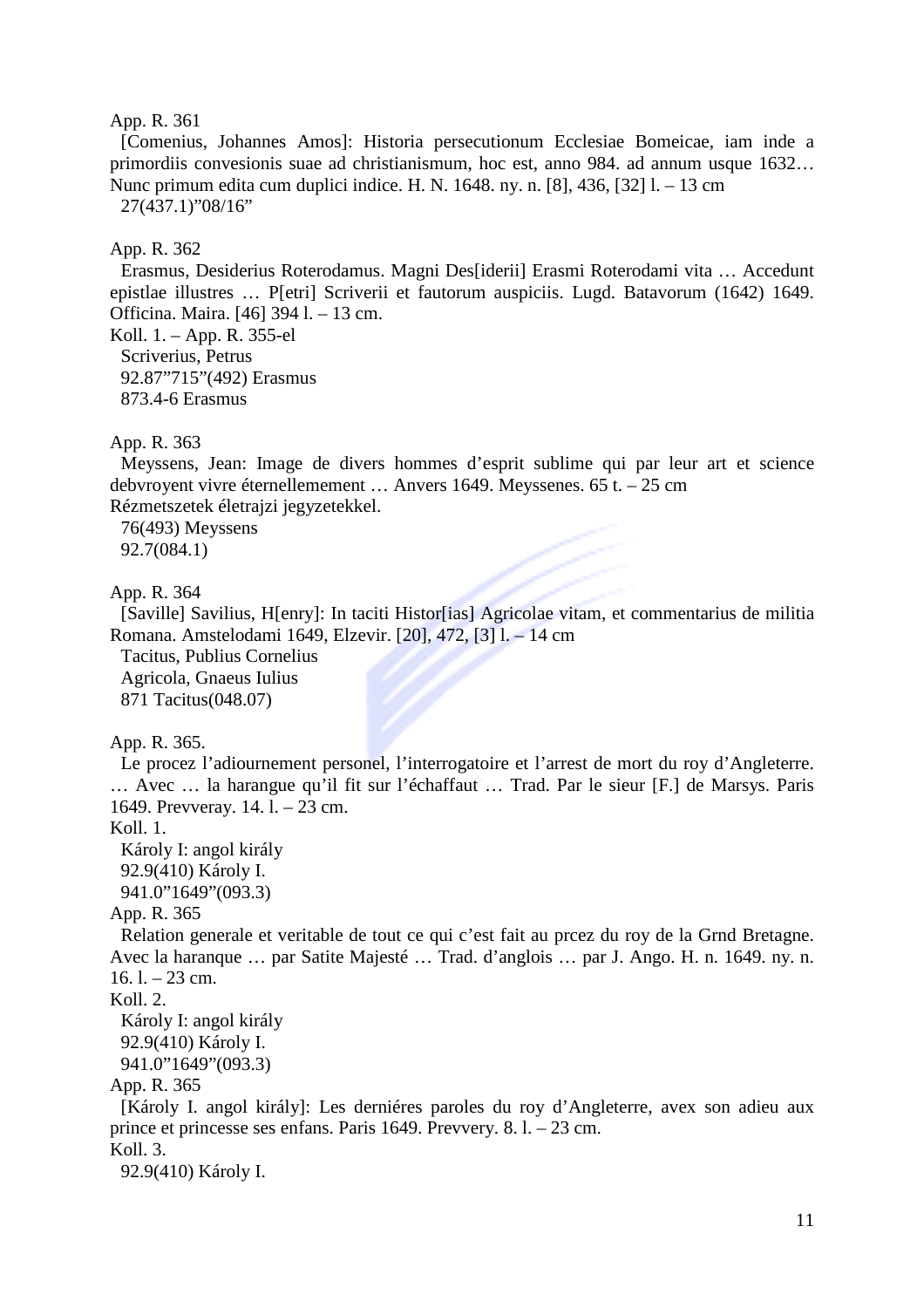941.0"1649"(093.3) App. R. 365 [Henrietta Mária angol királyné]. Les sanglots pitoyables de l'affligé reyne d'Angleterre du trepas de son mary. Paris 1649, Musnier. – 23 cm.  $Kol<sub>1</sub>4$ 941.0"1649"(093.3) 92.9(410)Henrietta Mária App. R. 365 Lettre d'un prince anglois envoyee a la rayne d'Angleterre … pour l'attentat commis en la personne de son mery. Trad. par … sieur du Pelletier. Paris 1649, Musnier. 7.l. – 23 cm. Koll. 5. Henrietta Mária, angol királyné Károly I. angol király 941.0"1649"(093.3) App. R. 365 Lettre de conslation a la reinde d'Angleterre, sur la mort du roy son mary et ses dernieres paroles. [Par] (S.D.N.) Paris 1649, Impr. Saffier. 8. l. – 23 cm. Koll. 6. Károly I., angol király Henrietta Mária, angol királyné 941.0"1649"(093.3) App. R. 365 Lettre des milords d'Angleterre a leur nouveau roy … Trad. d'Anglis. Paris 1649, Saffier. 8  $1. - 23$  cm. Koll. 7. Károly II., angol király 941.0"1649"(093.3) App. R. 365 [Károly II., angol király]: Response du nouveau roy d'Angelterre … aux millords d'Angleterre touchant la mort de son pére. Paris 1649. Feugé. 8. l. – 23 cm. Koll. 8. Károly I., angol király **II. Baroly I. Angol király II. Baroly I.** 941.0"1649"(093.3) App. R. 365 Exhortation de la Pucelle d'Oleans a tuos les princes de la terre de faire une paix generale tous ensemble pour veger la mort du roy d'Angleterre. Paris 1649, Continet, 7. l. – 23 cm. Koll. 9. Károly I. angol király Johanna, Szent 941.0"1649"(093.3) App. R. 365. Le Mercure Anglois ou recueil succint des affaires d'Angleterre. Trad. par J. Ango. Paris 1649, Hollnat. 12 l. – 23 cm. Koll. 10. 941.0"1649"(093.3) App. R. 365 Nouvelle extraordinaire touchant l'estat present des affaires du roy de la Grand Bretagne. Avec dux harangues eloquentes … par … Richard Baque … et le marquies d'Ormond … Paris 1649, Prevveray. 8. 4 l. – 23 cm. Koll. 11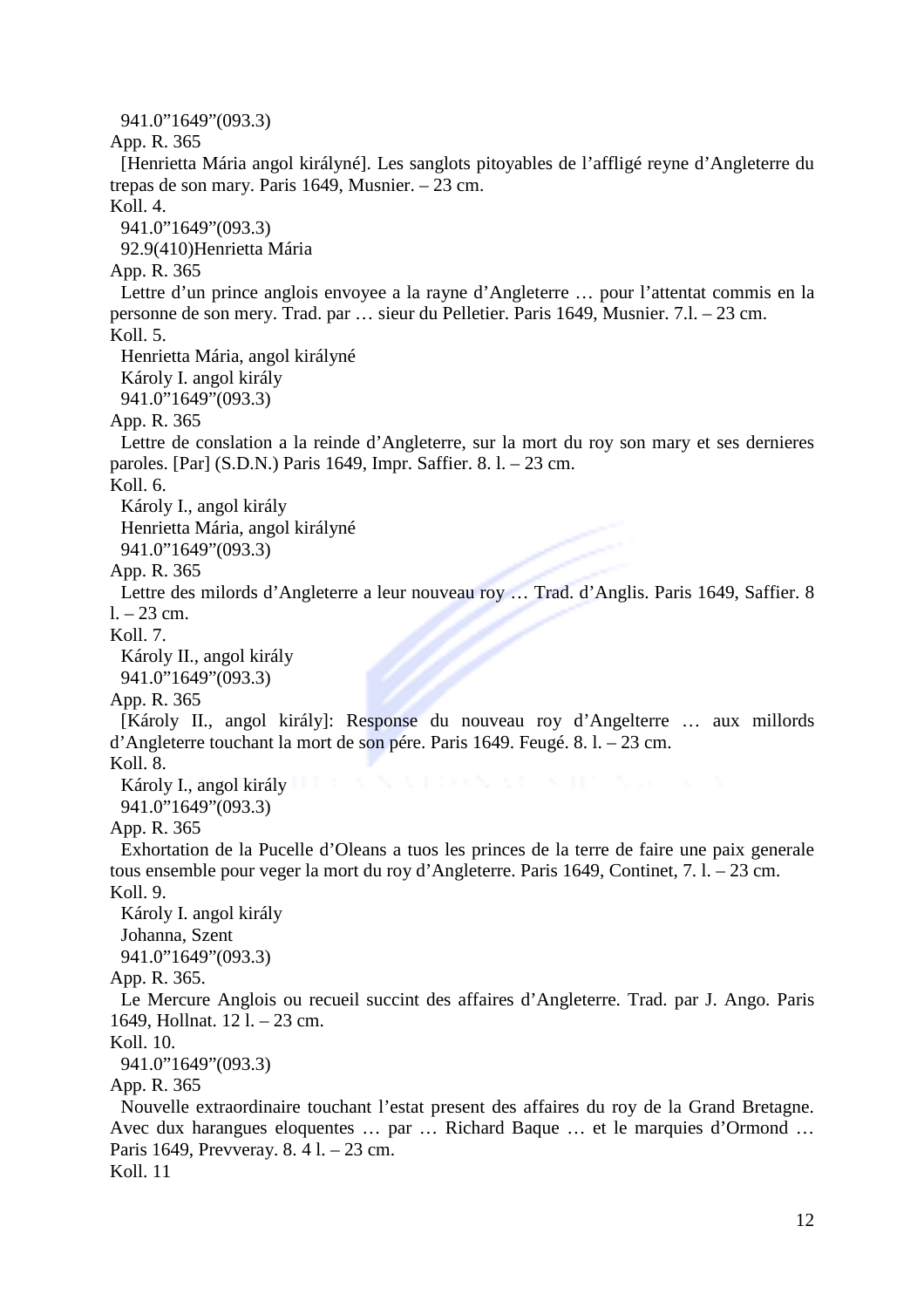Blake, Richard, Sir ./. App. R. 365 Nouvelle extraordinaire touchant l'estat present …

Butlere, Jones 1st Duke of Ormondo

Károly I., angol király

941.0"1649"(093.3)

App. R. 365

Remostrance des ministres de la province de Londres adressee par eux au general Fairfax. Trad. par samuell Gellibrand et Raphael Smith. Paris 1649, Pepingue et Maucroy. 16 l. – 23 cm.

Koll. 12.

Fairfax, Thomas Károly I. , angol király 941.0"1649"(093.3)

App. R. 365

Les interests et motifa, qui doivent obliger les princes chrestiens et autres estets de l'Europe á restabir le roy de la Grand Bretagne. Par un gentilhomme francois affectionné a la couronne d'Angleterre. Pairs 1649, Prevveray. 50. l. – 23 cm.

Koll. 13.

Károly I., angol király 941.0"1649"(093.3)

App. R. 366

Manilli, [Giacomo] Jacomo: Villa Borghese fuori di Porta Pinciana da --. Roma 1650. Frignani. [12] 175 l., 2 t. – 17 cm.

728.82(45Roma)

App. R. 367

[Boissard, Jean Jacques] Boissardus, Janus Jacobus: Bibliotheca chalcographica illustrium … in tota Europa clarissimorum virorum, collectore – sculptor[ibus] Theod. de Bry. Sebastiano Furchio, Clemente Ammonio, antehac cum vitis editorum, et in quinque partes distributorum nunc vero conjunctim, solis iconibus … exhibitorum et ab eorum exitu continauatorum. ./.

App. R. 367

[Boissard, Jean Jacques] Boissardus, Janus Jacobus: Bibliotheca chalcographica Illustrium … [P 1-5], - Continuatio 1-4: P. 6-9. Francofurti (1650-1654), Ammonius. [16] lev. 388 t. – 20 cm.

Bry, Johann Theodor de Furck, Sebastian Ammon, Klemens 92.001(4)(084.1) 762.1.041.5(082)

App. R. 368

Hobbes Thomas: Elemens philosophiques du citoyen traicte poitique ou les fondemens de la societé civile sont découverts. [Elementa philisphica de cive. ] Trad. ... par un de ses amis [Samuel-Jospha Sorbiére.] Paris 1651. Hanult. [23] 448 [16] l. – 17 cm.

321.01

340.12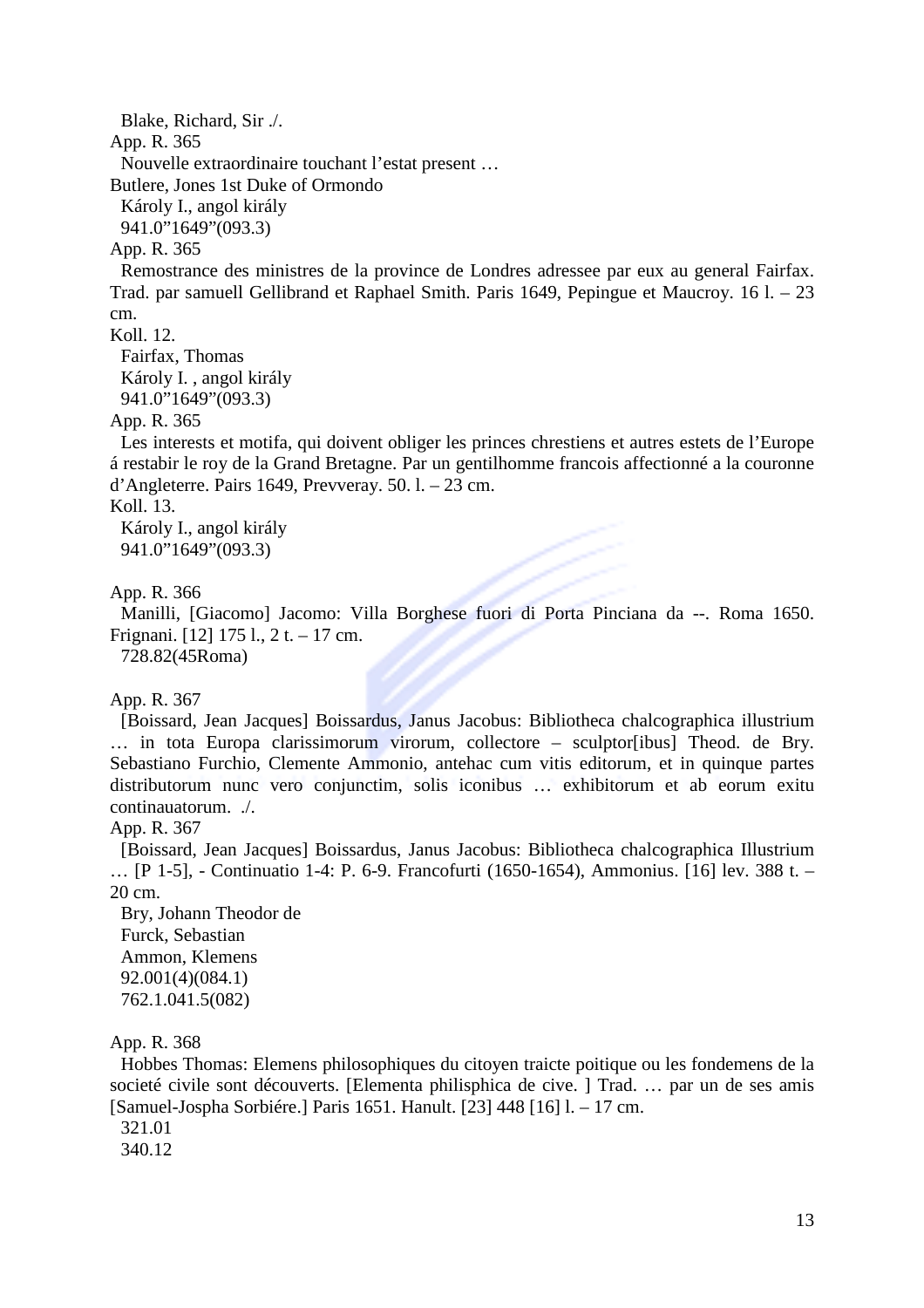Labbe, [Philippe] Philippus: Notitia dignitatum Imperii Romai. Cum pluribus aliis opusculis, indicibus ac notis. Parisiis 1651, Typ. Regia. [22], 266, [93] l., 1 t. – 14 cm.

342.5(37)

082

# App. R. 370

Hobbes, Thomas: Le corps politique ou les elements de la loy morale et civile. Avec des reflections sur la loy de nature … les diverses sortes de gouvernemens .. [De corpore politico or the elments of law, moral and politichii…] [Trad. par Samuel-Joseph Sorbiére.] A Leido 1653, Elsevier. [8] 231 l. – 13 cm.

App. R. 371

Plinius Caecilius Secundus, C[aius, Minor]: Epistolae et panegyricus. Rec emend. Marxus Zuerius Boxhornius. Ed. nova. Lugd[uni] Batav[orum] 1653, Elsevier [22], 404, [26] l. – 14 cm.

Boxhorn, Marcus Zverius van 871-6 Plinius, Minor 871-5 Plinius, Minor

# App. R. 372

[Barclay, John ] Barclaius, Jo.: Argenis. [Fabula. ] Cum clave hoc est nominum propriorum elucadtione hectenus nondum edita. Ed. novissima. AMstelodami 1655, Elzevier. 569, [7] l. – 14 cm.

A végén 1 kézírásos lap 873.4 – 39 Barclay J.

## App. R. 373

Fowler, J[ohn]: The history of the troubles of Suethleand and Poland, which occasioned the expulsion of Sigismundus the Third … forever from the Suethish Crown … With a … commemoration of the live and death of .. George Duglas. London 1656, Print Rycroft. [8], 254,  $8$  t.  $-$  28 cm.  $\sqrt{ }$ .

App. R. 373

Fowler, J[ohn] : The history … Zsigmond III., lengyel király Douglas, Goreg 943.8"15/16" 948.5"15/16" 92.32(410)Douglas

## App. R. 374

[Perez, Antonio] Perezius, Antonius: Ius publicum quo arcan et iura principis exponuntur, Amstelodami 1657, Elzevir. [16], 338 l. – 16 cm. 432.511

App. R. 375

[Cureau] de la Chambre, [Marin]: Les charactéres des passions. (Tom 1-4.) Amsterdam 1658-1663, Michel. 2 db. – 14 cm.

1-2.: [24], 599 l.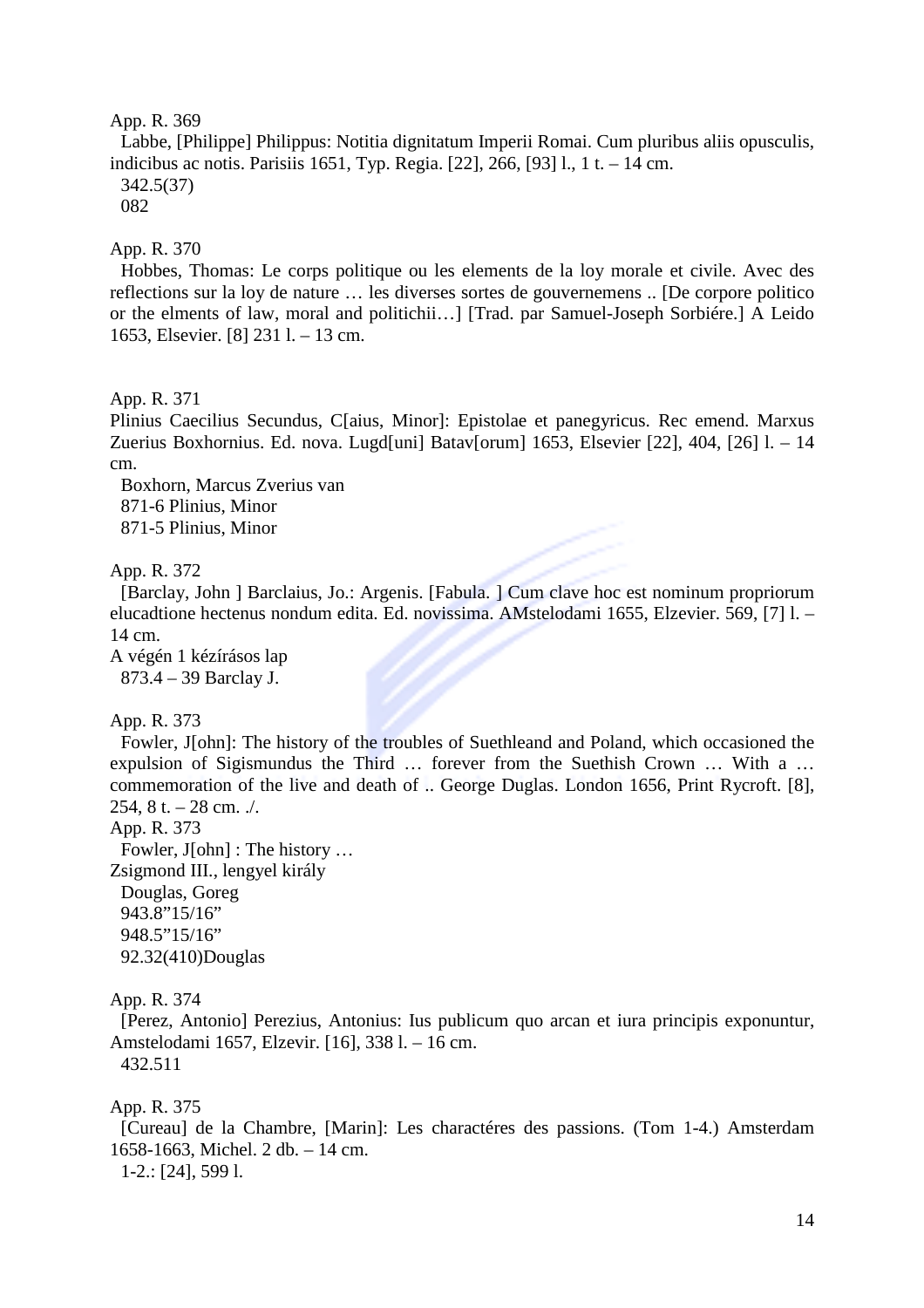3.: [8], 397 l. 4.: 323 l. 159.92 159.942

## App. R. 376

Comenius, Joh[annes] Amos: Vestibulum rerum et linguarum – Portael der saecken en spraecken. (Iconibus ill … a Jacobo Redignero et J[ohanne] S[eidelio]. Amstelodami 1658. Typ. Roy [16], 156, [70] l. – 18 cm A szerző Scolastica eruditio c. művének 1. része. ./. App. R. 376 Comenius, Joh[annes] Amos: Vestibulum rerum … Redinger, Jacob Seidel, Johann Passe, Crispyn de, ifj. rézmetszetével 807.1 393.1(075)

App. R. 377

[Margit, Valois francia királyné] Margierite, [de Valois]: Memoires de la reyne --. Nouvelle ed. plus correcte. Paris 1658. ny. n. 197 l. – 14 cm.

944"155/157"(093.3)

92.9(44)Margit, IV Henrik felesége

App. R. 378

Charron, Pierre: De la sagesse. Trois livres. A Leide [1659], Elsevier. [24], 621, [12] l. – 14 cm.

840-96 Charron

App. R. 378 a

Cicero, M[arcus] Tullius: Opera. Cum optimis exemplairbus accurate collata. (Tom. 1-10.) Amstelaedami 1656-1659. 10 db.

Összefoglaló címlap csak az első kötetben. 871-821 Cicero

App. R. 378 a

Cicero, M[arcus] Tullius: Rhetorici libri cum optimis exeplaribus collati. Amstelaedemi 1659. [16], 840 l.

 – Cicero, M[arcus] Tullius: Opera. (Tom. 1) 871-95 Cicero 82.085

App. R. 378 a

Cicero, M[arcus] Tullius: Orationum tomus 1-3, cum optimis ac postremis exmplaribus acurate collatus. Amstelaedami 1659. 3 db. 1.: 661.

2.: 595 1.

3.: 606, [2] l.

-Cicero M[arcus] Tullius: Opera. (Tom. 2-4.)

871-5Cicero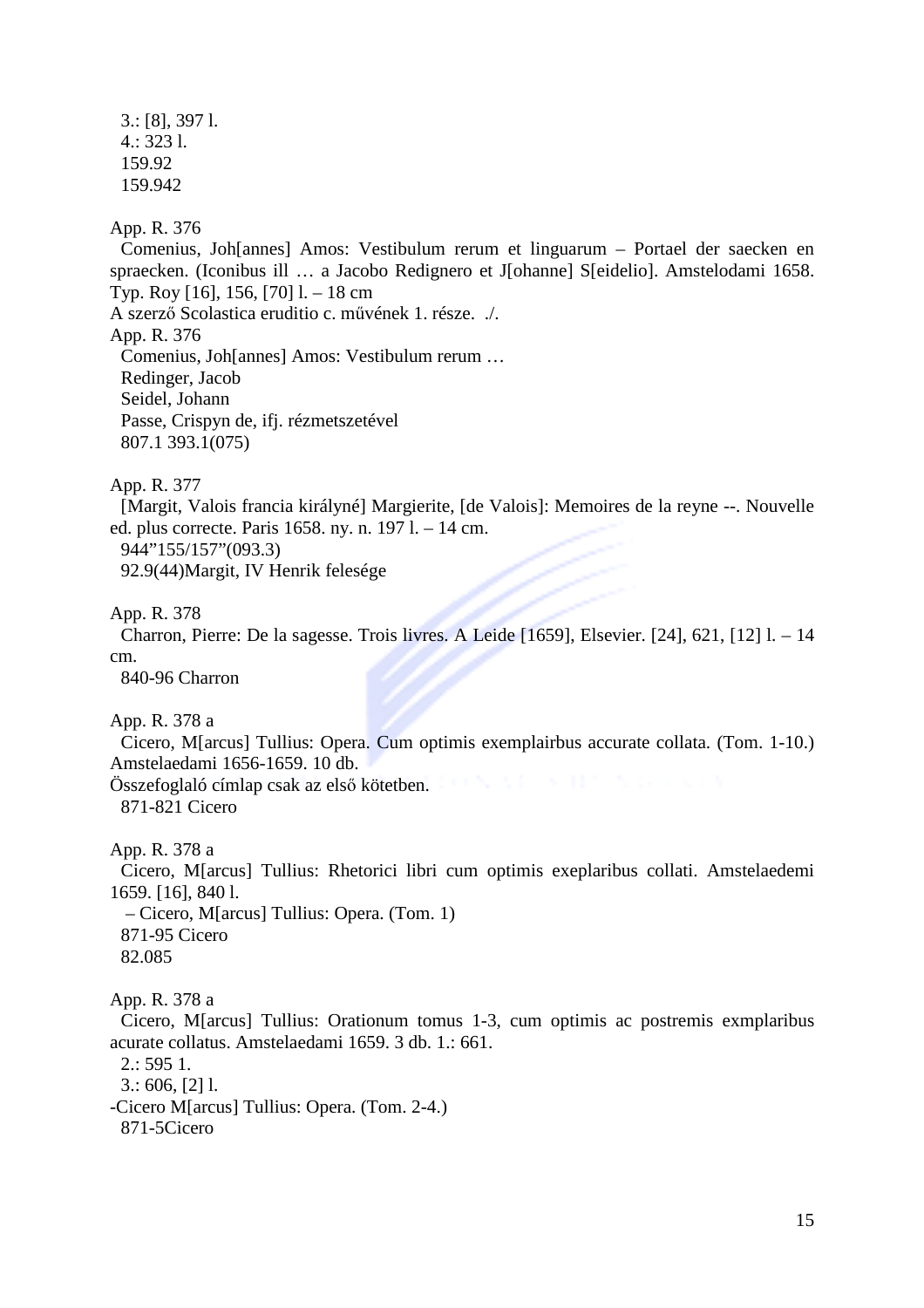#### App. R. 378 a

Cicero, M[arcus] Tullius: Epistolarum asd familiaraes liberi 16. Ad opimas editiones collati. Amstelaedami 1659. 548. [4] l.

-Cicero, M[arcus] Tullius: Opera. (Tom. 6.) Atticus, Titus Pomponius

871-6 Cicero

## App. R. 378a

Cicero, M[arcus] Tullius: De officiis librei tres. – Cato major, vel de senectute. – Laelius, vel de amicitia. – Paradoxa stoicorum sex. – Consolatio, M[arco] Tullio Ciceroni in quibusdam exemlaribus adscripta. Amstelaedami 1656. 346. l.

### App. R. 378a

[Cicero, Marcus Tullius]. M[arci] Tullii Ciceronis scriptorum fragmenta a Roberto Stephano, Carolo Signonio, … etc. Collecta. Accedit Fr[ancisci] Fabricii … historia Ciceroniana per consules descripta … Amstelaedami 1659. [4], 5-348, [10] l. ./. App. R. 378a

[Cicero, Marcus Tullius]. M[arci] Tullii Ciceronis scriptorum …

- Cicero, M[arcus] Tullius: Opera. (Tom. 10.)

Stephanus, Robertus Fabrizius, Franz Sigonio, Carlo 871-821 Cicero 92.871 Cicero 937"-00"

App. R. 379

Fredro, [Andrzej Maksymilian] Andreas Maximilianus: Gestorum populi Poloni sub Henrico Valesio. Polonorum postea vero Galliae rege liber unu. Ed. 2. corr. DAntisci 1660,

Főrster. 246. [4] l. – 13 cm. Henrik I., lengyel király 943.8"157"(093)

App. R. 380

Perefixe, Hardouin de [Beaumont de] : Histoire du roy Henry le Grand. Amsterdam 1661, Elzevier. [8], 22 l., 2 t. – 14 cm Henrik ÍV., francia király 92.9(44) Henrik IV. 944"155/161"

App. R. 380a

Ovidius Naso, Publius. Operum P[ublii] Ovidii Nasonis editio nova. Nic[olaas] Heinsis recensuit ac notas addidit. (Tom. 1-3.) Amstelodami (1658) – 1661, Elzevir. 3 db. – 14 cm.

1.: [22], 234, 537 l. 2.: 356, [10], 465 l. 3.: [16], 365, 432 l. 871-1 Ovidius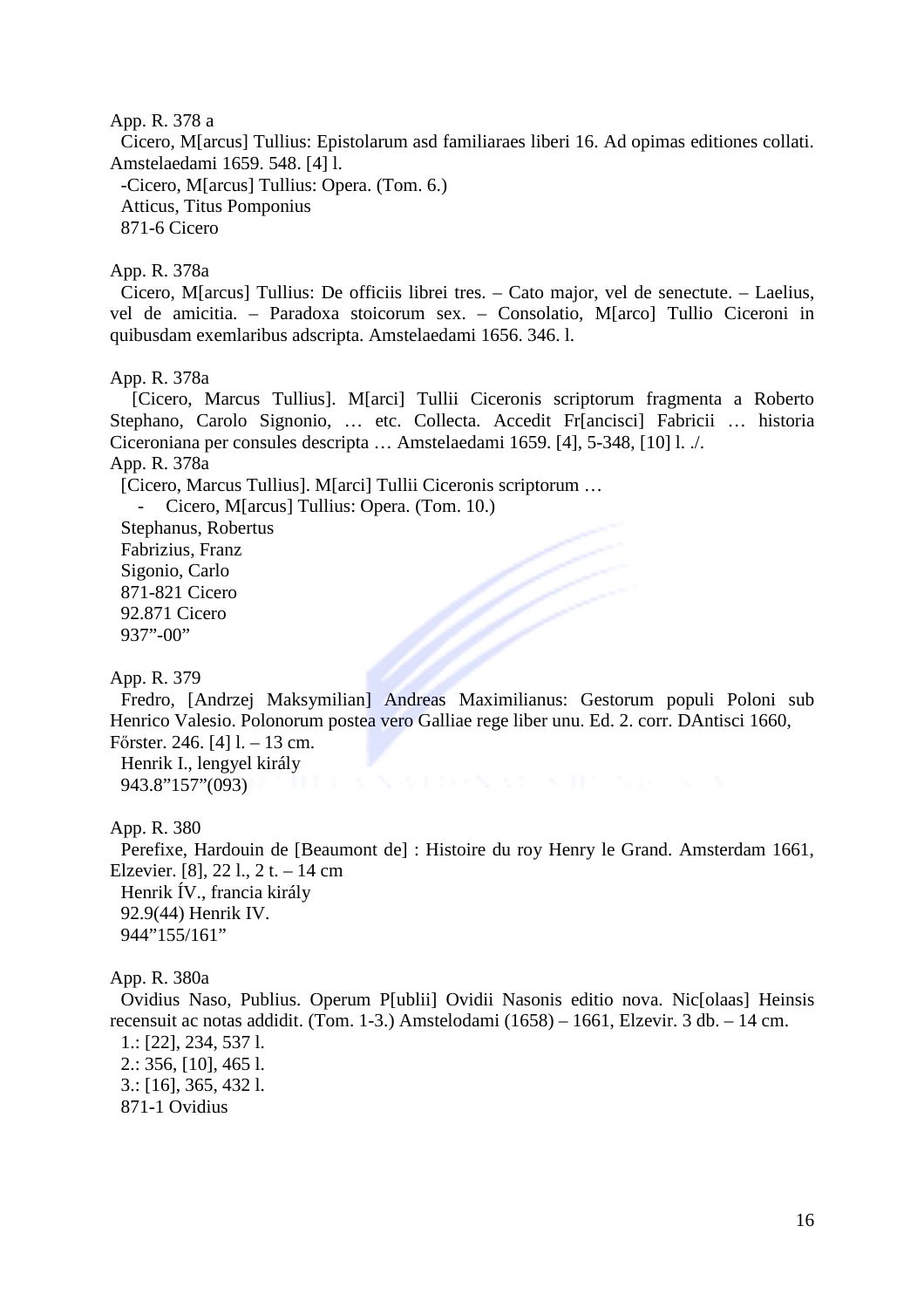Conciones et orationes ex historicis Latinis excerptae. Opus recognitum recensitumque in usum scholarum Hollandiae et Westfrisiae.

Amstelodami 1662, Elzevir. [12], 382, [14] l. – 14 cm. 871-5(082)

#### App. R. 382

Chevalier, Pierre: Histoire de la guerre des cosaques contre la Pologne. Avec un discours de leur origine, pais, moeurs, gouvernment et religion. Paris 1663, Barbin. [12], 219 l.. – 17 cm. 943.8"164/165" 947.7"16"

## App. R. 383

[Firmianus, Petrus] Firmian, P.: Le Gyges Gallus. Trad.: Antoine de Paris. Paris 1663, Thierry, [22], 440 l. – 14 cm.

873.4-312.1Firmianus 40

### App. R. 384

[Vera y Figuerola, Juan Antonio] Vera et Figueroa, Jean Antoine de: Histoire de L'empereur Charles V. [Epitome de la vida i hechos del invicto enperador Carlos V.] Trad. Du Perron Le Hayer. Bruxelles 1663, Foppens. [14], 355 l., 1t. – 14 cm.

Le Hayer du Perron. Pierre Károly V., német-római császár 92.9(430)Károly V. 940.22"15"

App. R. 385

[Sepulveda, Juan Ginés de]: Compendio della guerra memorabile, fatta in Italia dal gran cardinal Albornozzo. [Historia de bello administrato in Italia …] [Trad.]: Savaro di Mileto. Bolobna 1664. Monti. [32], 212 l. – 20 cm.

Albornoz, Gil Alvarez Carrillo de 92.262.12[282](46)Albornoz 945"13" 262.132"13"

App. R. 386

[Du Peyrat. Guillume]: Traitte'de l'origine des cardinaux du Saint Siège, et particulièrement des françois.Avec deux traittez curieux des legats à Latere. [1-3. p.] Cologne 1665, Egmont. [2] 143, 42, 112 l. – 14 cm.

A 2. r. Sallo, Jean-Denis de munkája. 262.133.11 348.321/.323 92.262.12[282](082)

#### App. R. 387

[Erasmus, Desiderius] Erasme: Codicille d'or, ou petit recueil. Tiré de l'Institution du prince chrestien composée par --. mis … en françois … pour la seconde fois [par Claude Joly]. Avec d'autres pièces. [Amsterdam] 1665, [Elzevier.] 187. [2] l. – 14 cm.

342.511:174(082)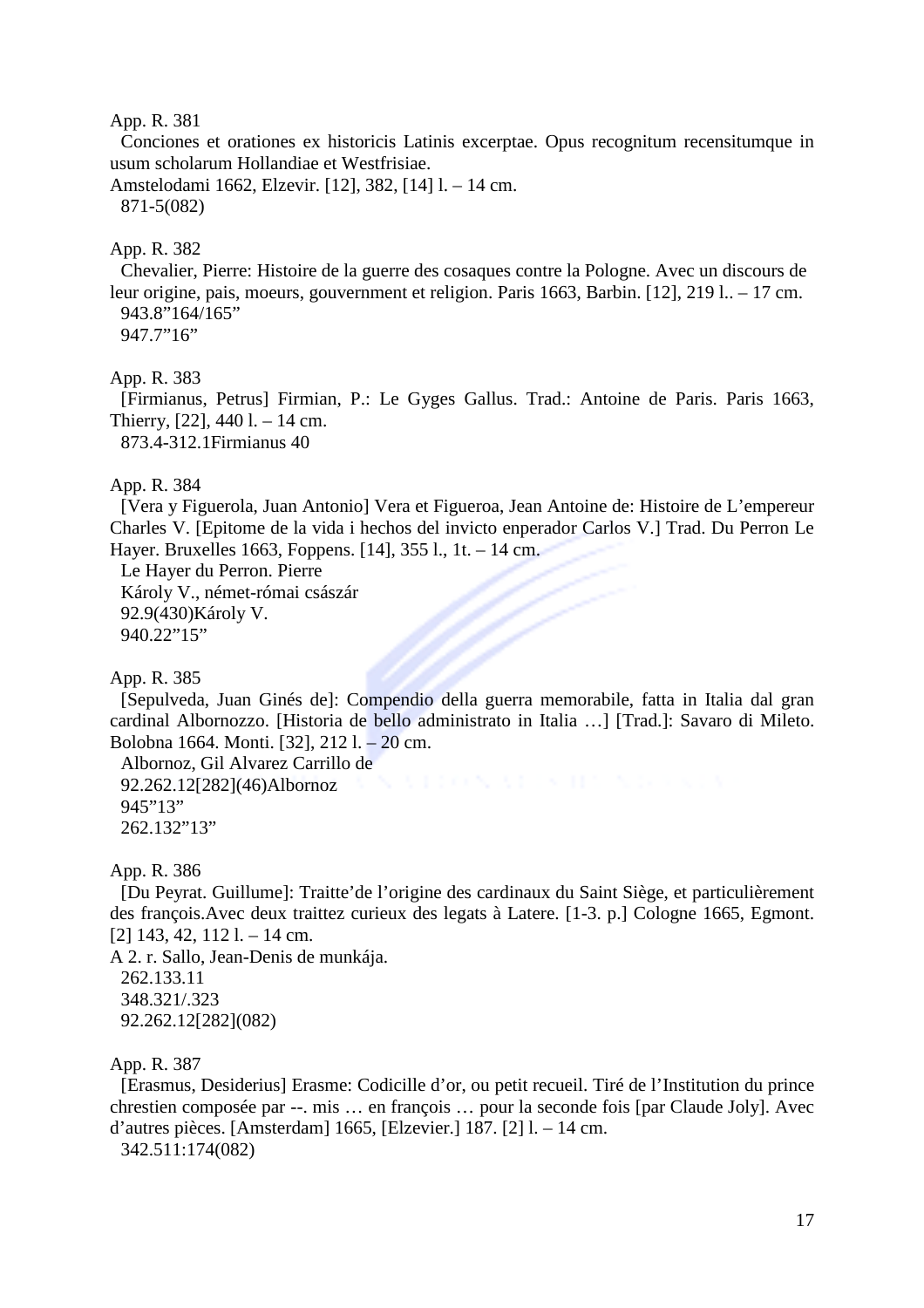[Port Royal. Monastère du Saint Sacrament.]Les consitutions du monastère de Port Royal du S. Sacrament. Mons 166. Migeot. [18], 528 l. – 14 cm. 271. 1-055.2(44)-4

App. R. 389

Brantôme, Pierre de Bourdeille. Memoires de – contenans les vies des dames illustres de France de son temps. Leyde 1665, Sambix. [12], 407 l. – 14 cm.

840-94Brantôme 92.9(4)(081) 92.355(4)(081)

App. R. 390

Brantôme, Pierre de Bourdeille. Memoires de – contenans les vies des hommes illustres [et] grands capitaines estrangers de son temps. Leyde 1665, Sambix. [12], 600 l. – 14 cm.

840-94Brantôme 92.9(4)(081) 92.355(4)(081)

App. R. 391

Brantôme, Pierre de Bourdeille. Memoires de – contenans les vies des hommes illustres et grands capitaines françois de son temps. Tom. 1-4. Leyde 1666, Sambix. – 4 db. – 14 cm.

840-94Brantôme 92.355(44)(081) 92.9(44)(081) 92(44)"15"(081)

App. R. 392

Brantôme, Pierre de Bourdeille. Memoires de – contenans les vies des dames galantes de son temps. Tom. 1-2. Leyde 1666. Smbix. 2 db. – 14 cm.

1.: [8], 424 l.  $2:5041$ . 840-993 Brantôme

App. R. 393

[Fauvelet du toc, Antoine]: Histoire de Henry duc de Rohan, pair de France. Paris 1666, Sercy. [20], 245 l., 1 t. – 15 cm. Koll. 2 – App. R. 417-el Rohan, Henry duc de 944"158/163" 92.355(44)Rohan

App. R 394

[Leti, Gregorio] Gualdi, abbé: La vie de Madame Olimpe Maldachini, qui a gouverné l'Église durandt le pontificat d'innocent X. … 1644-1655. [Vita di donna Olimpia Maldachini …] Cosmopoli 1666, Charray. [12], 298 l. – 14 cm.

Ince X. Pápa (Koll. App. R. 411-el) A fordító Quérard és Barbier szerint Jean Baptiste Renoult. Hollandiai kiad.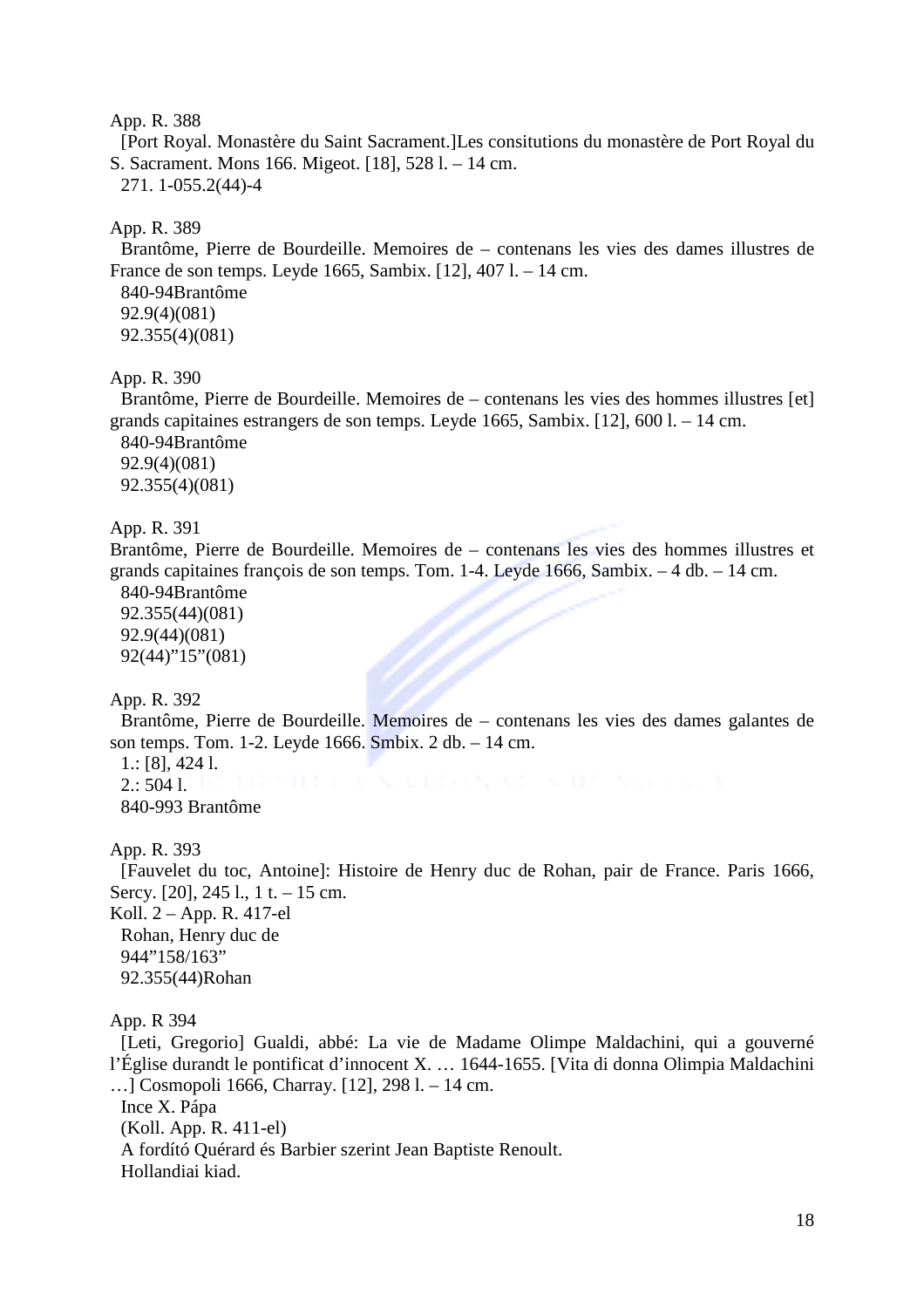[Bertaut, François]: Relation de l'estat et gouvernment d'Espagne. – (Relation de Madrid.) Cologne 1666. Marteau. 118, [2], 24 l. – 14 cm. Hollandiai kiad. 908.460 342(460)"16"

## App. R. 396

[Avancinus, Nicolaus] Avancin, Nicolas: Le prince devot et guerrier ou les vertus héoiques de Leopold Guillaume, archiduc d'Austriche. [Leopoldi Guillmi, archiducis Austriae … virutes.] Trad., augmenté par Henry Bex. Lille 1667, Rache [40], 459, [6] l., 4 t. – 24 cm. Lipót Vilmos. Habsburg főherceg 92.9(436)Lipót Vilmos főhg. 940.2"16"

#### App. R. 397

[Cayet, Pierre Victor Palma]: Histoire prodigieuse et lamntable de Jean Fauste, grand et horrible enchanteur ... Dernière ed. Rouen 1667. Melassis. 222. [6] l. – 13 cm. Kéziratos bejegyzéssel.

Faust, Johann 840-39 Cayet

#### App. R. 398

[Leti, Gregorio]: Il nipotismo di Roma, o vero relatione delle raggioni che muovono i pontefici, all'agrandimento de'nipoti. P. 1-2. [Amsterdam] 1677, [Elzevir. ] [24], 207, 248,  $[24]$  l., 1 db. – 14 cm.

262.13"14/16"

### App. R. 399

Naudé, Gabriel: Considerations politiques sur les coups d'estat. [Amsterdam] 1667, [Elzevir.] [4], 343 l. – 14 cm. 323.276(04)

#### App. R. 400

[Leti, Gregorio]: Il cardinalismo di Santa Chiesa, Diviso in trè parti. [Amsterdam – Leiden] 1678, [Elzevir.] 3 db. – 14 cm.

1.: 392 l. 2. : 394 l. 3.: 391 l. 262.13(091)

#### App. R. 401

[Leti, Gregorio]: Le nepotisme de Rome ou relation des risons qui portent les papers à aggrandir leur neveus. [Il nipotismo di Roma …] [28] 224, 264, [24] l., 1 db. – 14 cm. 262.13"14/16"

#### App. R. 402, 402 a

[Anghiera, Pietro Martire de] Anglerius, Petrus Martyr: Opus epistolarum … Cui accesserunt: Pulgar, [Hernando de] Ferdinandus de: Epistolae ... (ex Hispanico in Latinum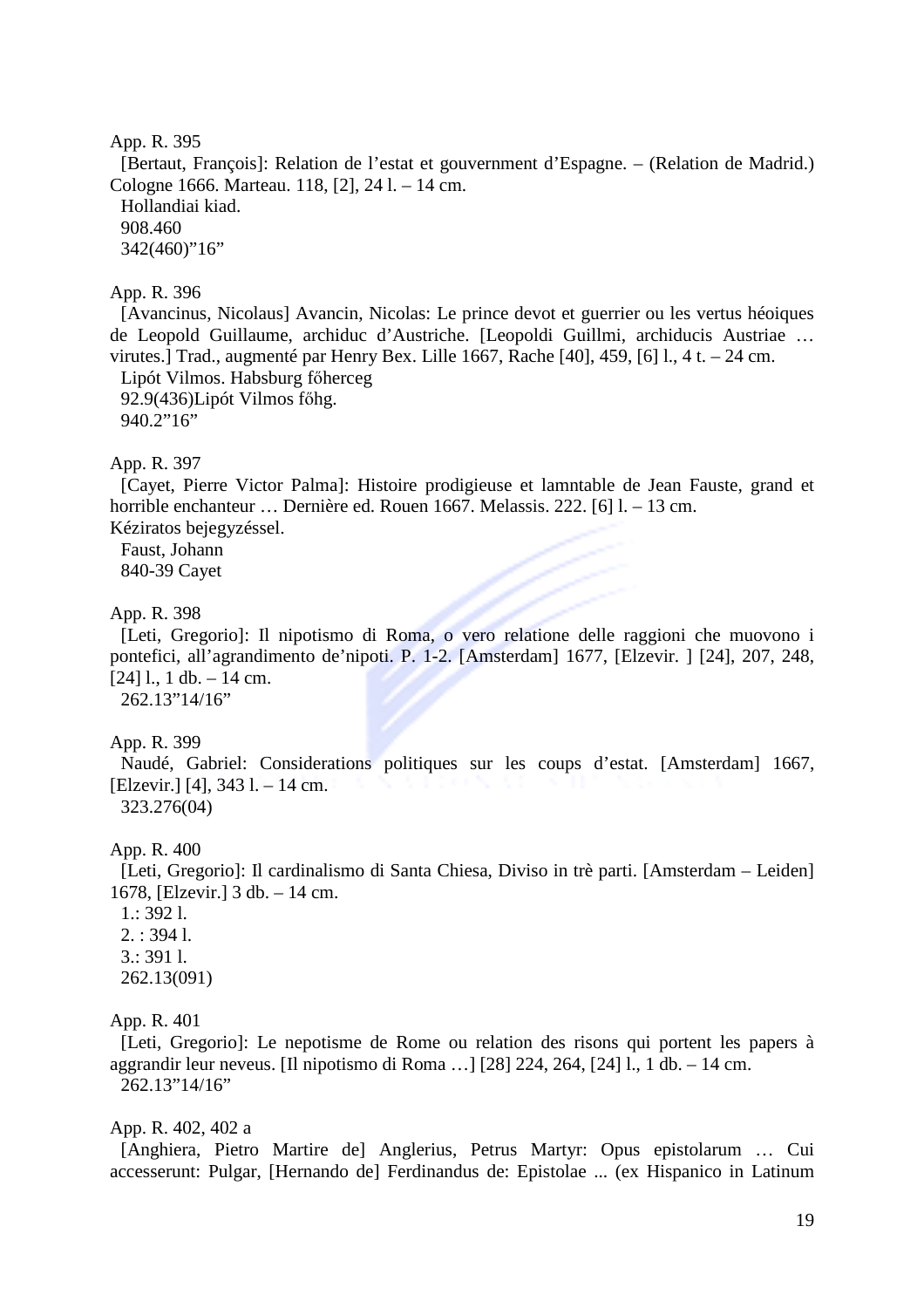idioma conversae a Juliano [Julianus] Magon) … cum Tractatu Hispanico de viris Castellae illustribus. (Los claros varones de España.) Editio postrema. ./. App. R. 402, 402 a [Anghiera, Pietro Martire de] Anglerius, Petrus Martyr: Opus epistolarum … Amstelodami 1670, Elzevir. [28], 486, [2], 32, 62, [1] l. – 34 cm. 946"14(093.32) 873.4-6 Anghiera 860-6 Pulgar.02 734

App. R. 403-405

Veteres de re militari scriptores quot-quot extant, … (Scriverius, Petrus: Correctionum militarum liber, …) Vesaliae 1670, Typ. Hoogenhuysen. ism. lapsz. [1354] l., 1 t. – 21 cm. Vegetius, Flavius Renatus Frontius, Sextus Julius 355(37/38)(082)

### App. R. 406

Boethius, An[icius] Manl[ius] Sever[inus]: Consolationis philosophiae libri 5; ejusd. Opuscula sacra. Cum integris notis Johannis Bernartii, Theodori Sitzmani, Renati Vallini. Accedit Petri Bertii praefatio. Lugduni Batavorum 1671. Officina Hackiana. [48], 324, [12] l.  $-20$  cm.  $/$ .

App. R. 406

Boethius, An[icius] Manl[ius] Sever[inus]: Consolationis philosophiae libri 5; …

Bernaerts, Jan

Bertius, Pierre Sitzman, Theodor 871-96Boetius Vallinus, Renatus

App. R. 407

Le politique desinteressé, ou ses raisonnemens justes sur les affaires presentes de l'Europe. Cologne 1671. Matthieu. [8], 278 l. – 14 cm. 940.2"16"

App. R. 408

[La Fayette, Maire Madleine Pioche de la Vergne, Mme de] Segrais, de: Zayde. Histoire espagnole. [Roman.] Avec un traitté de l'origine des romans par [Pierre-Daniel] Huet. Paris 1671. ny. n. 67, 154, 164 l. – 16 cm.

840-31 La Fayette 82(091)-31

#### App. R. 409

[Tomasi, Tommaso] Thomasi, Thomas: La vie de Cesar Borgia, appellé du depuis le duc de Valentinois. (La vita di Cesare Borgia, detto poi il duca Valentino.] [Trad. Par Casimir Treschot.] Monte Chiaro 1671, Vero. 485 l. – 14 cm. 92.9(454.3)Borgia C.

940.21"149/150"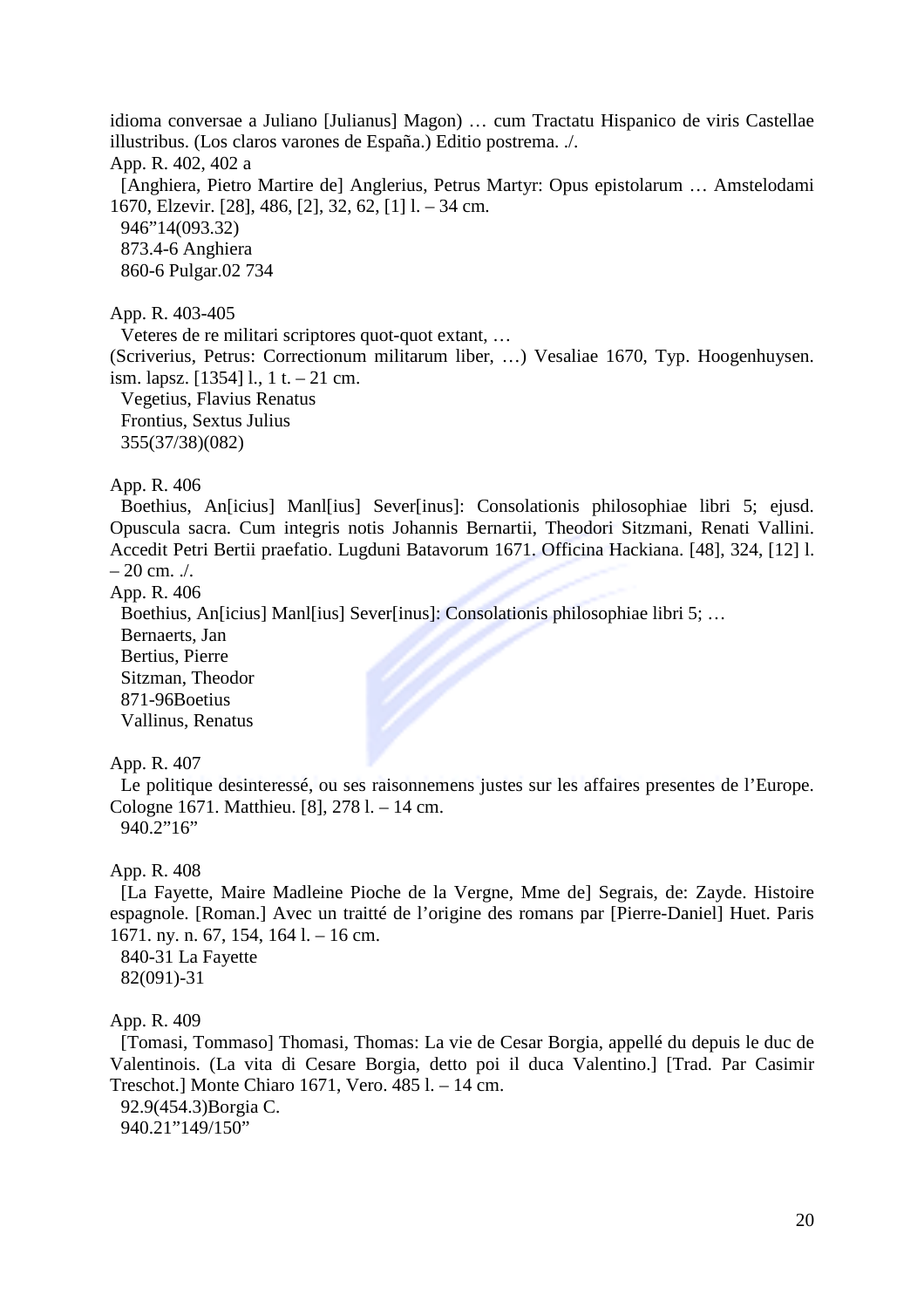[Mohamed próféta] Mahomet: L'Alcora. [Al-Korán] Transl. par Du Ryer, [André]. Paris 1672, Sommaville. [12], 486, [4] l. – 14 cm . 297.18

### App. R. 411

Traité de la monarhie universelle, pour répondre aux espagnols, qui osent aleguer que le roy y aspire Cologne 1672. Marteau. 115 l. – 14 cm Koll. 2. (App. R. 394 –el) Hollandiában jelent meg. 940.2"16"(093.33)

App. R. 411a

Menage, [Gilles]: Observations de Monsieur – sur la langue françoise. Paris 1672, Barbin.  $[8]$ , 486,  $[42]$  l. – 17 cm.

804.0

App. R. 412

Comeni[us], Joh[annes] Amos: Vestibulum rerum et linguarum. – Het portael der saecken en spraecken. – Die Vortühre de Sachen und Sprachen. (Adornatum a Jacobo Redingero et J. S[eicielio] Germnica versione donatum opera Philippi Caesii a Zesen. ) Amsetlodami 1673, Typ. Ravestein . [16], 166, [90] l., illusztr. – 20 cm. ./.

App. R. 412

Comeni[us], Joh[annes] Amos: Vestibulum rerum et linguarum…

A címlírás az előzéklapról készült.

A szerző Scolastica eruditio c. műve 1. része

Zesen, Philipp Seidel, Johann Redinger, Jacob 807.1(075)

App. R. 413

[Kuhlmann] Kuhlman, Quirin[us]: Neubegeisterter Boeheme begreiffend 150 [hundert fünftzig] Weissagungen mit der fünften Monarchi oder dem Jesus Reiche des holländischen Propheten Johan Rothens übereinstimmend ... darin zugleich der so lang verborgene lutrische Antichrist abgebilde wired. … Leiden 1674, Druck. haes. [64], 415 l. – 14 cm . ./.

App. R. 413

[Kuhlmann] Kuhlman, Quirin[us]: Neubegeisterter Boeheme… Böhme, Jacob Rothe, Johannes 248.2 141.332

App. R .414

Marino, [Giovanni Battista]: La galeria del cavalier – distinta in pitture et sculture. Venetia 1674, Pezzana. 312, [22] l. – 14 cm.

850-193 Marino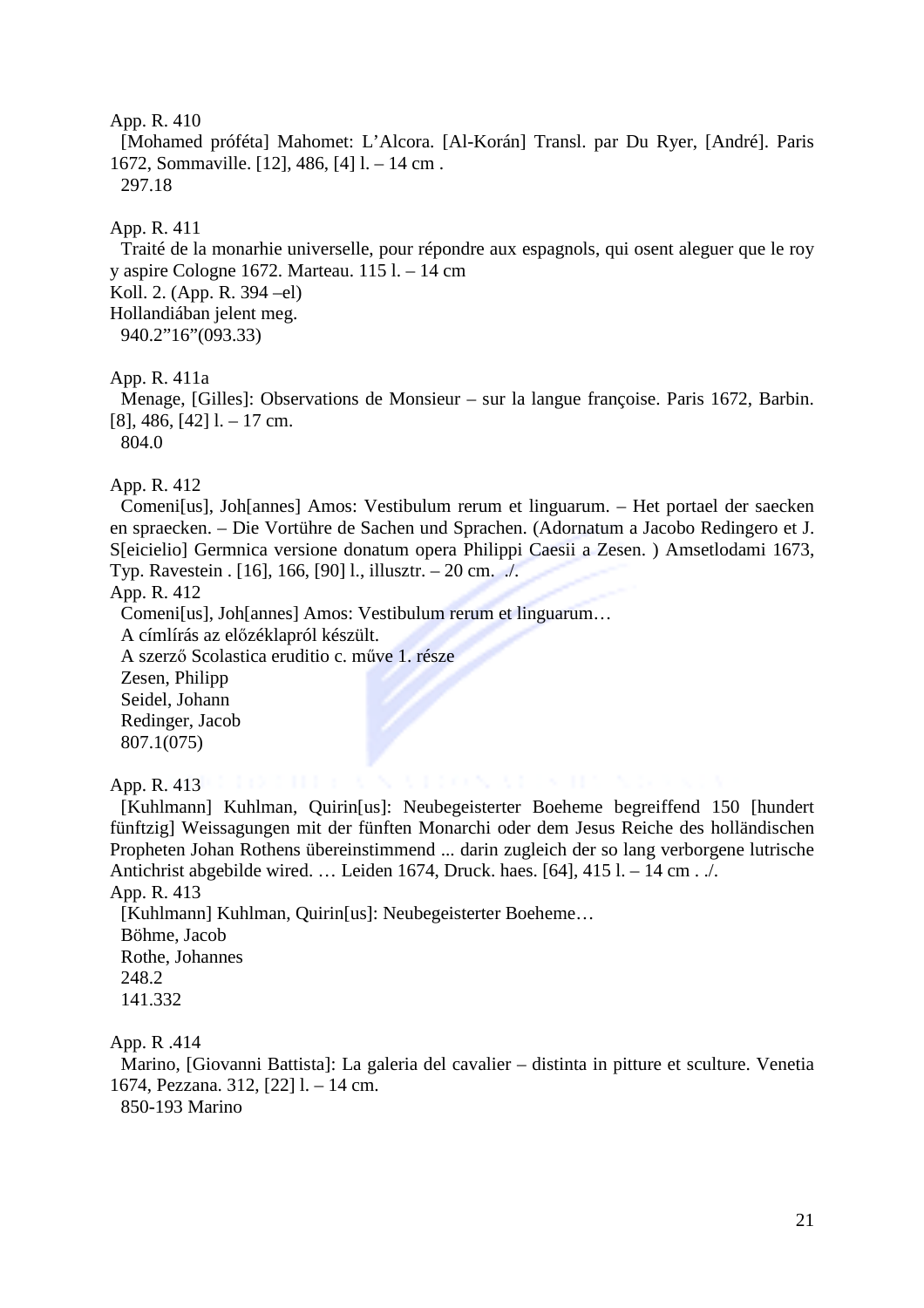[Le Noir, Jean]: Les nouvelles lumieres politiques, pour le gouvernment de l'Eglise. Ou l'Evangile nouveau du Cardinal Palavicin. revelé par luy dans son Histoire du concile de Trente. Paris 1676, Martel. [12], 264 l. – 13 cm .

Pallvicino, Sforza

262.13

### App. R. 416

Gualdo Priorato, Galeazzo: Vite et azzioni de personaggi militari e politici. Vienna 1674, Thurnmayer. [261] lev.,  $46$  t.  $-30$  cm.

Esterházy Pál /163-1713/ életrajzával és képmásával. 92.32(4)(081) 92.355(4)(081)

#### App. R. 417

(Bruneau): Estat present des affaires d'Allemagne, avec les interests et les genealogies des princes de l'Empire et la relation de ce qui s'est passé dans la campagne de M. le Vicomte de Turenne … 2. ed rev., augm. Paris 1675, Pierre le Petit. [12] 274 [284] l. – 15 cm. ./.

App. R. 417

(Bruneau): Estat present des affaires…

Turenne, Henri de La Tour d'Auvergne, Vte de

943.0"167" 940.25"167" 929.2(430)

App. R. 418

Cicero, M[arcus] Tullius: Epistolarum libri XVI [sedecim ] ad familiares. Ex recensione Ioannis Georgii Graevii .. et notis .. petri Victorii, Paulli Manutii .. et aliorum. Tom. 1-2. Amstelodami – Lugd. Batav. 1677, Elsevir – Hack. 2 db. – 20 cm.

1: [20] 434.7 l

2. : 568, 416 [104] l.

Gräve, Johann Georg ./.

# App. R. 418

Cicero, M[arcus] Tullius: Epistolarum libri XVI [sedecim ] ad familiares…

Manuzio, Paolo

Vettori, Pietro, sen. 874-6 Cicero

### App. R. 418 a

[Ágoston, Szent] augustinus, Arelius: Libri XIII [tredecim] confessionum . Opera et studio … H. Sommalii. Lugduni 1675, Elzevir. 334 [18] l. – 14 cm. Sommal, Henri de 276 Ágoston

#### App. R. 419

Petronius Arbiter, Titus: Satyricon cui accedunt diversorum poetarum iusus in Priapum, errones Venerei … Cum notis Bourdelotii et glossario Petroniano. – Parisiis 1677. Audinet.  $[22]$  417 l. – 14 cm. Bourdelot, Jean

871-7 Petronius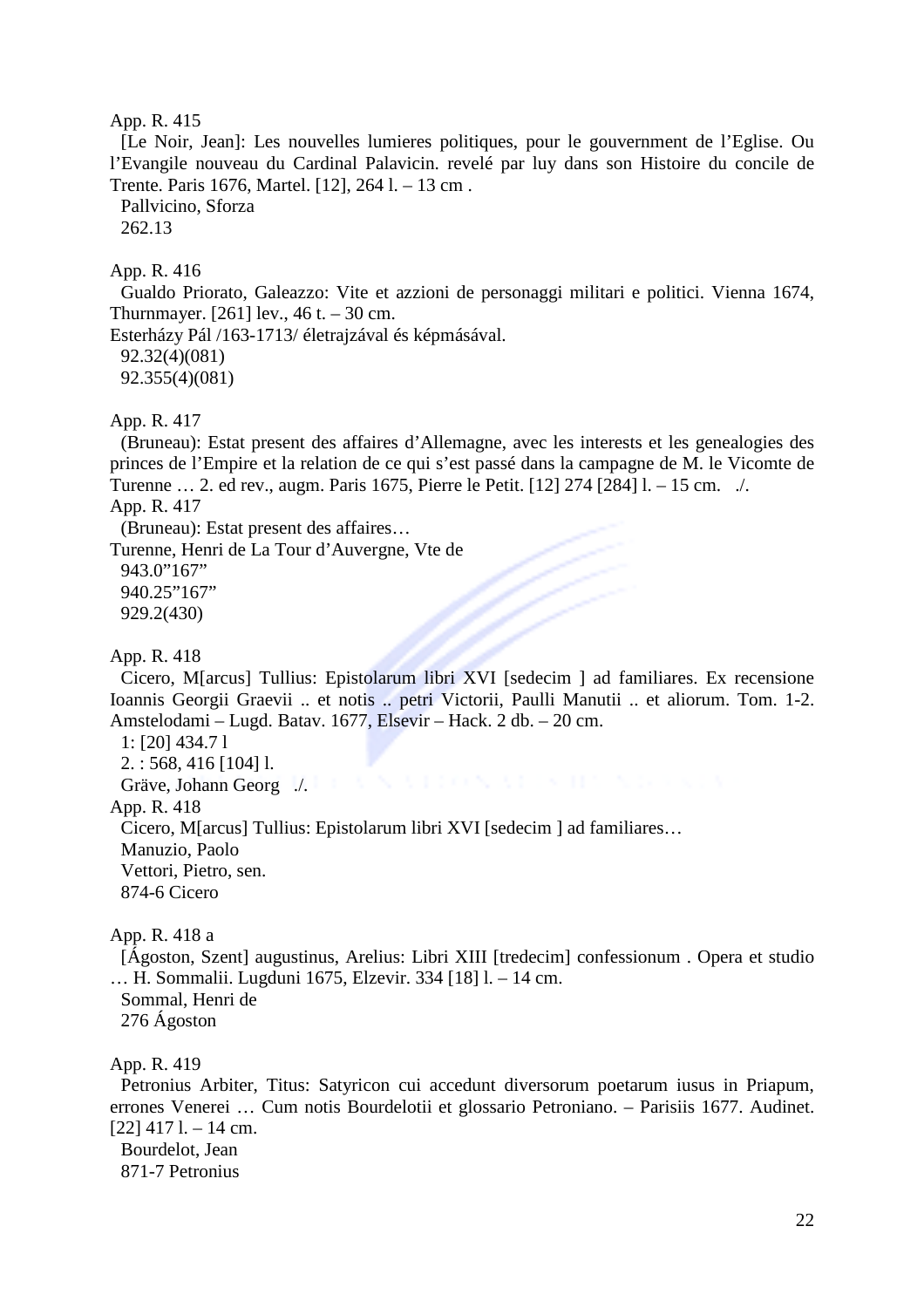871-822

App. R. 420

Relation de Sicilo, contenant tout ce qui s'est passé depuis l'entrée de Monsieur de Vivonne dans Messine jusque à present. Amsterdam 1677, Du Bois. 167 l, 1 térk. – 14 cm. Vivonne, Louis Victor de Rochechouart, duc de 9 45.81"167"

#### App. R. 421

Livius, Titus: Historiarum quod extat ex recensione I. F. Gronovii. Amstelodami 1678, Elzevir. 788 l. – 16 cm.

Gronovius, Johann Friedrich 871-94 Livius 937(093.3)

#### App. R. 422

Spon, Jacob – [Wheeler George] Wheler, Georgius: Voyage d'Italie, de Dalmatie, de Grece et du Lavant, fait aux années 1675 et 1676 par --. Tom. 1-3. Lyon 1678, Cellier. Ism. lapsz. [1288] l., 29 t. 1 db. – 17 cm.

Italia, Dalmácia, Görögország, Levante 910.4(4-015)

App. R. 423

Dufour, [Philippe] Sylvestre: Instruction morale d'un père à son fils qui pour un long voyage .. Amsterdam 1679, Wolfgang. [24], 115 l. – 14 cm. Koll. 3 (Koll. App. R. 430, 436)

17

App. R. 424

Livius, Titus: Historiarum quod extat cum perpetuis Car. Sigonii et J. F. Gronovii notis. Jac. Gronovius probavit, suasque et aliorum notas adjecit. Tom. [1] – 3. Amstelodami 1679, Elsevir.  $3$  db.  $-21$  cm.

1.: [46] 922 [70] 62 1 2.: 973 [60] 58 l. 3.: 1080 [82] 1.  $\sqrt{ }$ . App. R. 424 Livius, Titus: Historiarum quod extat cum perpetuis.. A 2-3 kötet címe: Historiarum ab urbe condita tomus… Gronovius, Jacob Gronovius, Johann Friedrich Sigonio, Carlo 871-94 Livius 937(093.3)

App. R. 425

Nouvelle relation du voyage et description exacte de l'isle de Malthe … avec des particularitez du Levant. Par un gentil 'hommet françois. Paris 1679, Clouzier. [6] 219, [4] l. – 15 cm.

Málta 910.4(458.2)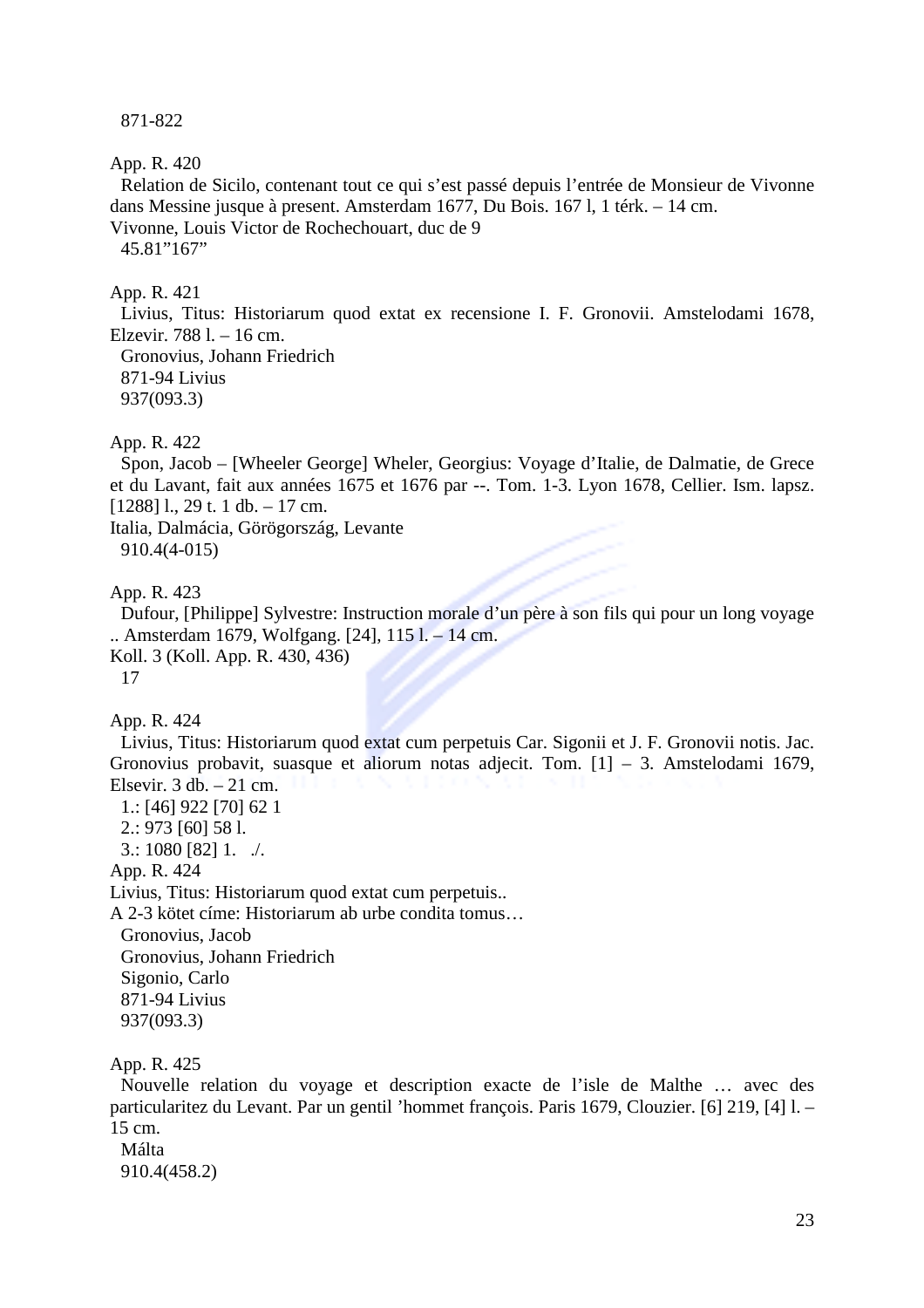910.4(4-015)

App. R. 426

[Limojon Alexandre-Toussaint de ]: La ville et la republique de Venise. Paris 1680, Luyne.  $[24]$ ,  $452$  l – 14 cm.

908.45 Venezia

# App. R. 427

Relation de l'accrissement de la papauté et du gouvernement absolu en Angleterre … depuis la … prorogation de novembre 1675. laquele a fini le 15. Fevrier 1676 jusques à present. [Trad. Maruel. André d'. ] Hambourgh 1680. Pladt. 245 l. – 14 cm. 941.0"167"

## App. R. 428

[Cerdan, Jean Paull]: L'empereur et l'empire trahis, et par qui et comment. Cologne 1681, Marteau. 167 l. – 15 cm.

940.25"1680"(093.3)

### App. R. 429

Crasso, Lorenzo: Elogii di capitani illustri. Venezia 1683, Combi et Là Noù. [12] 472 l. – 29 cm.

Zrinyi Miklós /1620-1664/ arcképével és életrajzával.

92.355(100)"15/16"

App. R. 430

[La Chétardie, shevalier Trotti de] (La Chétardye): Instrucitons pour un jeune seigneur ou l'idée d'un galant homme. La Haye 1683, Arondeus. [12] 63 [6] l. – 14 cm. Koll. 2. (App. R. 423, 436)

17

App. R. 431, 431 a

[Rohan, Henry duc de]: Interests et maximes des princes et des états souvenrains. [1-2] 3. éd. Cologne 1683, Jeune. 1 db. – 14 cm.

1.: [8] 248 l.

2.: 245 l.

Valódi szerzője Gatien Sandras de Courtilz aki bő kivonatokat közöl Rohan munkájából; ezért Duc de Rhon műveként vált közismertté.

App. R. 432

Les actions heroiques et plaisantes de l'empereur Charles V. [III.] F(red) Bouttats. Cologne 1683, Marteau. [12] 267 [6] l. – 14 cm. Károly V. német-római császár 92.9(430)Károly V.

App. R. 433

[Pascal, Blaise] Montalte, Louis de: Les provinciales ou lettres escrittes par --. Trad. En latin par [NIcole, Pierre] Wendrock Guillaume, en espagnol par Gratien Cordero. En italien par Cosimo Brunetti. Cologne 1684. Winfelt. [40] 613 l. – 22cm. 840-6 Pascal. 02 00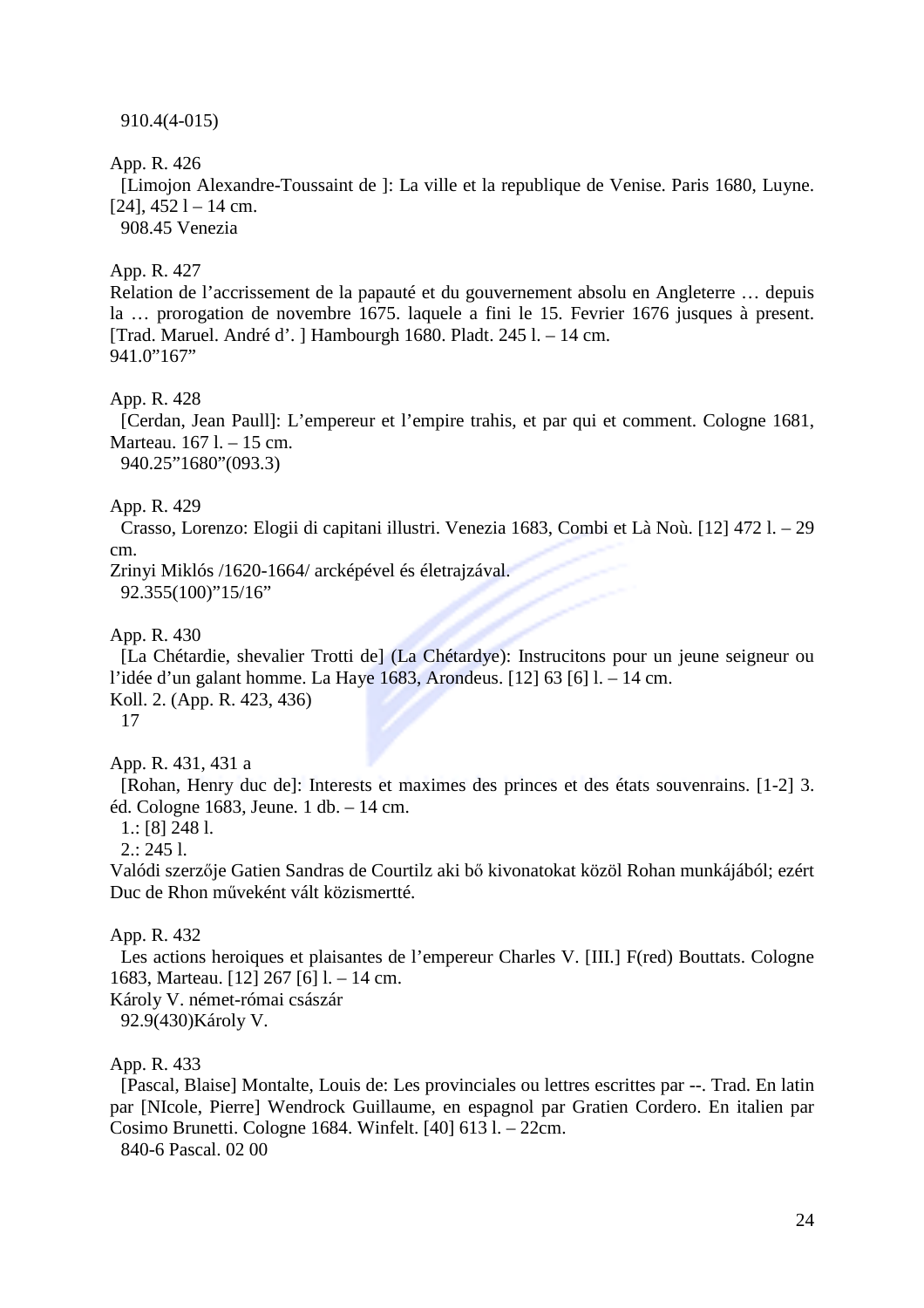[Lamy, Bernard]: L'art de parler. 3. ed. La Haye 1685, Moejens. [12] 336, [10] l. – 14 cm. 840.085

### App. R. 435

[Rocoles, Jean Baptiste de]: Ziska le reduotable aveugle, … avec l'histoire des guerres et troubles pour la religion dans le royaume de Boheme. Leide 1685, Moukée. [20] 162 l., 2 t. – 14 cm.

Zižka, Jan 943.71"14" 284.3(437)"14"

### App. R. 436

Fleury, Claude: Traité du choix et de la methode des études. Bruxelles 1687, Fricx. [16], 290, [2]l. – 14 cm. Koll. 1. (App. R. 423, 430)

37(091) 371.3

#### App. R. 437

[Tende, Gaspard de] Hauteville, sieur de: Relation historique de la Pologne … Paris 1687, Villery. [8], 290 l. – 14 cm. 943.8

908.438

#### App. R. 438

Tacitus, [Publius, Cornelius] C. Cornelius: Opera, quae exstant ex recensione et cum animadversionibus Theodori Ryckii. (1-2. tom.) Lugduni Batavorum 1686-1687, Hackius. 2 db. – 21 cm.

1.: [20], 620 [80] l.

 $2: 503, [35]$  l.  $\therefore$ 

### App. R. 438

Tacitus, [Publius, Cornelius] C. Cornelius: Opera, quae exstant …

A 2 köt. a címke alapján: Rycke, Theodor: Ad C[aium] Cornelium Tacitum animvad versiones.

874-94 Tacitus 937(093)

App. R. 439/13

[Biblia. Ószövetség.] Cantique des cantiques. Traduit en françois, avec une explication … Paris 1694, Desprez. [36], 386, [1436], [8] l. – 16 cm. Salamon, zsidó király 223.9.07

App. R. 439/17

[Biblia, Ószövetség.] Daniel. – (Baruch). Traduit en françois avec une explication … Paris 1691, Desprez. [24] 284, [4], 91, [2] l. – 16 cm.

Koll. 1. Ezdrás könyvével egybekötve.

Dániel, próféta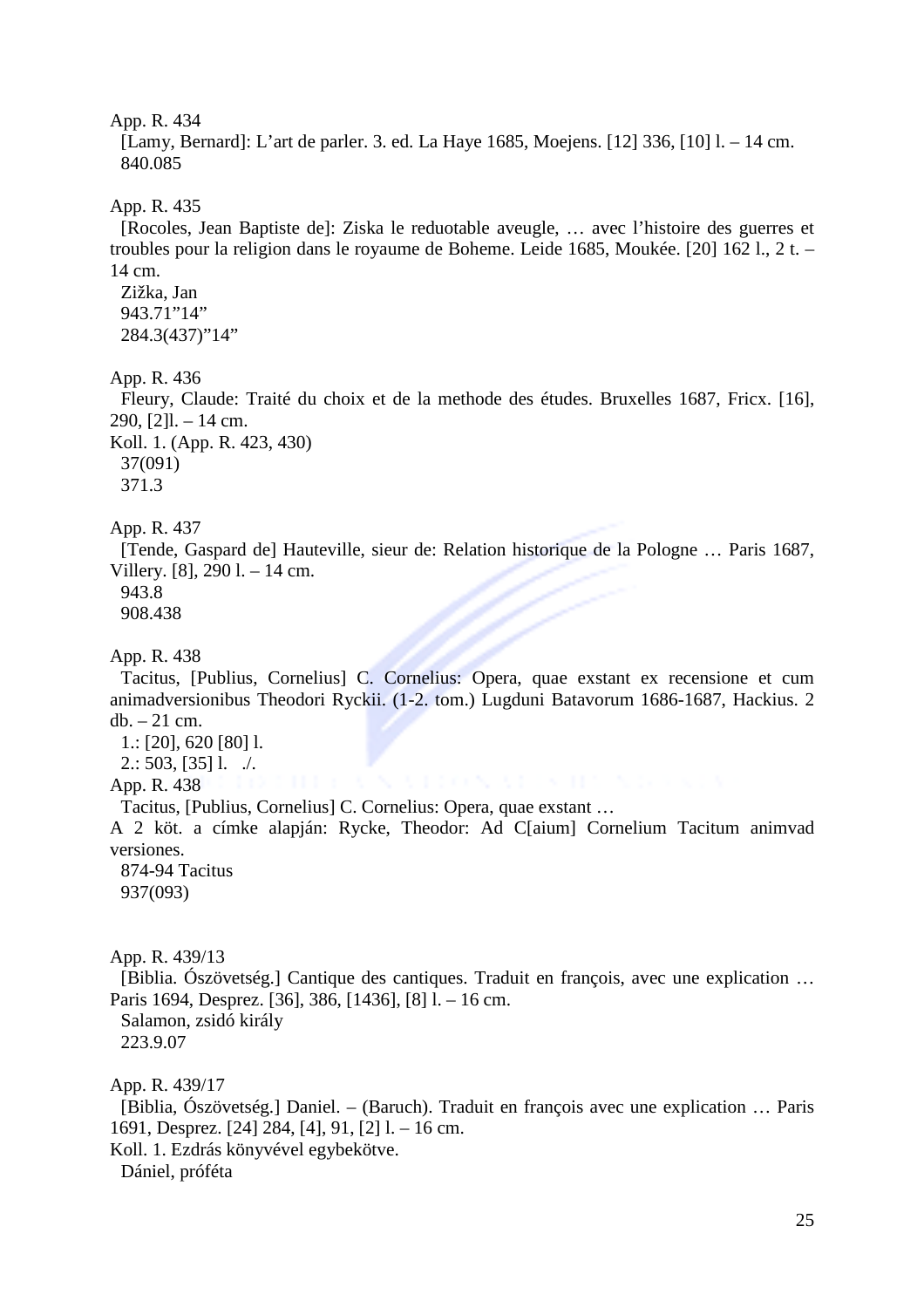Baruk, próféta 224.5.07 224.82.07

App. R. 439/6-7

[Biblia, Ószövetség.] Les deux premiers – (derniers) livres des Rois. Traduits en françois avec une explication … Paris 1691-1687, Roulland – Petit 2. db. – 16 cm.

1.: [20] 612, [12] l. 2.: [8], 743, [16]l. 222.4/.5.07

App. R. 439/19

[Biblia, Ószövetség.] Les douze petits Prophets. Traduits en françois avec une explication …. 3. ed. Paris 1692, Roulland. [32], 712, [22] l. – 16 cm. 224.6/.99.07

App. R. 439/12

[Biblia, Ószövetség.] L'ecclesiaste de Salomon. Traduits en françois avec une explication … 5. ed. Paris 1695, Desprez. [36], 456 l. – 16 cm.

Salamon, zsidó király 223.8.07

App. R. 439/14

[Biblia, Ószövetség.] L'ecclesiastique. Traduits en françois avec une explication …. 4. ed. Paris 1694, Petit. [12], 599, [24] l. – 16 cm 223.4.07

App. R. 439

[Biblia, Ószövetség.] Esdras et Nehemias. Traduits en françois avec une explication … Paris 1693, Desprez. [20], 261, [4] l. – 16 cm.

Koll. 2. Dániel próféta könyvével egybekötve (App. R. 439/17) Ezsdrás, zsidó írástudó;

Nehémiás, jeruzsálemi helytartó 222.7/.8.07

App. R. 439/3

[Biblia, Ószövetség.] L'exode et le levitique. Traduits en françois avec une explication … Paris 1692, Desprez. [84], 788, [16] l. – 16 cm. 222.12./.13.07

App. R. 439/18 [Biblia, Ószövetség.] Ezechiel. Traduit en françois avec une explication … Paris 1692, Desprez. [24], 717, [10] l. – 16 cm. Ezékiel, próféta 224.4.07

App. R. 439/1/1-2

[Biblia, Ószövetség] La Genese. Traduit en françois avec une explication du sens literal et du sens spirituel … Tom 1-2. Paris 1692, Roulland. 2 db. – 16 cm.

1.: [96], 433, [5] 1.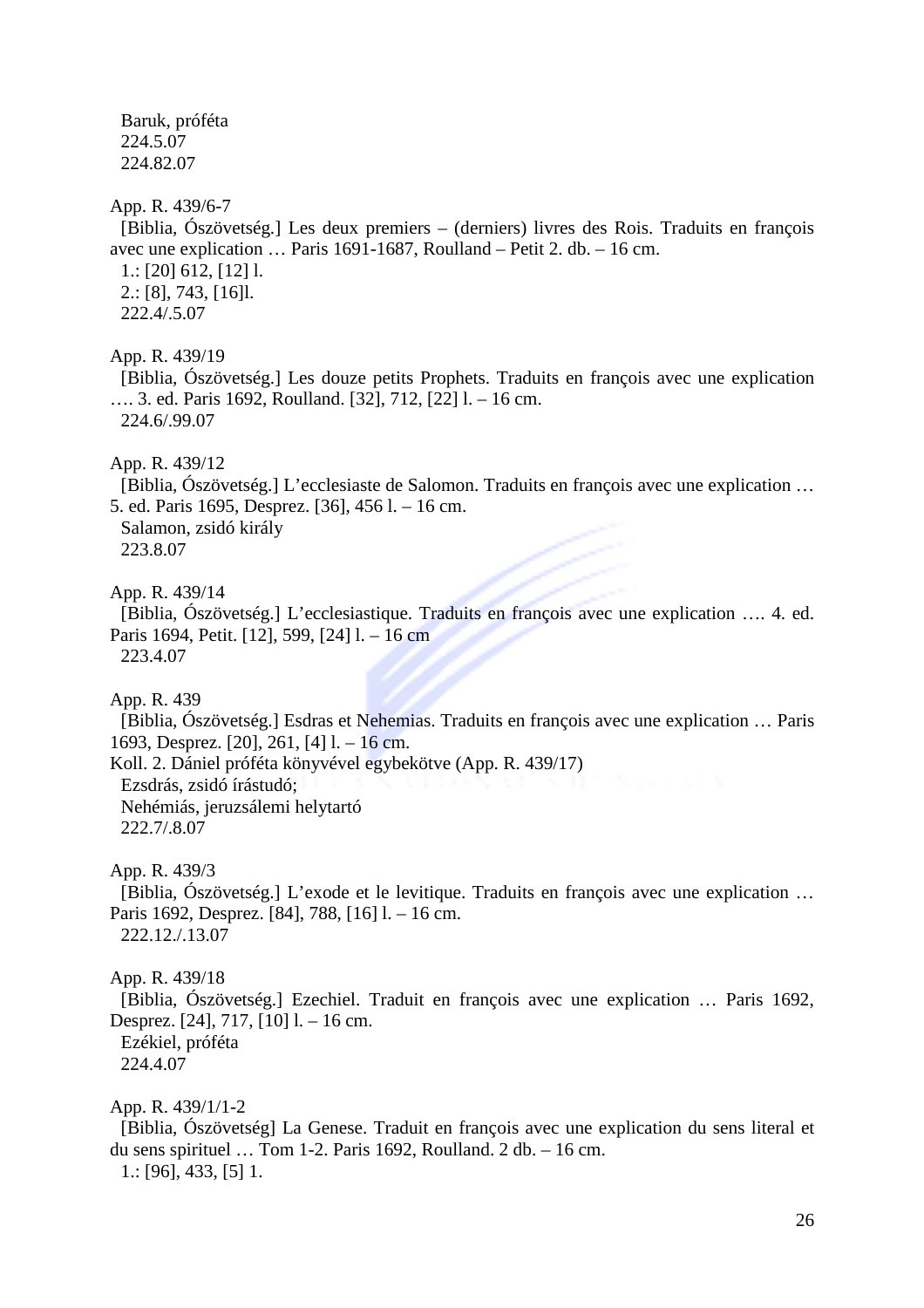$2: 456, 411.$ 222.11.07 App. R. 439/15 [Biblia, Ószövetség] Isaie. Traduit en françois avec une explication …Paris 1696, Desprez. [28], 564, [18] l. – 16 cm. Ézsajás, próféta 224.1.07 App. R. 439/16 [Biblia, Ószövetség] Jeremie. Traduit en françois avec une explication … Paris 1691, Petit. [36], 764, [10]  $1. - 16$  cm. Jeremiás, próféta 224.2.07 App. R. 439/10 [Biblia, Ószövetség] Job. Traduit en françois avec une explication …3. ed. Paris 1695, Desprez. [40], 568, [12] 1. – 16 cm. 223.1.07 App. R. 439/5 [Biblia, Ószövetség.] Josué. Juges et Ruth. Traduits en françois avec une explication … 5. ed. Paris [1692-1695], Desprez. [12], 314, [8]; [8], 363, [10] l. – 16 cm. Az impresszumban hibás évjelölés. Jozsua, próféta Rut 222.2/.3.07 App. R. 439/20 [Biblia, Ószövetség] Les Machabées. Traduits en françois avec une explication … Paris 1691, Desprez. [16], 421, [6] l. – 16 cm 222.92/.93.07 App. R. 439/4 [Biblia, Ószövetség] Les nombres. Traduits en françois avec l'explication du sens litteral edd u sens spirituel … 4. ed. Paris 1695, Desprez. [16], 421, [6] l. – 14 cm. 222.14.07 App. R. 439/8 [Biblia, Ószövetség] Les Paralipomenes. Traduits en françois avec une explication … Paris 1693, Desprez. [24], 569, [6] l. – 16 cm. 222.6.07 App. R. 439/11 [Biblia, Ószövetség] Le proverbes de Salomon. Traduits en françois avec une explication … 5. ed. Paris 1689, Petit. [36], 633, [14] l. – 16 cm. Salamon, zsidó király 223.7.07 App. R. 439/9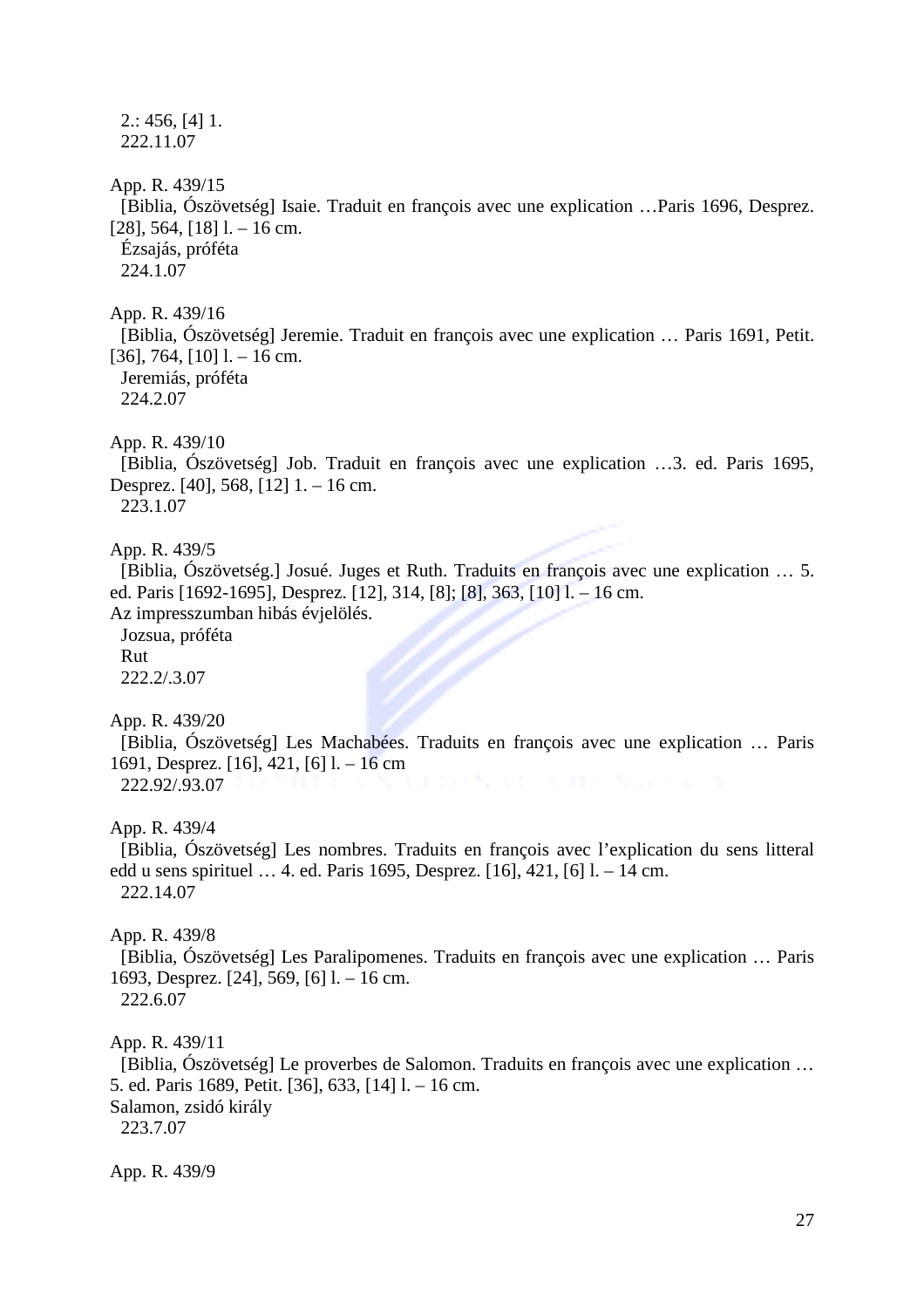[Biblia, Ószövetség] Tobie, Judith et Ester. Traduits en françois avec une explication … 2. ed. Paris 1689, Desprez. [20], 586, [6] l. – 16 cm. Tóbiás Eszter, perzsa királyné 222.82/.83.07 222.9.07

App. R. 440

[Bouhours, Dominique]: La maniere de bien penser dans les ouvrages d'esprit. Dialogues. Amsterdam 1688, Wolfgang. [8], 398, [26] l. – 14 cm. 840-83 Bouhours

App. R. 441

Journal amoureux de la cour de Vienne. Cologne 1689, Marteu. 160 l. – 14 cm. Hollandiában jelent meg. 840-993 Anonym

App. R. 442

[Aranygyapjas Rend.] La Toison d'Or ou recueil des statuts et ordonnances du noble Ordre de la Toison d'Or. – Cologne 1689, Sweitzer. – [22], 306 l. – 17 cm. Hollandiában jelent meg. 929.715

App. R. 443

Leti, [Gregorio]: La monarchie universelle de Louys XVI. Trad de l'Italien de Monsieur – Part. 1-2. Amsterdam 1689, Wolfgang. 2 db. – 17 cm.

1.: [84], 504 l. 2.: 620 l. Lajos XIV., francia király 944"14/168" 940.25"164/168"

App. R. 444

Sallustius Crispus, Caius: Opera omnia, quae exstant cum commentariis … Joh. Rivii, Aldi Manutii … et aliorum. Accedunt … Jani Melleri Palmerii Spicilegia … Editio novissima. Amstelodam 1690, Boom. [28], 596, [38] l. – 21 cm. ./.

App. R. 444

Sallustius Crispus, Caius: Opera omnia, …

Rivius, Johann

Manutius, Aldus

Palmerius, Janus, Mellerus 871-94 Sallustius

937(093)

App. R. 445

[Folengo, Teofilo] Cocaius Merlinus: Opus Merlini Cocaii poetae Mantuani macaronicorum. Amstelodami 1692, Abraham à Someren. [30], 419, [4] l., 1 t. – 15 cm. 873.4-1 Folengo

App. R. 446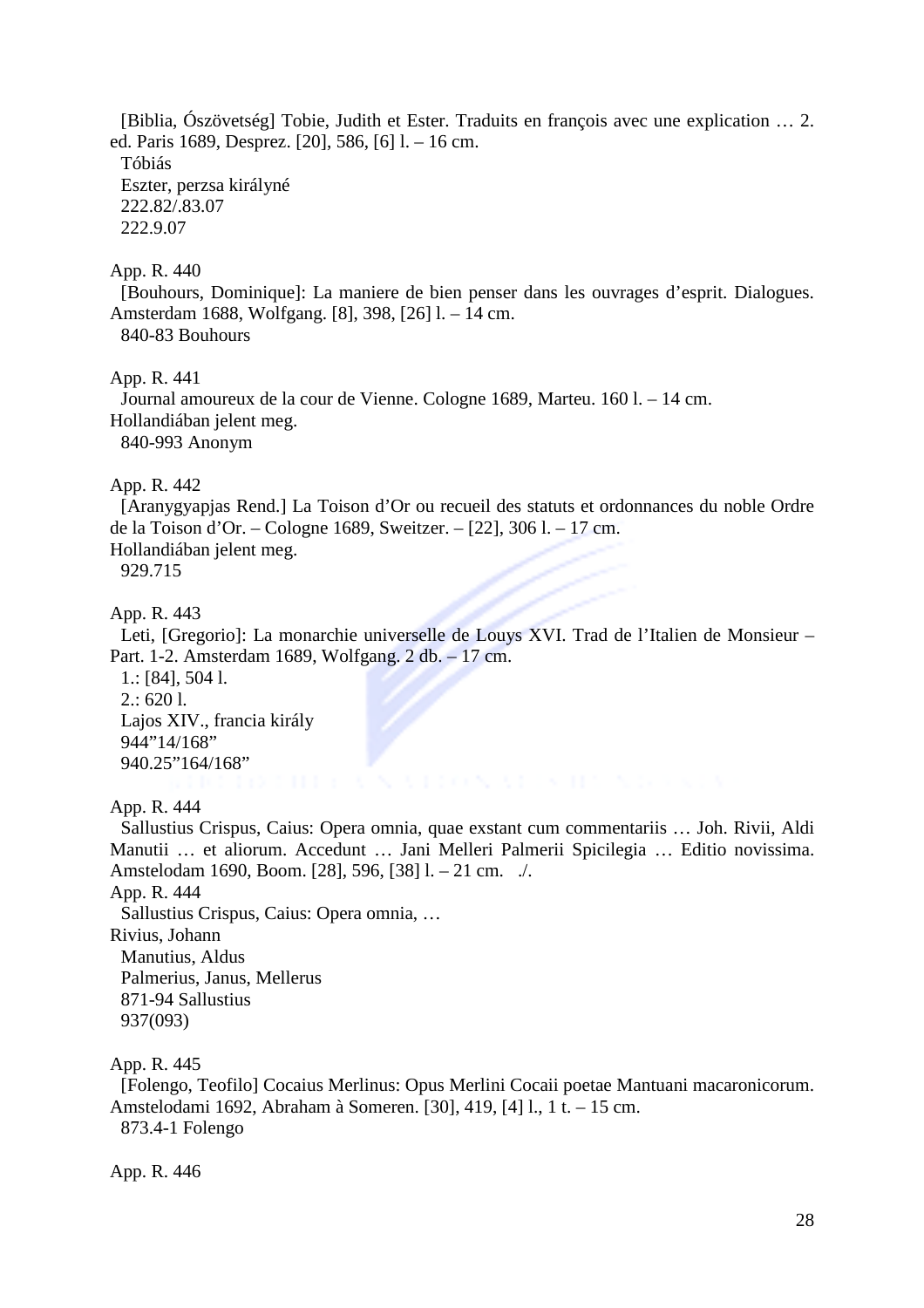Histoire amoreuse de dom. Jean d'Autriche. La Haye 1694, Troyel. 112 l. – 15 cm. Juan de Austria, Don 92.9(460) Juan 946.0"15"

App. R. 446 a

Hartmann, Johann Sebastian: Corona decidua. Die abgefallene Kron, … Leichpredigt … boy … Leichbegängnus dess … Herrn Wilhelm Friedrich, Freyherrn von Bernerdin … gehalten von --. – [Matthaeus, Jo[ann] Baptista: Casus infortunatus, sed beatus ... bey der Leichbegängnus des … Herren Wilhelm Friedrich. ./. App. R. 446 a Hartmann, Johann Sebastian: Corona decidua. … Freyherren von Bernerdin… vorgestellt von --.) Tübingen 1695, Reiss. 74 l. – 29 cm. Bernerdin, Wilhelm Friedrich 252.9[284.1]

830-57Matthaeus

App. R. 447

Catechisme du diocese de Meaux, par le commandement de … Jacques Benigne Bousset. – Paris 1698, Mabre-Cramoisi. [18], 238 l. – 14 cm.

Koll. 1.

238.1[282](44)

App. R. 447 a

Catechisme des festes et autres solennites et observances de l'eglise, par le commandement de … Jacques Benigne Bousset. – Paris 1698, Mabre-Cramoisi. [8], 1121 l. – 14 cm.

Koll. 2.

238.1[282](44)

#### App. R. 448

Curieuse und lesswürdige Beschreibung der …Einhol- und Bewillkommung des moscowitischen …Czars, Peter Alepowitz, wie solche An. 1698 im Juniu am kayserlichen Hof geschehen. [H. n. 1698, ny. n.] 5 lev., 1 t. – 20 cm.

Péter, I. Nagy, orosz cár 92.9(47) Péter I. 947'1698"

App. R. 449

La Bizardière, (Michel David de): Histoire de la scission ou division arrivée en Pologne le 27. juin 1697 au sujet de l'election d'un roy. Paris 1699, Jombert. [10], 261 l. – 16 cm. 943.8"169"

App. R. 450

Franciscus, Petrus: Eloquentiae exterioris specimen primum ad orationem M. T. Ciceronis pro A. Licin. Archia accommodatum. 2. ed. Amstelaedami 1700, Wetstenius. [14], 192 l. – 16 cm. Koll. 1.

Cicero, Marcus Tullius Archias, Aulus Licinius 871-5 Cicero 82.085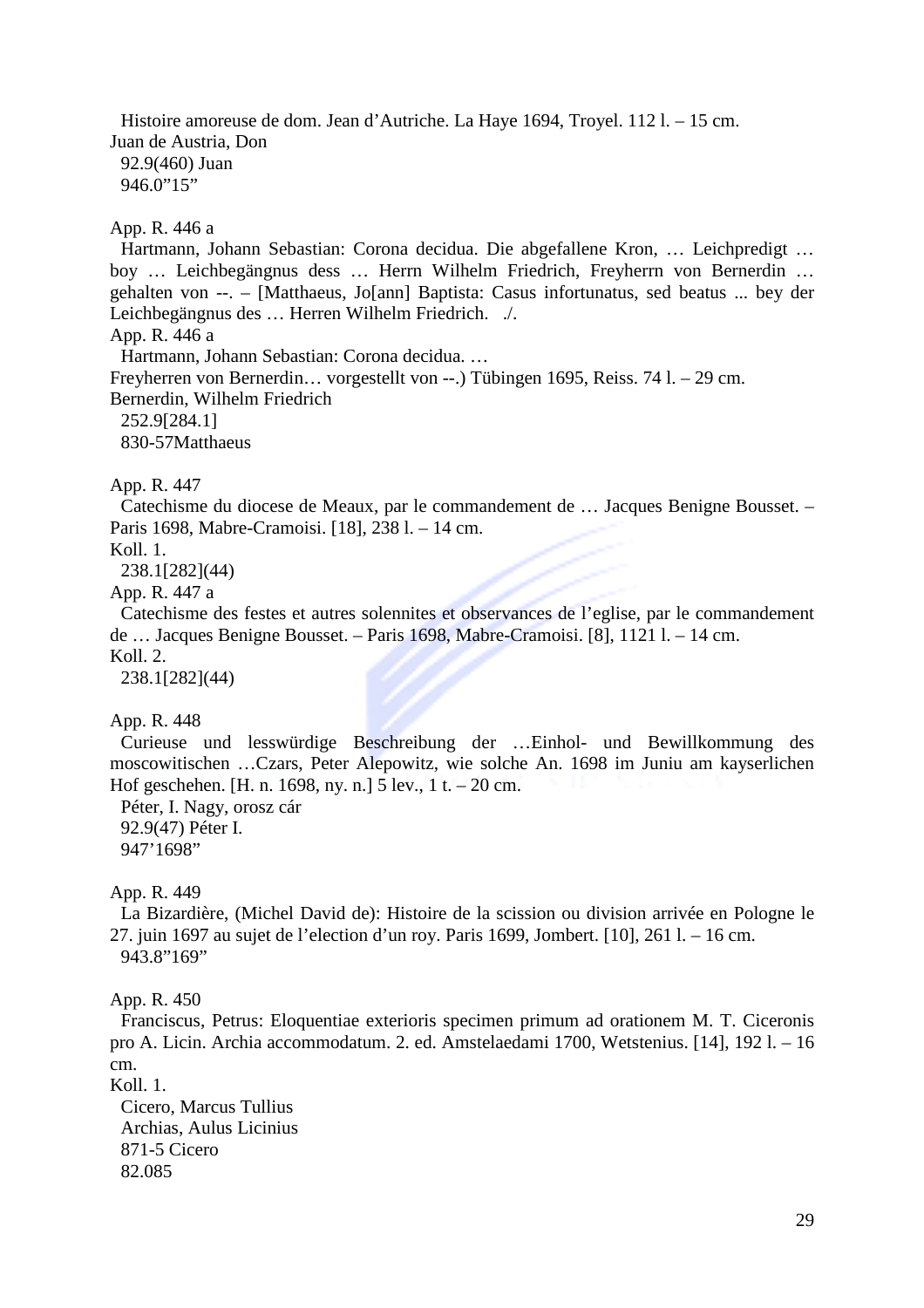Franciscus, Petrus: Eloquentiae exterioris specimen alterum ad orationem M. T. Ciceronis pro M. Marcello accomodatum. Accedunt ejusdem de ratione declamandi orationes duae. Amstelaedami 1699, Wetstenius. [16], 158 l. – 16 cm.

Koll. 2.

Cicero, Marcus Tullius Marcellus, Marcus 871-5 Cicero 82.085

### App. R. 451

[Lubomirski, Stanislaw Herakliusz] Lubomirsky, Stanislaus: De vanitate consiliorum liber unus. Varsaviae – Lipsiae 1700, Typ. Colleg. Scholarum Piarum – Gledisch. 166 l. – 14 cm. 432.51

873,4-83 Lubomirski

### App. R. 452

Urbani, Prospero: Divesa à favor della ... Republica di Venezia, nella quale … opposisioni introdotte contra di lei nel libro di Emanuel Tordisiglia … Intitolato Relazion Verdadera … [Venezia 1617?, ny. n .] [16] lev. – 20 cm.

945.3"161"

343.712.2(453)"15/16"

### App. R. 453

[Jouvancy, Joseph de] Juventius, Josephus: Magistris scholarum infreriorum Societatis Jesu de ratione discendi et docendi ex decreto congregat generali XVI. Florentiae 1703, Nestenius. 220. l.- 16 cm.

37.01

371.3

App. R. 454

[Vanel, Claude]: histoire des conclaves depuis Clement V. jusqu'à présent … Augmentée du conclave de Clement XI et d'un traité de l'origine de cardinaux et des legats. 3. ed. Tom. 1-2. Cologne 1703, ny. n. 2 db. – 16 cm.

```
1.: [8], 41, 125, 2 t. 
 2.: [4], 42-577., 4-274, [10] l. ./. 
App. R 454 
 [Vanel, Claude]: histoire des conclaves depuis Clement V. … 
 262.135"1305/1700" 
 92.262.13(081) 
 929.2(45)
```
App. R. 455

Imhof, [Jacob Wilhelm] J. G.: Recherches historiques et genealogiques des grands d'Espagne. Amsterdam 1707, Chastelain, XXII, 320;[230], [8] l, 13 t. – 16 cm. 929.2(46)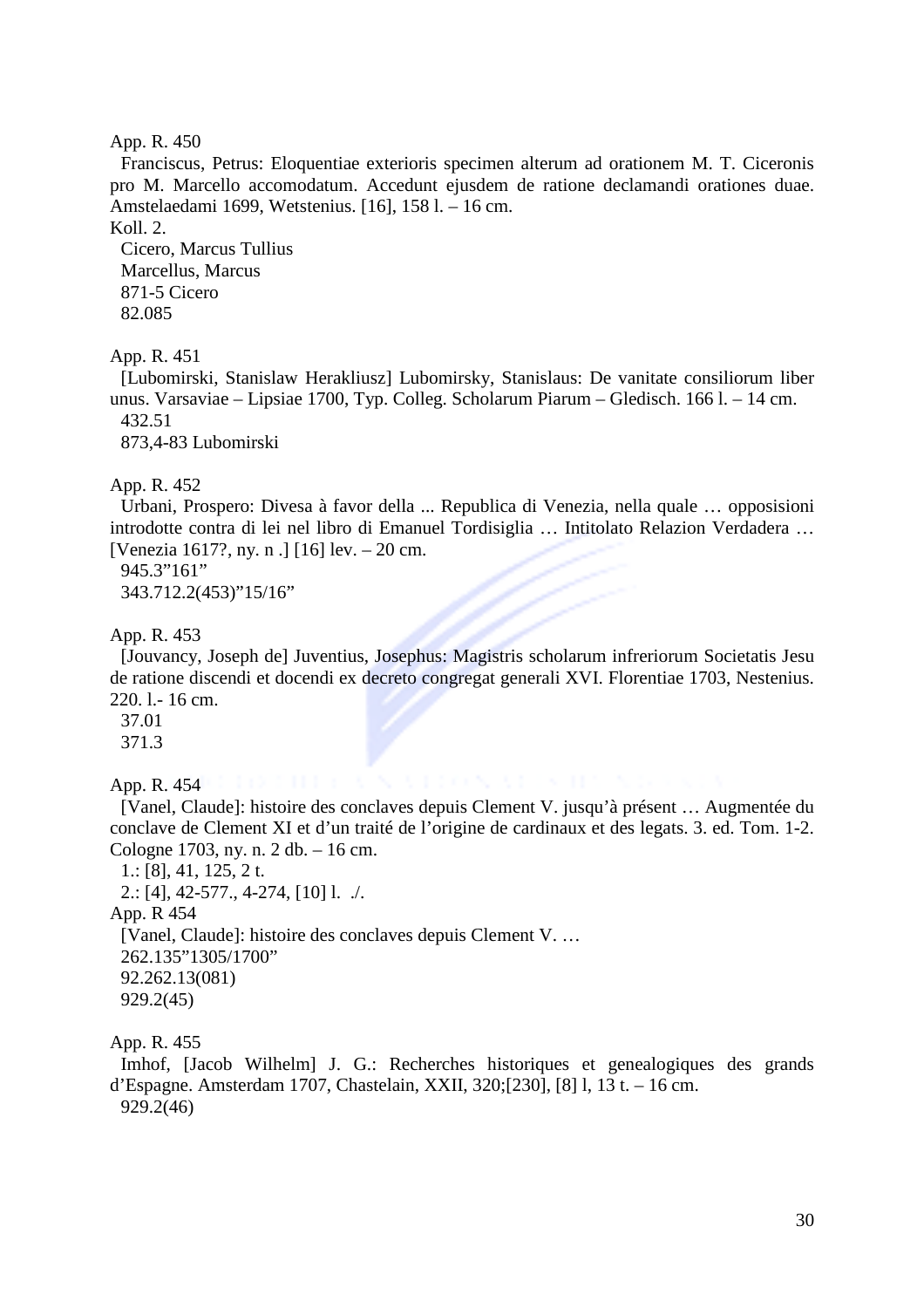Strabon: Geographikón biblioi 17. – Rerum geographicarum libri XVII. Accedunt huic aditioni .. notae … G Xylandri, Is. Casauboni ... aliorumque. Subjiciuntur chrestomatiae Graec. et Lat. Amstelaedami 1707, [Typ.] Wolters. [21], 1329, [96] l. – 33 cm.

Casaubon, Isaac

Holzmann, Wilhelm

913.1

App. R. 456 a

Hanses, [Heinrich August] Henricus Augustus: Scediasma de commentariis, quos Galli memoires vocant, sub praesidio … Jo. Burchardi Menckenii … exponet … -- … Lipsiae 1708, [Typ.] Fleischer. 54 l. – 23 cm.

Mencke, Johann Burkhard Koll. 2.

840(091)-94"15/170"(043) 82(091)-94'15/170"(043)

App. R. 457

Perizonius, Jac[obus]: Rerum per Europam maxime gestarum ab ineunte saeculo sextodecimo usque ad Caroli V. mortem … commentarii

Historici. Lugduni Batavorum 1710, Linden. [38], 671, [106] l. – 17 cm.

940.3"15"

App. R. 457 a

[Mencke, Johann Burkhard]: Menckenius. Jo. Burchardus: Oratio secularis de viris eruditis, qui Lipsiam scriptis atque doctrina illustrem reddiderunt … Lipsiae 1710, Typ. Gleditisch. [2],  $30 \, \text{l}$ ,  $1 \, \text{t}$ .  $- 23 \, \text{cm}$ .

 $Kol1$  1.

873.4-5 Mencke, J. B. 92.001(430)(042)

App. R. 458

Menage, [Gilles]: Menagiana ou bons mots, rencontres agreables, pensées judicieuses et observations curieuses. 3. ed. augm. Tom. 1-4. Amsterdam 1713-1716, Coup. 4 db. – 14 cm. A 3-4 köt. címe Menagiane on les bons mots et remarques critiques, morales et d'erudition. 840-84Menage

App. R. 459

[Boureau-Deslandes, André-Francois]: Reflexion sur les grands hommes, Qui sont morts en plaisantant. Avec des poesiens diverses. Rochefort 1714, Le Noir. XXIV. 202, [14] l., illusztr. – 14 cm.

Koll 2 (App. R. 464)

840-96 Boureau-Deslandes

840-1 Boureau-Deslandes

App. R. 460

[Freschot, Casimir]: Histoire amoureuse et badine du congres et de la ville d'Utrecht. Liege 1714], Doux [6], 292 l. 1 t. – 14 cm. 940.25"1713"(0:840-6) 392.6(492 Utrecht)"172"(0:840-6)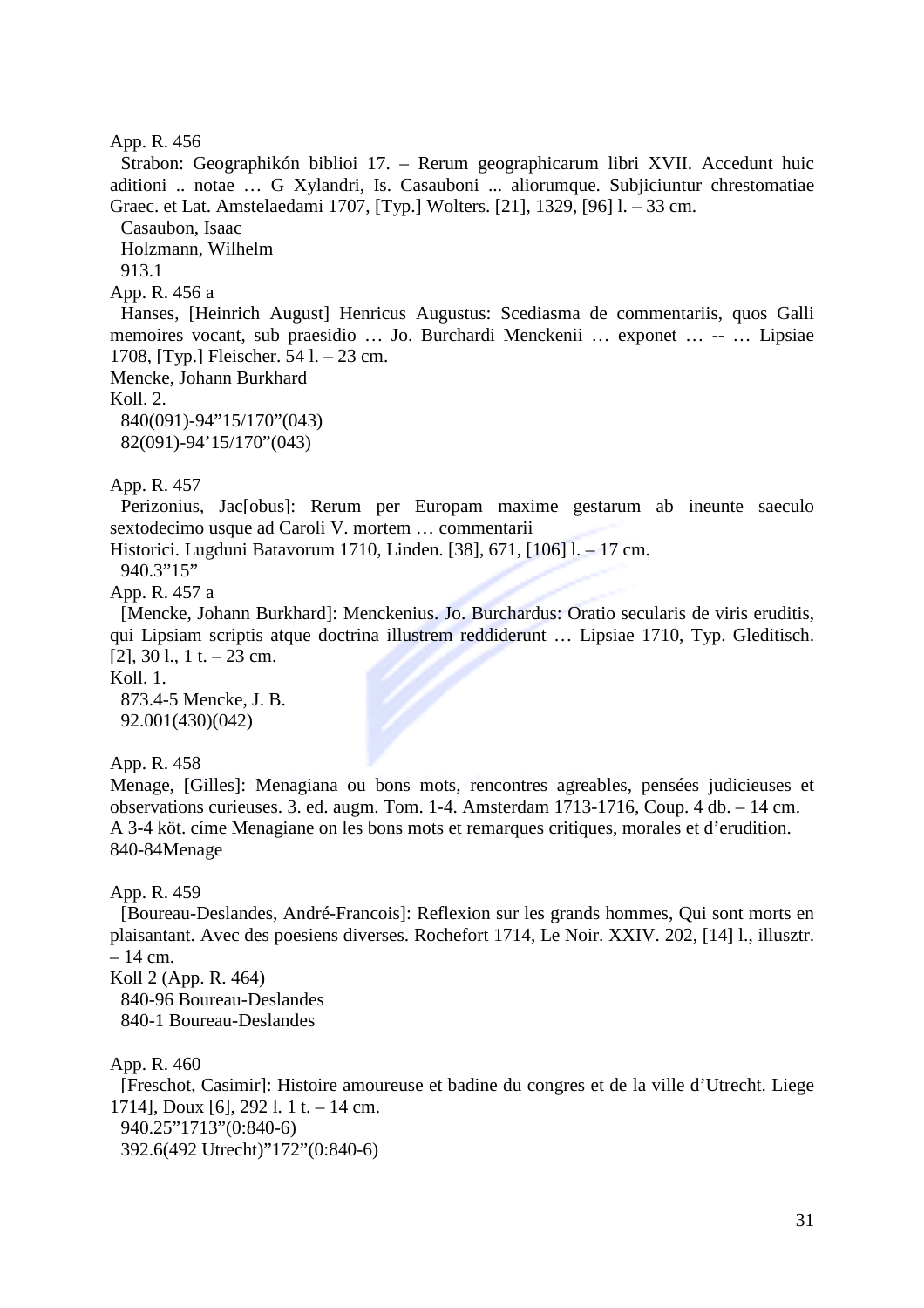(Muret, [Jean]): Dissertation sur les festins des anciens grecs et romains et sur lesz ceremonies, qui s'y praiquient. P. M. La Haye 1715, Vanlom. [14], 230, [24] l. – 16 cm. 384.1(37/38)

#### App. R. 462

Brigentius, Andreas: Villa Burgesia vulgo Pinciana, poeticè descripta ab. --. Romae 1716, Gonzaga. [16], 96 l. 26 t. – 19 cm.

873.4-1 Brigentius

728.82(45 Roma)(0:873.4-1)

#### App. R. 463

Callieres, [François de]: De la maniere de negocier avec les souverains. Amsterdam 1716, La Compagnie. [12], 252 l. – 14 cm.

341.7

App. R. 464

Longeville, Harcouet de: Histoire des personnes, qui ont vecu plusieurs siecles, et qui ont rejeuni, avec e secret du rajeunissement tiré d'Arnauld de Villenuev. Paris 1716, Carpantier et Le Comte. [14], 248 l., 1 t. – 14 cm.

Koll. 1

612.67

92(100)

App. R. 465

Mercy, [Claude-Florimondi] comte – Schober, (Federicco): Distinta relazione deli'aquisto della città di Messina. Napoli 1719, Ricciardo. [4] lev. – 19 cm. 945.81"1719"(093)

App. R. 465 a

Első Remete Szent Pál szerzetének lelki elmélkedésekre gerjedeztető és igat tökéletességre rejtezve vezérlő barlangja … Melly … elmélkedések … pongrácz Estera … néhai … Apponyi Miklós meghagyott özvegye … kivánságára … Szent Pál szerzetébül lévő bizonyos Pater által deákbul magyarra fordítattak.

App. R. 456 a

Első Remete Szent Pál szerzetének lelki elmélkedésekre gerjedeztető …

Nagyszombat, 1712, Acad. Ny. [12], 146 l. – 20 cm.

Pongrácz Eszter, Apponyi Miklósné 242[282]

App. R. 466

[Marsigli, Luigi Ferdinando] Marsilli, Louis Ferdinand: Histoire physique de la mer. Ouvrade enrichi de figures dessinées d'aprés le naturel. [III.] M[atthys] Pool. Amsterdam 1725, Compagnie. [8] XI. 173 l., 53 t. – 38 cm.

551.46

81.9(26) 591.9(26)

App. R. 467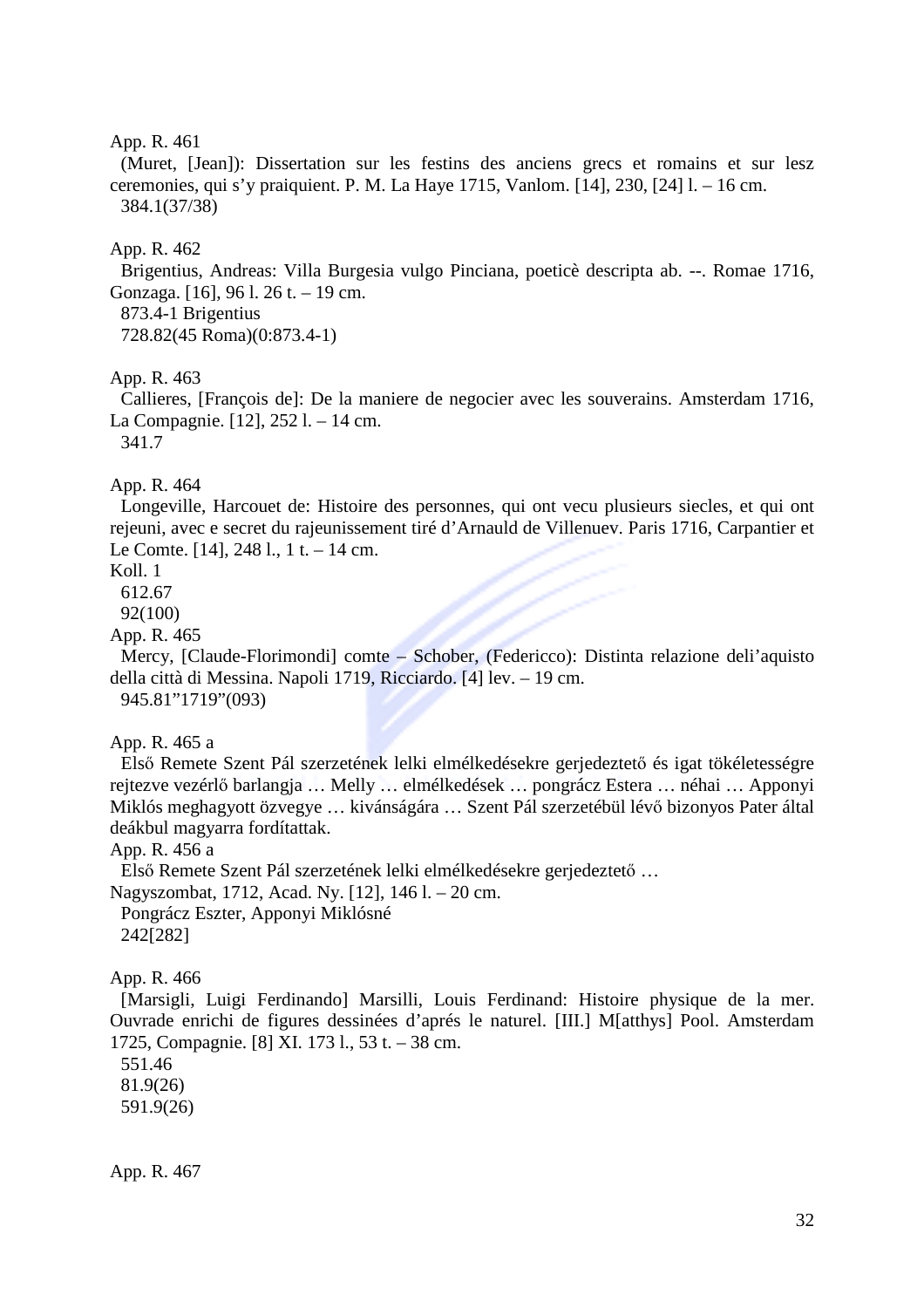[Aestati, Giovanni Andrea]: Evangelistae Manelmi Vicentini commentariolum de quibusdam gestis in bello Gallico .. Francisci Barbari seu de obidione Brixiae an . 1438, nunc primum a m. s. codice … ed…. ac notis illustravit … Joannes-Andreas Astezatus … Brixiae 1728, Ricciardi. ./.

#### App. R. 467

[Aestati, Giovanni Andrea]: Evangelistae Manelmi Vicentini commentariolum….

Ism. lapsz. [199] l. , 2 t. – 26 cm.

#### Koll. 1.

A szerzőként feltűntetett Manelmus Astesati álneve.

Barbaro, Francesco

945 Brescia"1438"

945"07/08"(043)

#### App. R. 467 a

[Aestati, Giovanni Andrea]: Difesa di tre documneti antichi … accusati di falso dall'Anonimo Melanese nella sua Disertazione corografica de Italia medii aevi … Esposta da chi ha pubblicato il… comnterió dli ' assedio di Brescia 1438 di Vangelista Manelmo Vicentino. Brescia 1728, Rizzardi. 24 l. – 26cm. Koll. 2.

#### App. R. 468

Voltaire: La Henriade. [Epopée.] Londres 1728. ny. n. [6], 202 l., 1 t., illustr. – 30 cm. Henrik, IV. francia király 840-131 Voltaire 92.9(44) Henrik IV. (0:840-131)

#### App. R. 469

[Morvan] de Bellegarde, [Jean Baptiste]: L'office de la semaine-sainte a l'usage de Rome et de Paris. En latin et en francois. Paris 1732, Impr. Collombat. XX. 654, [2] l., 2 t. – 22 cm. 24.[282]-041.5

### App. R. 470

La [Mottraye] Motraye [Aubry de]: Remarques historiques et critiques sur L'historire de Charles XII. roy de Suede par … Voltaire, pour servir de supplement à cet ouvrage. Nouvelle edition. Londres – Paris 1732, David – Huqueville. 80 l., 1 t. – 17 cm.

Károly, XII. svéd király 940.25"168/171"(049.2) 92.9(485) Károly XII.(049.2)

#### App. R. 470 a

[Árvai Mihály]: Res lieraria Hungaiae, … eruditis dominis, dum … per Andream Felker … suprema philosophiae laurea ornarentur, a Rhetorica Cassoviensi oblata. Cassoviae 1735, Typ. Acad. [4], 62, [2] l. – 14 cm.

Felker András 92.894.511(043) 001(439)(091)(043)

### App. R. 741

La Torre, de: Memoires et negotiations secrettes de Ferdinand Bonaventure comte d'Harrach. Nouvelle edition. Rev., corr., augm. Tom 1-2. La Haye 1735, Moetjens 2 db. -16 cm.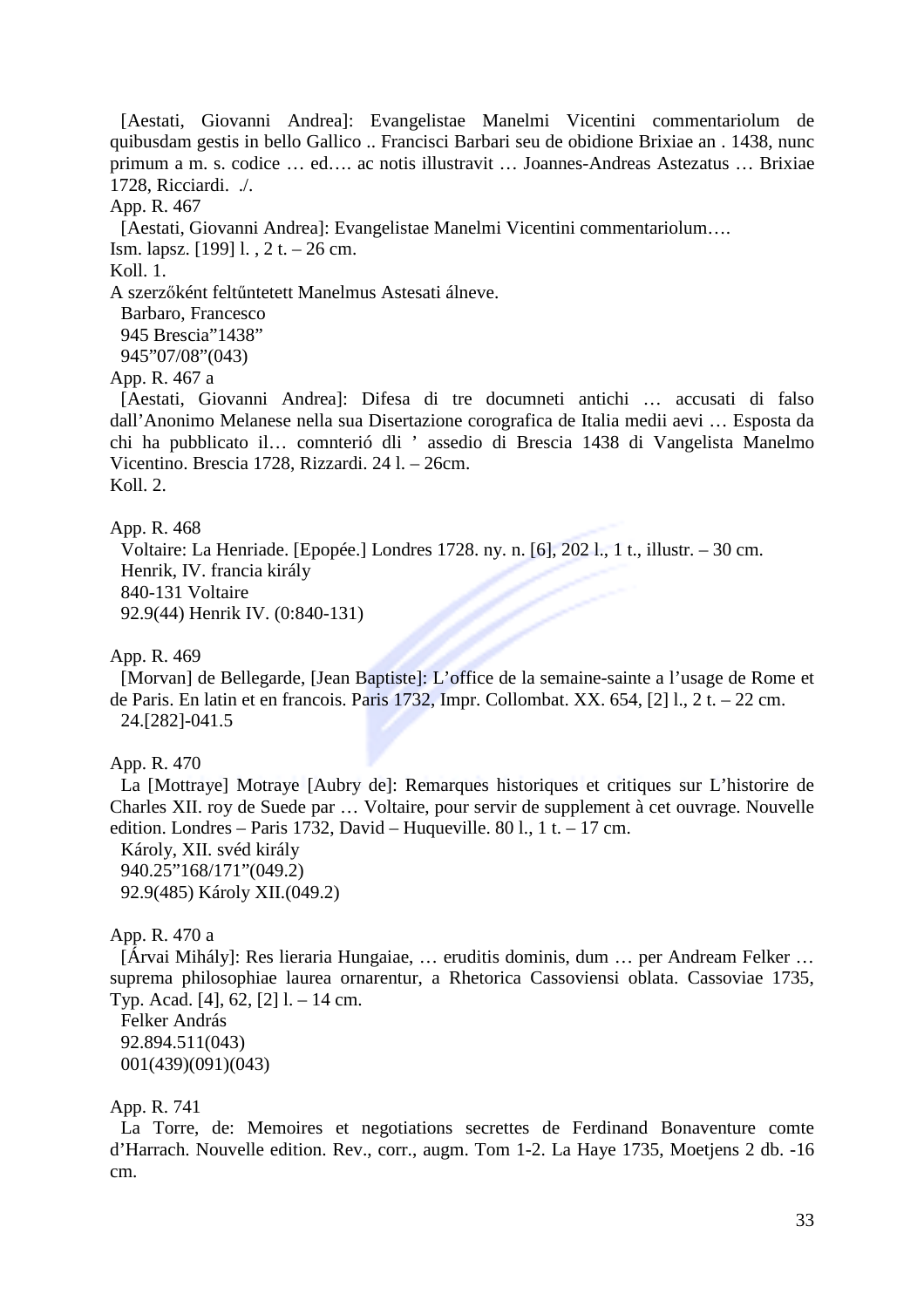1.: [38], 291 l. 2.: [2], 383 l. Harrach, Ferdinand Bonaventura Graf von 940.25"169"(093.32) 946"169"(093.32)

### App. R. 471 a

Bíró, Márton, [padányi] /1693-1762/: Regnum decoris et diadema spediei, az az ékességnek országa és … II. Mária királyné asszonynak fejében tétetett szépségének /a/ koronája … [Pozsony] (1741), Royer. [10] lev. – 30 cm.

Mária Terézia, magyar királynő 252[282]

#### App. R. 472

Heegius, [Heinrich Carl] Henricus Carolus: Commentatio critico-historica de titulomania eruditorum, vulgo die Titel-Sucht der Gelehrten, Francofurti – Lipsiae 1742, Schroeter. [4],  $52$  l.  $-20$  cm.

001:179.8

#### App. R. 473

Fleicher, Esprit: Recueil des oraisons funebres prononcées … Précis de la vie de l'Auteur. Nouvelle éd. Paris 1744, Desaint. XVIII., [2], 480 l., 1 t. – 18 cm. 252.9[282]

### App. R. 473 a M

Borosnyai N[agy Zsgimon] Sigismun /1706-1744/: Dissertaito historico-ecclesiastica, de Libris Refomatae Ecclesiae symbolicis, quam … praeside -- … publice defendent Josephus S Zilahi [József], Marinus B. Onadi [Márton]. In Coll. Ref. Bethelnio N. Egyed. Claudiopoli 1745, Impr. Pataki. [8], 39 l. – 19 cm.

A M példány csonka, a lapok alja levágva

238[284.2](043)

App. R 474

Calmet, Augustin: Dissertations sur les apparitions des anges, des démons ed tes asprits et sur les revenans et vampires de Hongrie, de Bomeem, de Moravie et de Silesie. Paris 1746, De Bure l'aîné. XXXVI. 500., [4] l. ./.

App. R 474

Calmet, Augustin: Dissertations…

Hozzányomva: [Poupart]: Dissertations sur ce qu'on doit penser, de l'apparation des esprits a l'occason de l'avanture arrivée a Saint-Maur. Paris 1707, ny. n. 467-500., [4] l.

133

#### App. R. 475

(Hofman, Tycho): Portraits historiques des hommes illustres de Dannemark, … avec leurs tables généalogiques 1-5. P. – Memoires du-chi-devant grand-chancelier de Dannemarak comte Griffndeld, de l'amiralgénérel Adeler, et du vice-amiral Tordesnkiold. [Copnehague] 1746, ny. n. Ism. lapsz. [569] l., 51 t. – 25 cm. ./.

App. R. 475

(Hofman, Tycho): Portraits historiques… Tordeskiold, Peder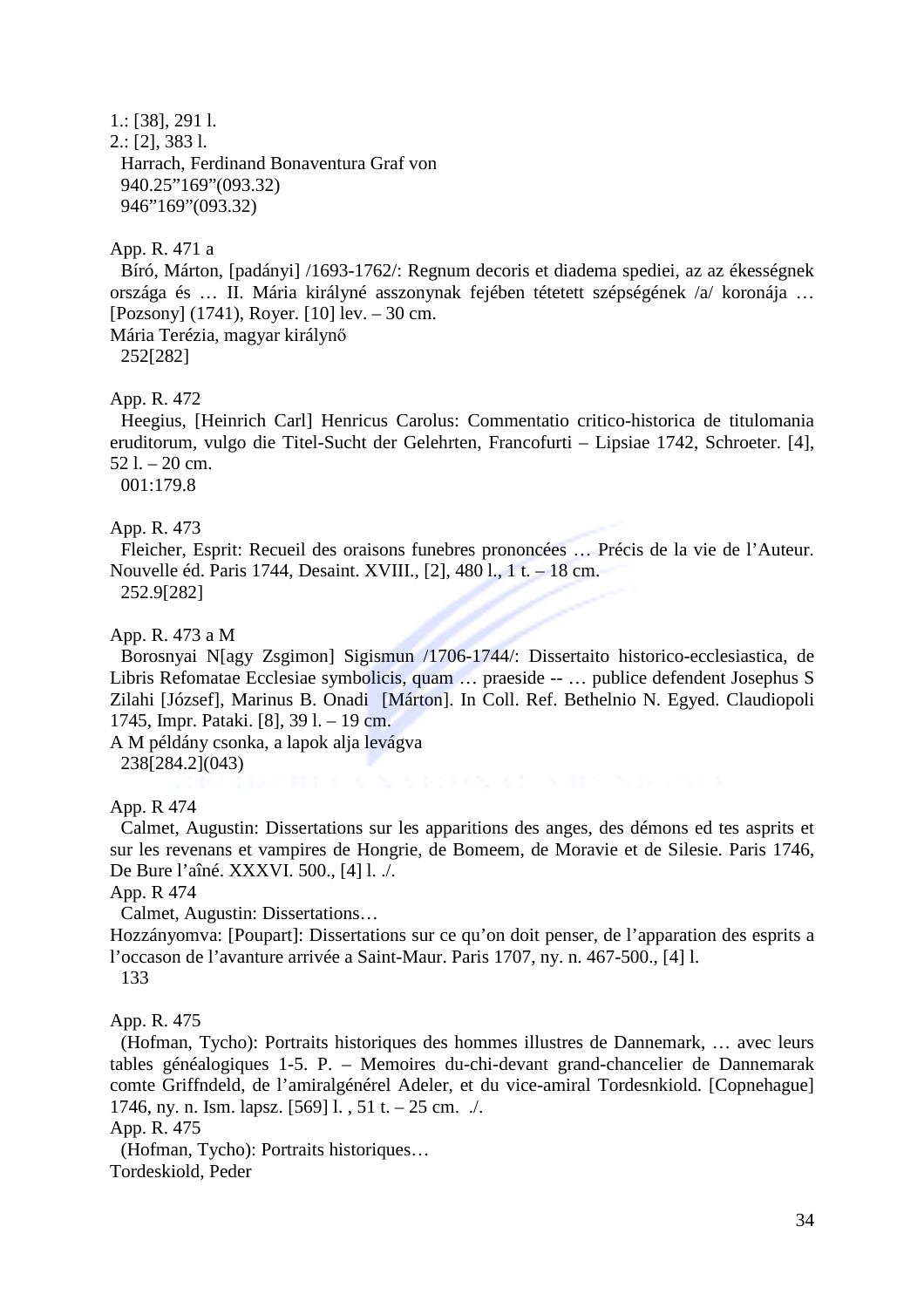Griffenfeld, Pierre Adeler, Cort 929.2(489) 92(489)(081)

App. R. 476

Mela Pomponius: De situ orbis libri 3. Cum notis integris Hermolai Barbari, Petri Joannis Olivarii etc. … accedunt Petri Joannis Nunesii Epistola de patri aPomponii Melae et Adnotata in prooemium, atque duo priora capita libri 1. et Jacobi Perizonii Adnotata ad libri 1. … curante Abrhamo Gronovio. Ed. 2. Lugduni Batavorum 1748, Luchtman. ./.

App. R. 476

Mela Pomponius: De situ orbis libri 3… [22], 1080, [54] l., 1 térk. – 22 cm. Barbaro, Ermolao Olivarius, Petrus Joannes Gronovius, Abraham Perizonius, Jacobus Nuñez, Pedro Juan

App. R. 476

[Schott, Andreas] Schottus, Andreas: Geographica et historica Herodoti, quae Latine Mela exscripsit, parallélos concinnata ab --. Mela Pomponius: De situ orbis libri 3. Lugduni Batavorum 1748. 323-375. l.

Herodotos Mela Pomponius 913.1(048)

App. R. 476

[Chacon, Pedro ] Ciacconius, Petrus: Notae in Pomponium Melam. – Mela Pomponus: De situ orbis libri 3.

Lugduni Batavorum 1748. 379-518. l.

Mela Pomponius 913.1(048)

App. R. 476

Vossius, Isaac: Observationes ad Pomponium Melam. – Mela Pomponius: De situ orbis libri 3.

Lugduni Batavorum 1748. 547-876. l. Mela Pomponius 913.1(048)

App. R. 476

Gronovius, Abraham : Notae in Pomponiu Melam: - Mela Pomponius: De situ orbis libri 3. Lugduni Batavorum 1748. 975-1035. l.

Mela Pomponius 913.1(048)

App. R. 477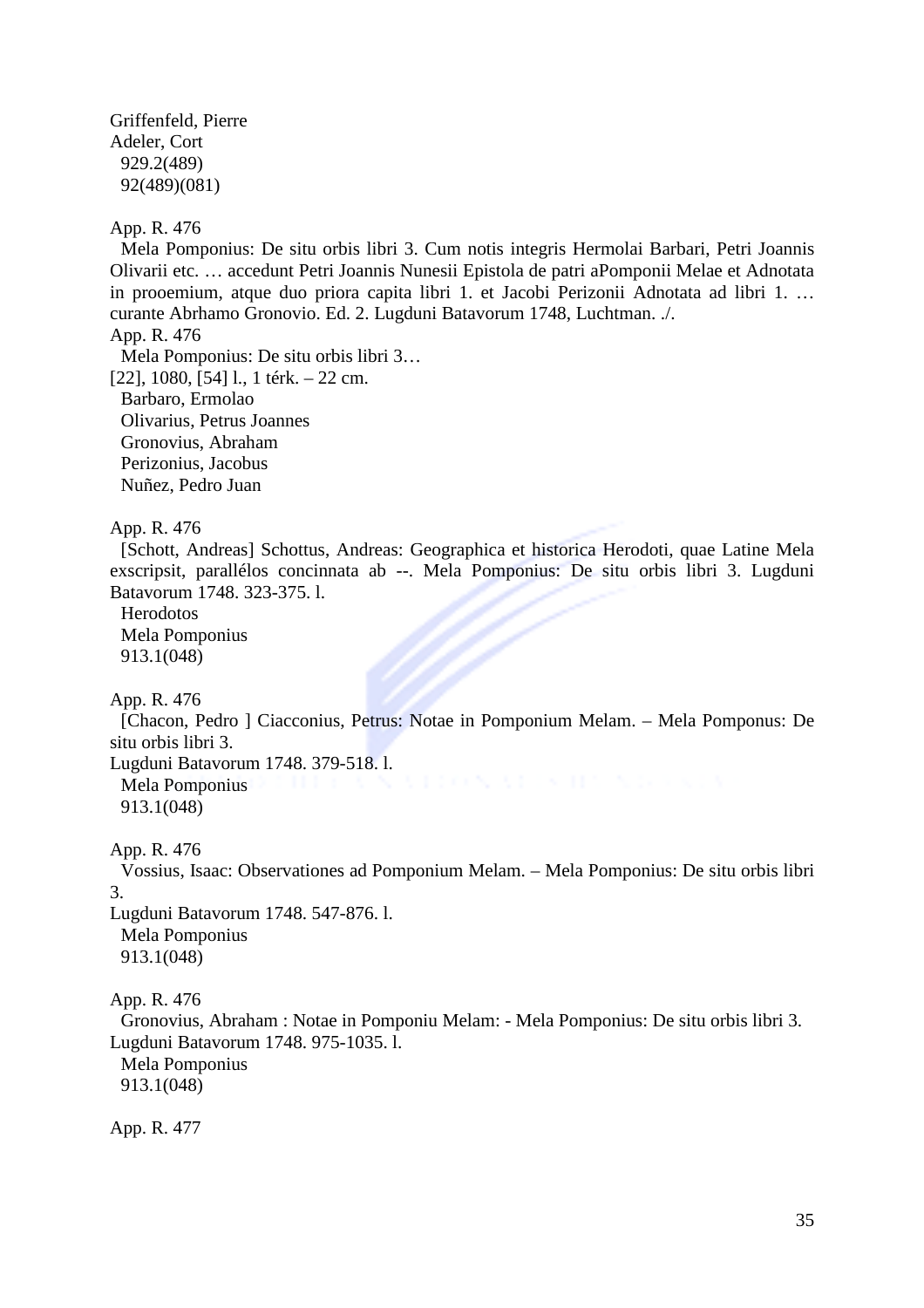(Wavrans [Aloys] de): Eercices journalieres de piété à l'usage de l'Auguste imperatrice et sérénisseime reine de Hongrie et de Boheme. (Extrait[s]) traduits du latin en françois (par le R. P. --. ) Bruxelles (1750). Lambert Marchant. [12], 140, [4] l. – 16 cm.

Mária Terézia, magyar királynő 248.159[282] 243[282]

## App. R. 478

Catullus, C[aius] Valerius – (Tibillus, Albius – Propertius, Sex[tus] Aurelius): [Carmina.] Cum fragmentis C. Gallor inscriptis. Lutetiae Parisiorum 1754, Barbou. XVI, 344 l., 3t. – 16 cm.

Gallus, Gnaeus Cornelius 871-1 Catullus 871-1 Properius

871-1 Tibullus

App. R. 479

Erasmus De[siderius] Rotterdamus: Colloquia ex doctorum virorum emendatione cum notis selectis. Amstelaedami 1754, Wetstein. 524. [4] l. - 15 cm. °

873.4-83 Erasmus

App. R. 479 a

Janus Pannonius /1434-1472/: Libri III. [tres] poematum elegiarum epigrammatum Budae 1754, [Typ. ] Landerer XXIV, 318 l. – 18 cm.

873.4(439) – 1 Janus Pannonius

App. R. 480

(Lambeg), [Maximiliam, Joseph von]: Mes fragmens. Londres 1758, ny. n. VIII, 128 l., 1 t. – 15 cm.

840-84 Lamberg

App. R. 480 a

Hermán, Jó[z]sef: Örvendetes üdvözlés, mellyel … Eszterházy Ferenczet … Nádasdy Mihályt .. Zichy Istvánt … Komárom vármegye administrátorát .. szerecsés béiktatásának alkalmatosságával … alázatosan tisztelte -. Győrött 1761, Streibig, [5] lev. – 30 cm.

Esterházy Ferenc 894.511-562 Hermán 353.082.38(439.115)(042)

App. R. 481

Crackauer Schreibkalender auf das Jahr … 1762, … nebst denen gewöhnlichek Calender-Meterien, samt der Ungarischen Cgronick, die Jahr- Marckt in dem Königreich Ungarn und Siebenbürgen zu finden. Mit Fleiss gestellte … durch Johan Neupart [Földy János] --. Prsburg [1761], Spaiser Komm. [26] lev. – 20 cm.

Koll. 1.

059(439)30

App. R. 481

Ecclesiasticae et seculares Regni Hungariae dignitates ac honorum tituli, quibus accedit status personalis … post indicem vero specialem cursus postrum Vienne per Hungaiam … Transylvaniam et Banatum Temessiensem. Posonii 1762, Spaiszer. [74] lev. – 20 cm.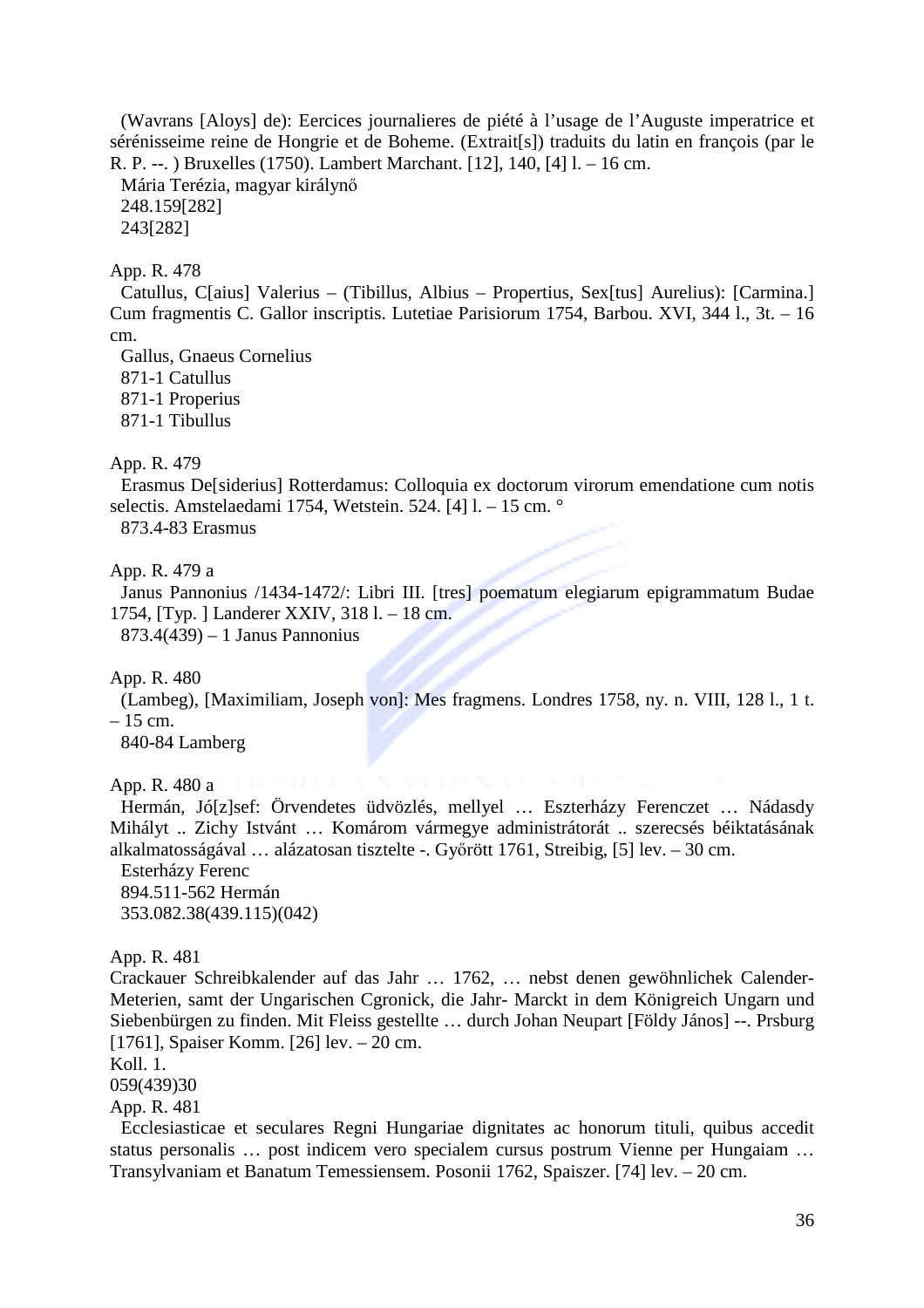# Koll. 2.

262.1(439)(058.7) 058.7:262.1(439) 058.7:35(439)

App. R. 481 a

Mazzinelli, [Alessandro Abbé]: Römisch-katolische vollständige h[eilige] Kharwoche zur Vermehrung I. Der Ekäntnniss, II. der anmuthigen Vereghrun des grossen GEheimnisses der Erlöszung des menschlichen Geschlechtes … [Uffizo della settmana santa .. ] Übers. Von Gragorisu Trautwein. Augsburg 1763, Veith. LLVI, 532, [30] l., 8 t. – 18 cm.

264[282]-041.5

# App. R. 481 b

Bauclair, P.L. de: Ant-contract social, dans le quel on réfute, d'une maniére claire … les principes posés dans le Contract-social de J[ean-] J[acques] Rousseau. La Haye 1764, Staatman. XII. 271 l. – 16 cm.

321.01

App. R. 482

[Klotz] Klotzius, Christ[ian] Adolph: Historia numorum contumeliosorum et satyricorum. [III. J. D. Heine.] Altenburgi 1765, Richter. [6], 232 l., 5 t. – 17 cm.

Koll. 1.

737.(091)

App. R. 483

[Klotz] Klotzius, Christ[ian] Adolph: Historia numorum obsidiarum. Cum figuris aeri incisis. [III.] (J[ohanna] D[orothea] Philippin.) Altenburgi 1765, Richter. X. 130, [1] l., 4 t. – 17 cm.

Koll. 2.

737(091)

App. R. 484

Machiavelli, Niccoló: Opere di --, coll'agiunta delle inedite. Tom. 1-8. Londra 1768. Prault. 8 db. – 15 cm. 850-821 Machiavelli

App. R. 485

Házi és úti új kalendárium … 1768. esztedőnek folyásáról … melly … Magyar, Erdély és rész szerént a szomszéd országokra és tartományokra … irattatott Neupart [Földy] János által. Posonyban [1767], Spaiser [39] lev., illusztr. – 11 cm.. 059(439)

App. R. 487

Montaigne, Michel de: Journal du voyage d – en Italie par la Suisse el l'Allemagne en 1580 et 1581. Avec des notes par N[eusier] de Querlon. [Anne Gabriel]. Tom. 1-2. Rome- Paris 1774, Le Jay. 2 db. – 17 cm.

1.: [8] CVIII, 324 l., 1 t. 2.: [4], 601 l. Italia 840-992 Montaigne 850-992 Montaigne .02 40

Italia

910.4(4)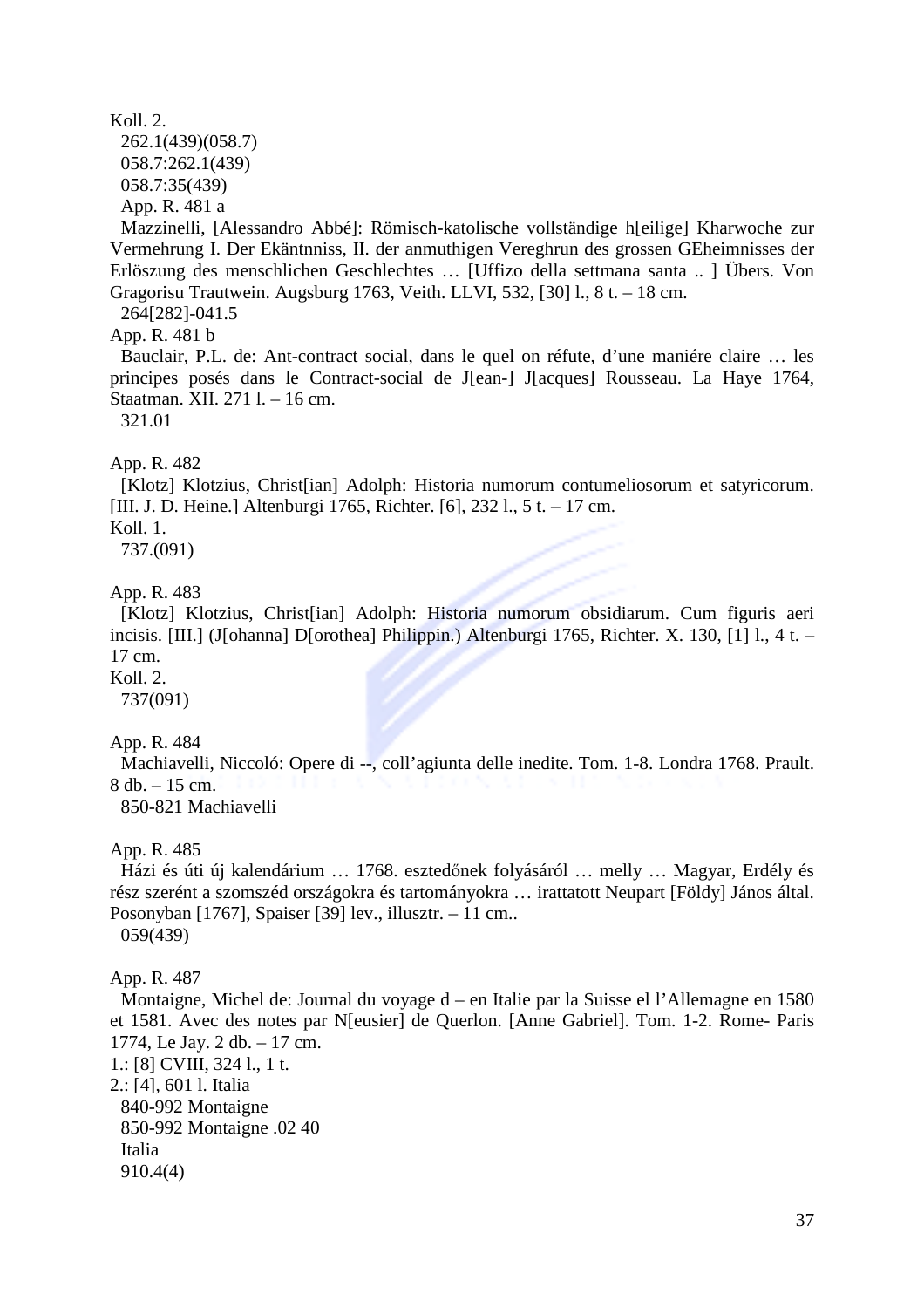### 92.840 Montaigne

App. R. 488

Lamberg, Max[imilian Joseph von]: Le memorial d'un mondain par --. Cap Corse-Francfort sur le Main 1775, Comm. Essligner. [8], 179 l. – 17 cm.

840-94 Lamberg

App. R. 489

[Oelrichs, Johann Georg Heinrich]. Ausfürliche Beschreibung der Reise … des Grossfürsten von Russland, Paul Petrowitz .. nach Berlin … wie auch der Reise … der Prinzessin Sophia Dorothea Augusta Lousia von Würtemberg … von Berlin nach St. Petersburg. Berlin 1776, Haude-Spener. 268 l., 1 t. – 20 cm. ./.

App. R. 489

[Oelrichs, Johann Georg Heinrich]. Ausfürliche Beschreibung…

Pál I., orosz cár

Mária Fedorovna orosz cárné

92.9(47) Pál I.

92.9(47) Mária Fedorovna

App. R. 490

Jamin, Nicolas: Traité de la lecture chrétienne … Paris 1776, Bastien. XX. 370, [4] l. – 18 cm.

028:24[282]

App. R. 491

(Du Coudray), [Alexandre-Jacques] Du Coudrai: Wichtige und historische Anekdoten von einer sehr hohen reisenden Standesperson während ihres Aufenhthalts in Paris. [Anecdotes voyageur pendant son séjour à Paris.] [1]-2. T. Leipzig 1777-(1778), Schneider. [6], 128, 142 l., 1 db. – 17 cm.  $\sqrt{ }$ .

App. R. 491

(Du Coudray), [Alexandre-Jacques] Du Coudrai: Wichtige…

A második rész címe: Wichtige und historische Anekdoten von der Reise … des Kaisers nach Frankreich unter dem Nahmen des Herrn Grafen von Falkenstein.

József II., magyar király

92.9(439) József II. (0: 840-36)

840-36 Du Coudray 30

App. R. 492

La Rochefocauld, [François de]: Maximes et reflexions morales du duc --. Paris 1778. Impr. Royale. XXIV. 154, XIV l., [illusztr.] -19 cm.

840-84 La Rochefoucauld

App. R. 493

Erasmus, Des[iderius] Rot[erdamus]: Mórias enkómion, sive stultitiae laus – declamatio. Cum commentariis Gerardi Listrii, ineditis Oswaldi Molitoris, et figuris Johannis Holbenii. Basileae 1780, Thurneisen. [16], 355 l. – 21 cm.

Listrius, Gerardus Nolitor, Oswald Holbein, Hans der Jüngere 873.4-7 Erasmus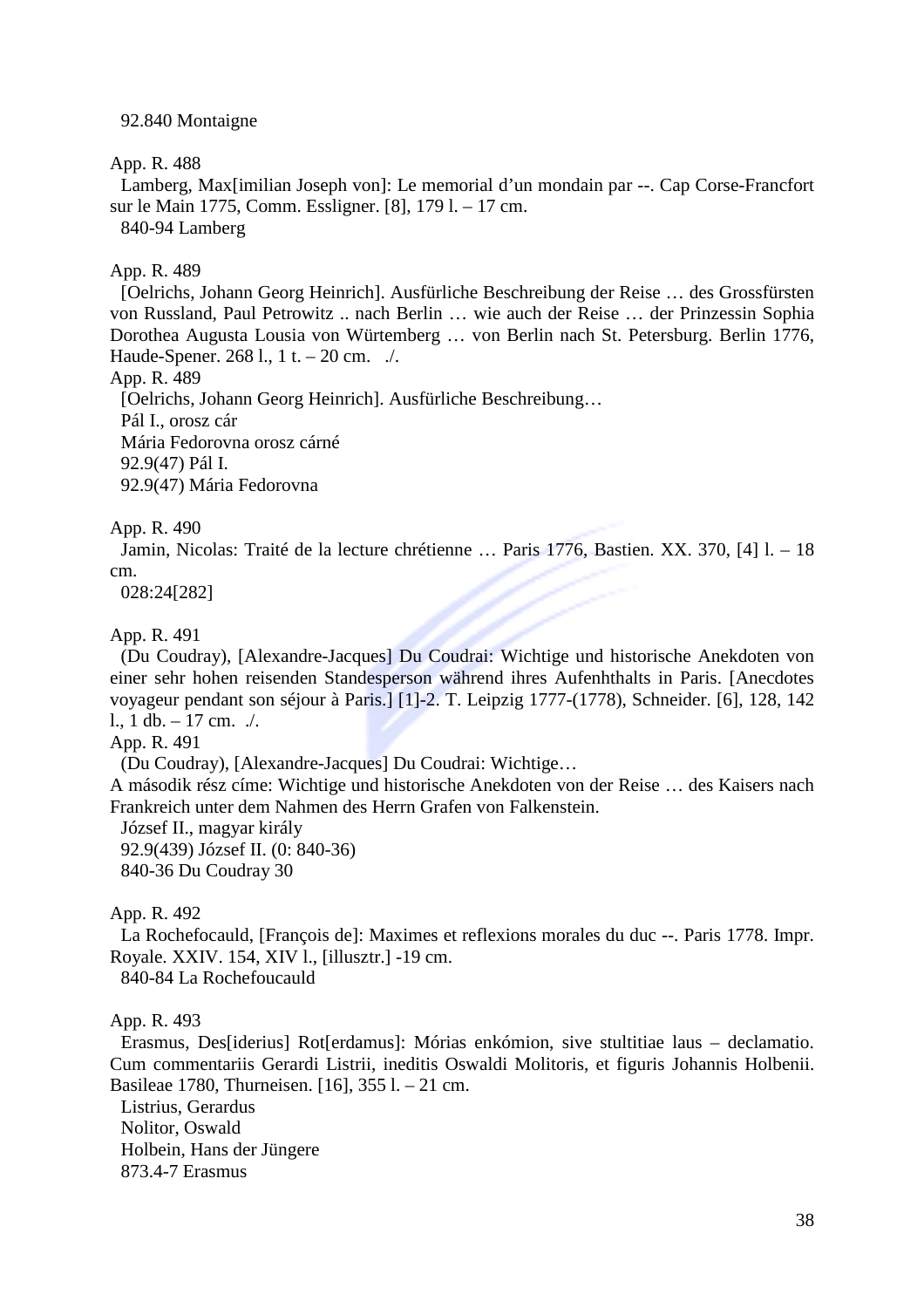```
[Müller, Johann von]: Les voyages des papes. [Cassel?] 1782, ny. n. 54 l. – 18 cm. 
262.13(091)"04/12"
```
### App. R. 495

Rousseau, J[ean]-J[acques]: Considération sur le gouvernment de Pologne, et sur sa réformation projettée. – (Discours sur l'économie politique.) Londres 1782, ny. n. 274 l. – 13 cm.

840-96 Rousseau 321.01 342(438) 33(04)

### App. R. 496

[Woensel, Pieter van] (Van Wonzel): Etat présent de la Russie. (Trad…d'aprés [la version] allemonde.) St. Petersburg – Leipzig 1783, ny. n. VIII, 206 l. – 18 cm. 908.47

## App. R. 496 a

Batthyán[y Ignác] Ignatius de /1741-1798/: Leges ecclesiasticae regni Hungariae et provinciarum adiacentium. Tom . 1-3. Albae Carolinae – Claudiopolis 1785-1827, Typ. episcop. 3 db. – 39 cm.

1.: [14], 706 l., 3 t. 2.: [1], 514 [511] l. 3.: [16], 669 l. 348.1/.7(439)(095)

### App. R. 497

Bousset, [Jacques Bénigne]: Discours sur l'historire universelle depuis le commncement du monde jusqu'à l'empire de Charlemagne. Tom. 1-2. Paris 1786, Impr. Didot. 2 dv. – 19 cm.  $1:4671$ .

2.: 377 l.

/Collection des auterus clasiques françois et latins./ 930.9"…/08" 840-96 Bossuet 930.1

#### App. R. 498

[Cicero, Marcus Tullius] Ciceron. Los oficios de --, con Los dialogos de la vejez, De la amistad, Las paradoxas, y El sueno de Escipion. – (De officiis. Cato Mayor seu de senectute; Laelius … de amicitia: Paradoxa …; Somnium Scipionis.) Trad. Manuel de Valbuena. Tom. 1-2. 2. ed. Madrid 1788, Impr. Real 2 db. – 20 cm.

1.: XXVII, 325 l.

2.: IX, 243 l.

#### App. R .499

Histoire de la vie et des aventures de la duchesse de Kingston … a laquelle on a joint une notice curieuse sur Stefano Zannowich, prétendu … Castriotto d'Albanie, avec les portraits de ces deux célebres personnages Nouvelle ed. Londres 1789, ny. n. 140. l. – 18cm. ./.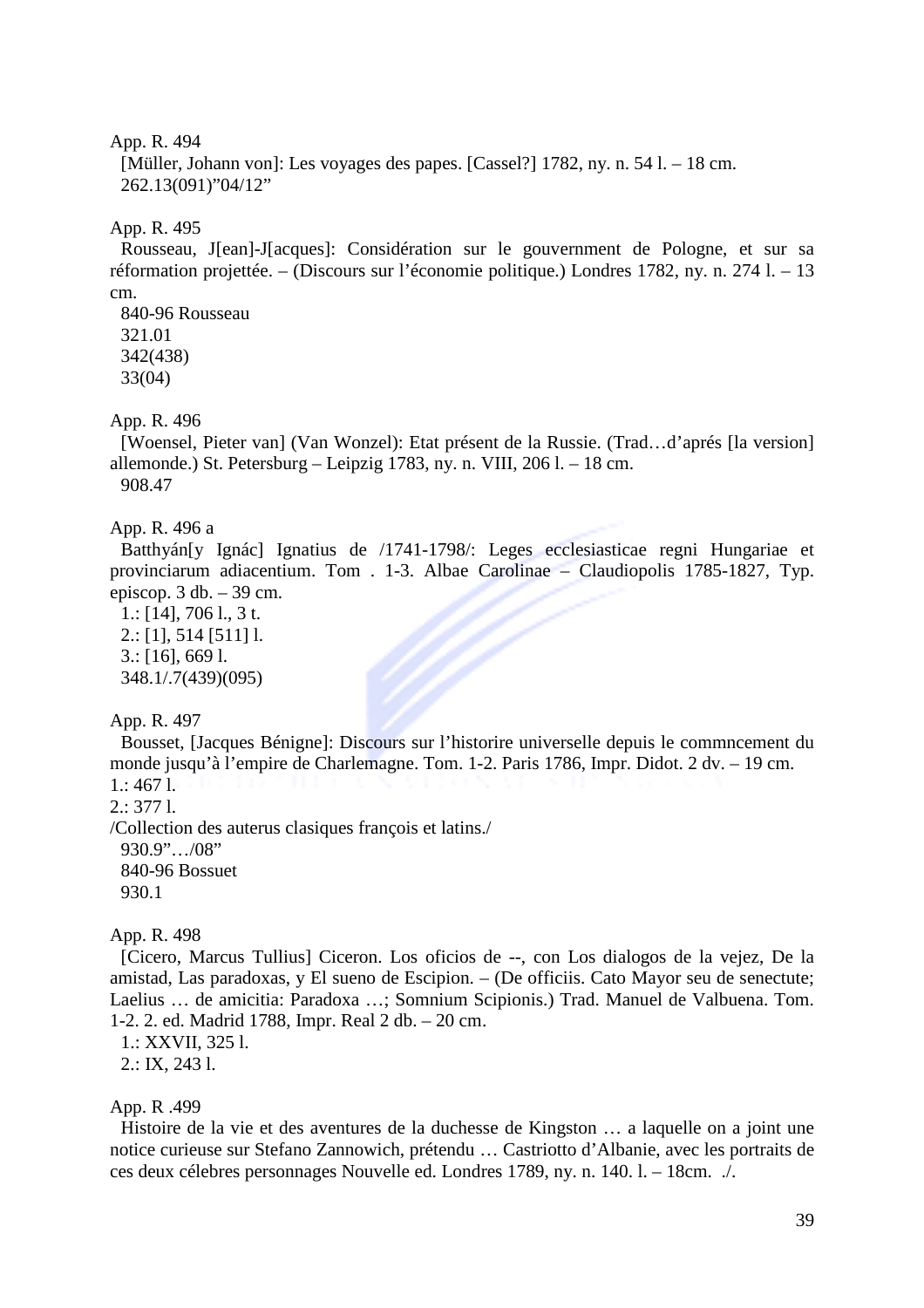App. R. 499 Histoire … Chudleigh, Elisabeth, countres of Bristol Zannowich, Stephan 92.396(410) Chudleigh 92(496.5)

App. R. 500

Siebenkees, J[ohann] P[hilipp]: Lebensbeschreibung der Bianca Capello de Medici Grossherzogin von Toskana. Aus Urkunden bearb. Von --. Gotha 1789, Ettinger. XXVIII, 172  $1. - 15$  cm.

92.396(45) Capello

App. R. 501

(Patriophile): La gaité patriotique, ou choix de bons mots, faits singuliers … occasionnés par la revolution de France, … avec des notes philosophiques et critiques. Meaux 1790, Enguin. V, 8-312. l. – 15 cm.

944"1789/1790"(093.32)

App. R. 502

[Riston, Joseph]: The english anthology. [Ed. --.] Vol. 1-3. London 1793-1794, Egerton. 3  $db - 20$  cm.

1.: XVI, 349 l. 2.: XIII, 370 l. 3.: VIII, 334 l. 820-1(082)

App. R. 503

Mayer, Johann George: Der erhabene Adler in der Maske des Falken, oder Kaiser Josephs II. Reise nach Russland unter dem Namen einen Grafen von Falkenstein … Augsburg [1780?], Bullmann. 82 l., 1 t. – 17 cm. József II., magyar király

92.9(439) József II

App. R. 503 a

Das edle Fürstenpaar. Ein dialogisiertes … Gemählde aud dem jetzigen Jahrhundert. [Drama.] Eisenstadt 1802, Stotz. 141 l., 1 t. – 15 cm. 830(439)-25 Anonym

App. R. 504

Nogarola, [Taddeo]: Osservazioni dell' ab[ate] – sopra la natura dell'amor di Dio. Verona 1804, Ramanzino. 26 l. – 23 cm.

241.513.1[282]

App. R. 505

Nogarola, Tad[d]eo: La imortalità naturale dell'anima. 2. ed. Verona 1806, Stamp. Ramanzino. 125 l. – 22 cm. 237.2[282]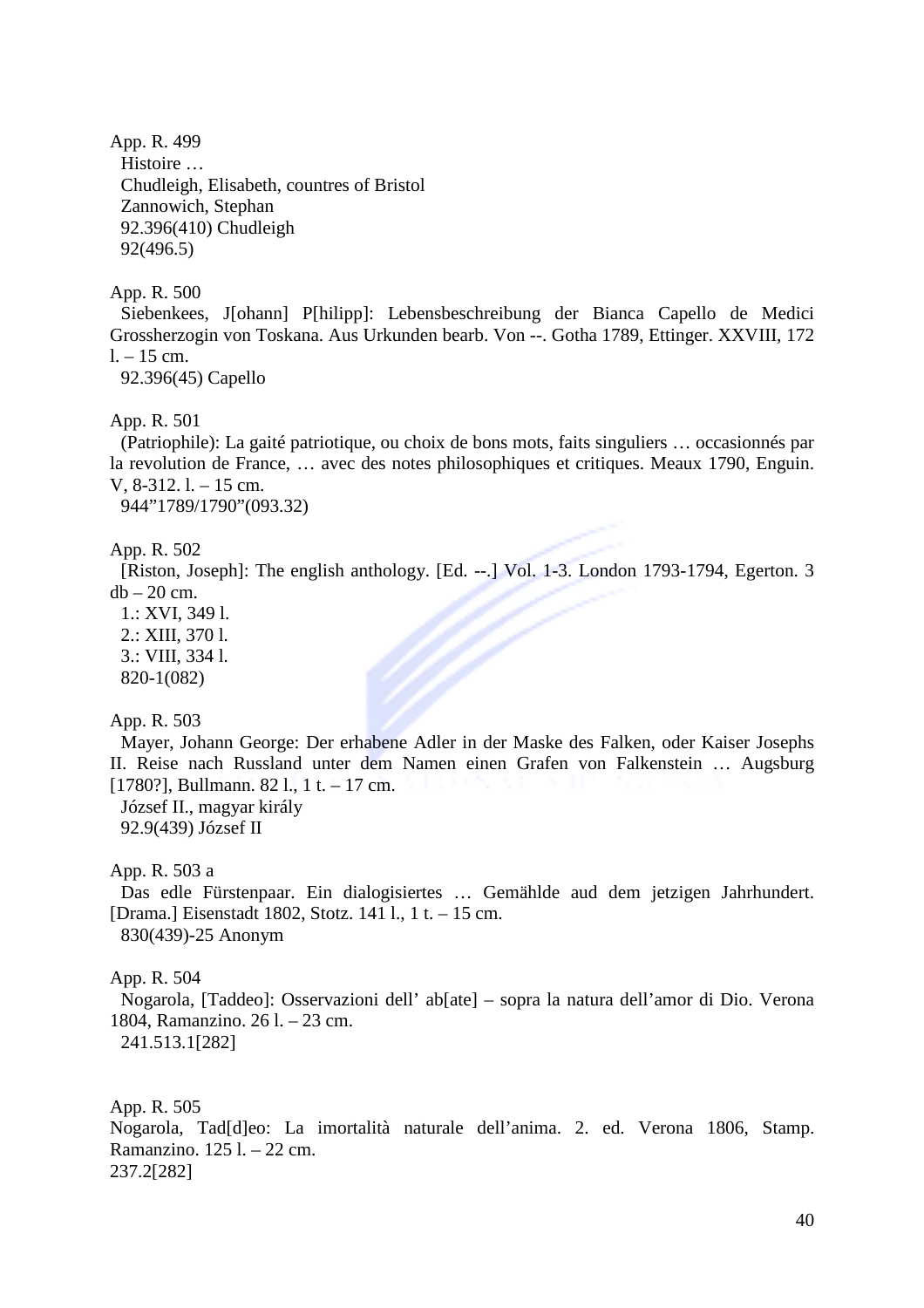### App. R. 505 a

Cicero, M[arcrus] Tullius: De re publica quae supersunt. Edente Angelo Maio. Romae 1822, Burliaeus. LVI, 356 l., 3 t. – 31 cm. 871-86 Cicero

# App. R. 506

Signori, Bartolomeo: Estella da Nogarola o sia la signoria dei Torriani abbattuta dai visconti. Racconto storico del secolo XIII. Vol. 1-2. Milano 1842, Tip. Borroni e Scotti. 174, 210 l., 2 t., 1 db. – 17 cm.

/Florilegio romantico 9-10./ 850-311.6 Signori

## App. R. 507

(Nogarola, Isotta). Per le nobilissime e faustissime nozze Nogarola – Di-Bagno. (Epistole. Pubbl. da G. B. Bianco. ) Verona 1846, Tip. Antonelli. 45 l. – 24 cm. Korrektúra példány.

873.4-6 Nogarola I.

### App. R. 508

Nogarola, Isotta: (Dialogus quo utrum Adam vel Eva magis peccaverit: quaestio satis nota, sed non adeo explicata continentur.) – Chi abbia maggiormente peccato Adamo od Eva dialogu . Pubblicato col suo volgarizzamento nelle nozze de'nobili signori marchesi Spinetta Malaspina e Marianna Fumanelli. H. n. 1851, Impr. Vicentini e Franchini. [6], 59 l. – 25 cm. 873.4-83 Nogarola I.02.50

App. R. 509

Tassini, Giuseppe: Alcune delle piu clamorose condanne capitali eseguite in Venezia sotto la repubblica. Venezia 1866, Tip. Cecchini. 318 l. – 24 cm.

92.323.398(453.11)(081) 343.25(453.11)(091)

App. R. 509 a

Pongrácz Eszter, Apponyi Miklós[né]: Igaz isteni szeretetnek harmatjából növekedett arany -korona azaz különféle válogatott ájtatos szép imákból, … és szivbeli indulatokból készített imádságos könyv, … Buda 1869, Egyet. Ny. [8], 363, [5] l., 9 t. – 24 cm. 243[282]

## App. R. 526

[Keyssler, Johann Gerog] Keysler, John George: Travels through Germany, Hungary, Bohemia, Switzerland, Italy, and Lorrain. Containig an accurate descriptin of the present state and curiostities of those countries … [Neueste Reisen durch Deutschland, Böhmen, Ungarn…] - ./.

#### App. R. 526

[Keyssler, Johann Georg] Keysler, John George: Travels through Germany, … The life of the author by M. Godfrey Schutze [Gottfried Schütze]. Vol. 1-4. London 1758,

Scott. 4 db. – 17 cm.

Magyarország 910.4(4)(044)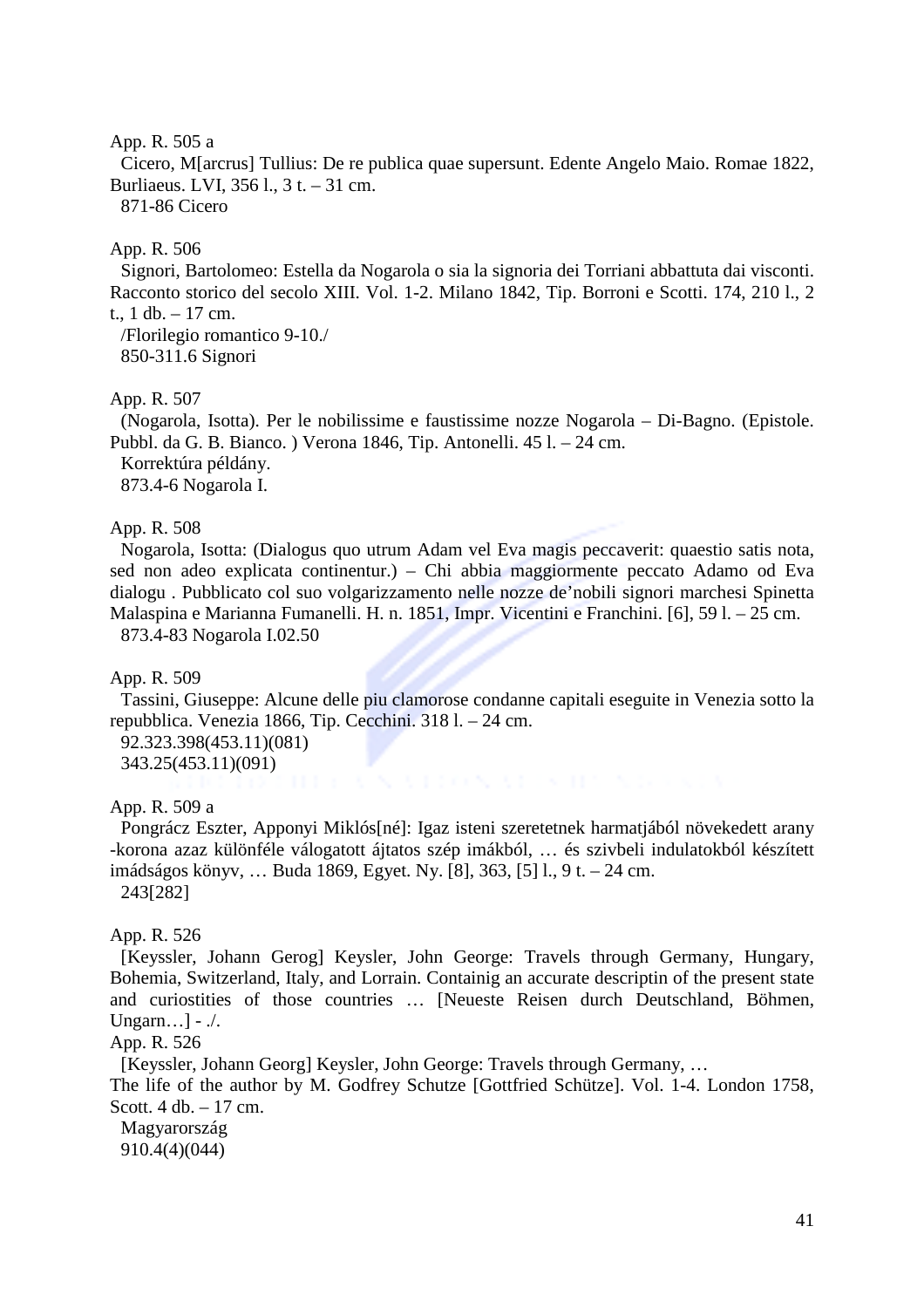Baudelot de Dairval, [Charles- César]: L'utilité des voyages, qui concerne la connoissance des medailles, inscriptions, statues, … Et l'avantage que la recherche de toutes ces antiquitez procuer aux scavans. … Tom 1-2. Paris 1693, Auboüin – Émery – Clousier. [12], 781, [4] l., illusztr.,  $2 \text{ db}$ . – 16 cm.

7(3) 930.85(3) 737(3)

App. R. 528

Blumaier, [Aloys]: Virgils Aeneis travestirt von --. [Satirisches Epos. ] 1-2. Bd. Wien 1784, Gräffer. [12], 179; [16], 168 l., - 1 db. – 17 cm.

Vergilius Maro, Publius: Aeneis

Jászai Mari ajándéka Apponyi Sándornak.

830-132 Blumauer

870-131 Vergilius. 04

App. R. 529

[Pecquet, Antoine]: Memoires secretes pour servir a l'histoire de Perse. Amsterdam [Bâle] 1745, La Compagnie. [8], 11, 302 l. – 17 cm.

840-94 Paccquet 940.25"17"(0:80-94)

App. R. 530

Recueli X. [Publ. Par Gabriel –Lous Pérau, Anna-Gabreiel Meusnier de Querlon, etc.] Paris 1781, ny. n 239 l. – 17 cm.

Koll. 2.

944"15/16"(093.32)

App. R. 530

[Du Frensne de Francheville, Joseph]: Le Postillon françois. Premier ordinaire. H. n. 1739, ny. n. 48 l. – 17 cm.

Koll. 4.

840-36(082)

App. R. 530

Du Coudray, [Alexandre-Jacques]: Le comte et la comtesse du Nord: anecdote Russe, Mise au jour par … --. Paris 1782, Belin, 144 l., 1 t. – 17 cm.

Koll. 5.

Pál I. Orosz cár Mária Fedorovna orosz cárné 92.9(47) Pál I. 92.9(47) Mária Fedorovna

App. R. 53

(Recueil. C. ) [Publ. Par Gabriel-Lous Pérau, Anne Gabrie Neusnier de Querlon, etc. Fontenoy 1745, ny. n. ] 192 l. – 17 cm.

Koll. 1.

Csonka: címlap és vége hiányzik 944"15/17"(093.32) 930.85(100)(088.3)